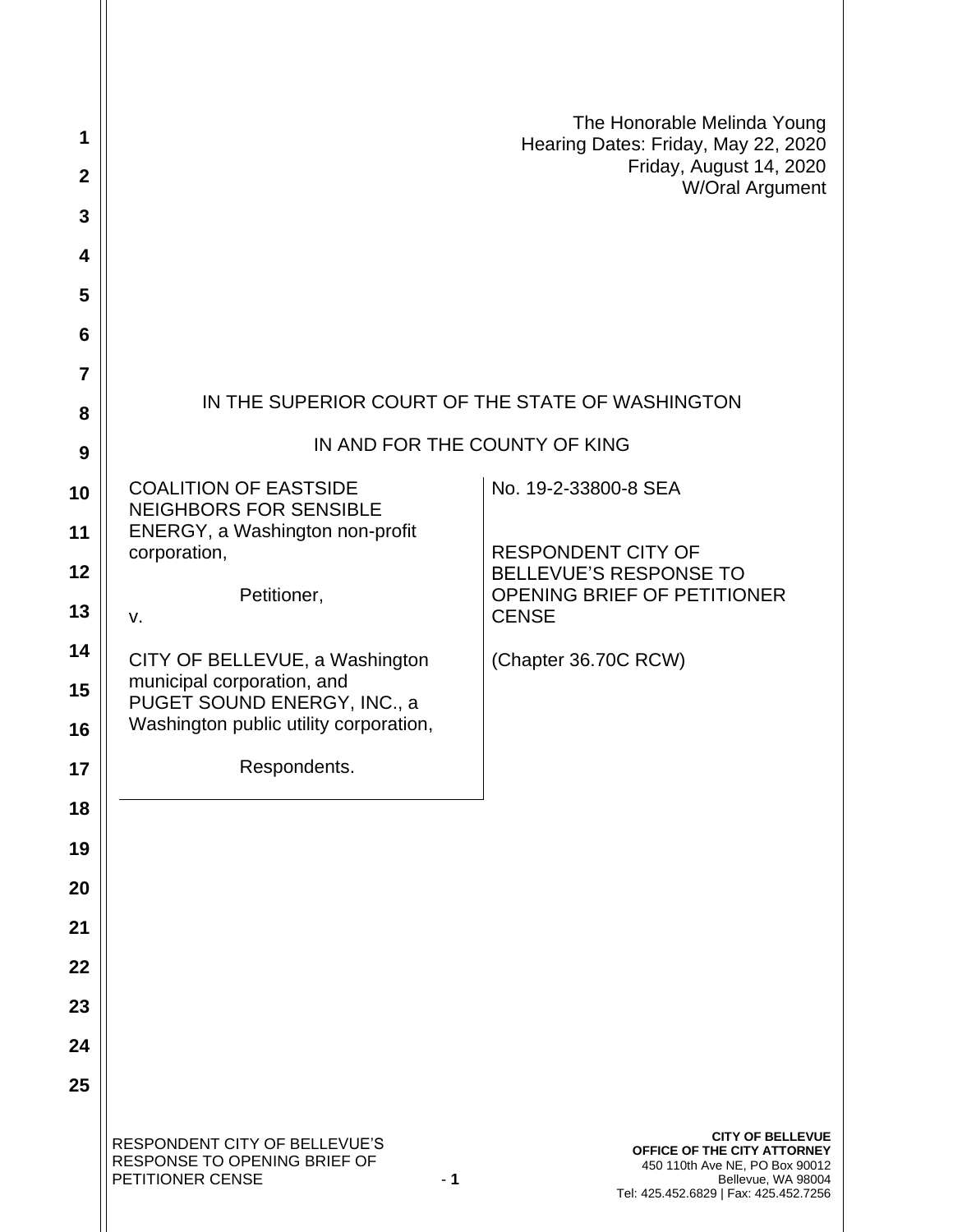**25**

## **I. INTRODUCTION**

Petitioner Coalition of Eastside Neighbors for Sensible Energy (CENSE) challenges the City of Bellevue's (City) decision approving Puget Sound Energy, Inc.'s (PSE) application for a Conditional Use Permit (CUP) as well as the adequacy of the environmental review supporting the City's decision. The CUP is part of a linear infrastructure project ("Energize Eastside project" or "the Project") that extends from the city of Renton in the south to the city of Redmond in the north. PSE has applied for permits from Bellevue, Renton, the city of Newcastle, and unincorporated King County in order to construct the first phase of the Energize Eastside project.

The City reviewed PSE's CUP application for well over a year for consistency with applicable provisions in the City's Land Use Code (LUC), held four (4) days of public hearing before the Hearing Examiner, and then adjudicated multiple appeals to the City Council that challenged the Hearing Examiner's approval of the CUP. In addition to this land use review of PSE's CUP application, the cities of Bellevue, Renton, Newcastle, and Redmond (collectively, "the Partner Cities") subjected the entire Energize Eastside project to environmental review under the State Environmental Policy Act (SEPA), chapter 43.21C RCW, which culminated in issuance of the March 1, 2018 Final Environmental Impact Statement (Final EIS). The exhaustive land use and environmental record developed by the City and the Partner Cities, respectively, fully supported the City's approval of PSE's CUP application. Nevertheless, CENSE contends the City's review and approval of the CUP was unlawful and inconsistent with the LUC, and CENSE believes the Partner Cities'

environmental review violated SEPA. The fundamental and, ultimately, fatal problem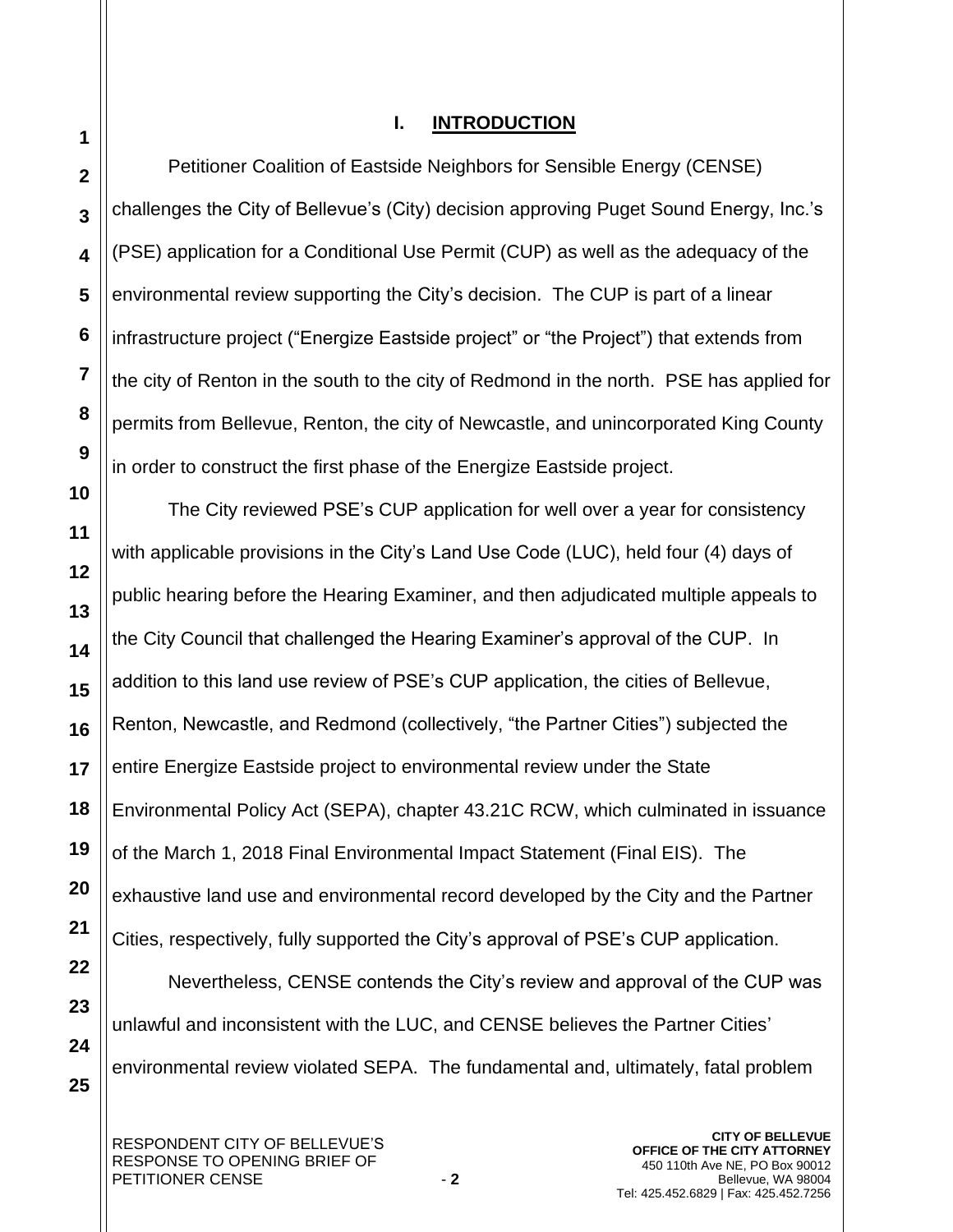with CENSE's opposition to the City's CUP approval and the larger Energize Eastside project is that it finds no support in the land use and environmental record. Instead, the evidence in the record before the Court shows that CENSE's legal arguments have no merit, and based on this record, the Court should deny this appeal in full.

**1**

**2**

**3**

**4**

**5**

**6**

**7**

**8**

**9**

**10**

**11**

**12**

**13**

**14**

**15**

**16**

**17**

**18**

**19**

**20**

**21**

**22**

# **II. RELEVANT FACTS AND PROCEDURAL HISTORY**

The relevant facts and procedural history provided below track the Partner Cities' environmental review of the Energize Eastside project and the City's approval of PSE's CUP for the South Bellevue Segment of the Project. The City provides citations for every factual statement contained in this Response Brief and submits paper and electronic copies of excerpts of record to facilitate the Court's review of this matter.<sup>1</sup>

# **A. The Partner Cities' Environmental Review for the Energize Eastside Project.**

PSE's Energize Eastside project is a linear infrastructure project to upgrade sixteen (16) miles of high voltage transmission lines from Renton to Redmond and construct a new substation in Bellevue (the "Richard's Creek substation"). AR 001319. The CUP approved by the City and challenged by CENSE is part of the Energize Eastside project and permits construction of the Richards Creek substation and upgrading 3.3 miles of transmission lines within the southern city limits of Bellevue. *Id*. at 000009, 000040, 001319. The Final EIS and the City's land use review refer to this portion of the Energize Eastside project as the "South Bellevue Segment." *Id*. at 001319, 006838, 006860, 006904-6905.

**23 24**

 $1$  All citations to the Administrative Record (AR) and Reporter Transcripts (TR) include citation to the specific page numbers.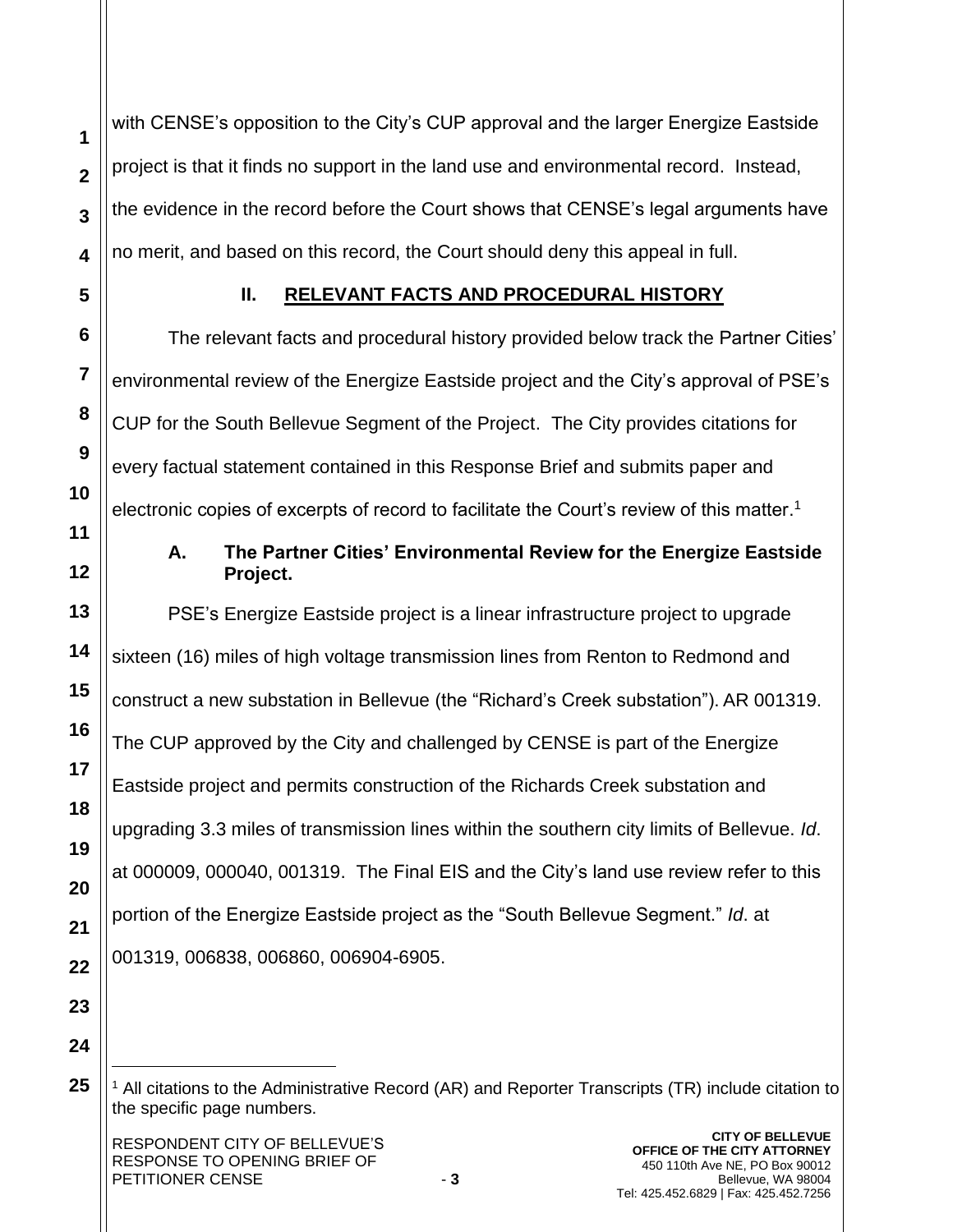The purpose of the Energize Eastside project is to meet local electricity peak demand growth and to protect electrical grid reliability in the Eastside of King County, roughly defined as extending from Redmond in the north to Renton in the south, and between Lake Washington and Lake Sammamish. *Id*. at 000011, 001321, 006812, 006815. The work anticipated by the Project is limited to the existing utility corridor, which has existed for almost a century, and PSE's proposed transmission lines and associated infrastructure will generally be in the same location as the existing utility infrastructure. *Id.* at 000010-11. These infrastructure upgrades in this particular location have been anticipated by the City's Comprehensive Plan for many years. *Id.* at 000011, 000027, 001426, 002205.

The Partner Cities and King County all have permitting authority over the Project. *Id*. at 000018, 001319, 006811-6813, 006823. Given this shared jurisdiction, the Partner Cities joined together to conduct environmental review of the Project under SEPA, and the City acted as the lead agency for this environmental review. *Id*.; AR 001387. The Partner Cities' environmental review included preparation of a Phase 1 Draft Environmental Impact Statement ("Phase 1 Draft EIS") and Phase 2 Draft EIS, released in January 2016 and May 2017, respectively, and culminated in the issuance of the March 1, 2018 Final EIS. *Id*. at 000018-21, 001387; *see generally* AR 006793- 13385. The City's Environmental Coordinator, or "SEPA Responsible Official" under WAC 197-11-788 and WAC 197-11-910, certified that the environmental review complied with SEPA at each stage of the EIS process. *Id.* at 006794, 006806, 011620- 11621, 012466-12467.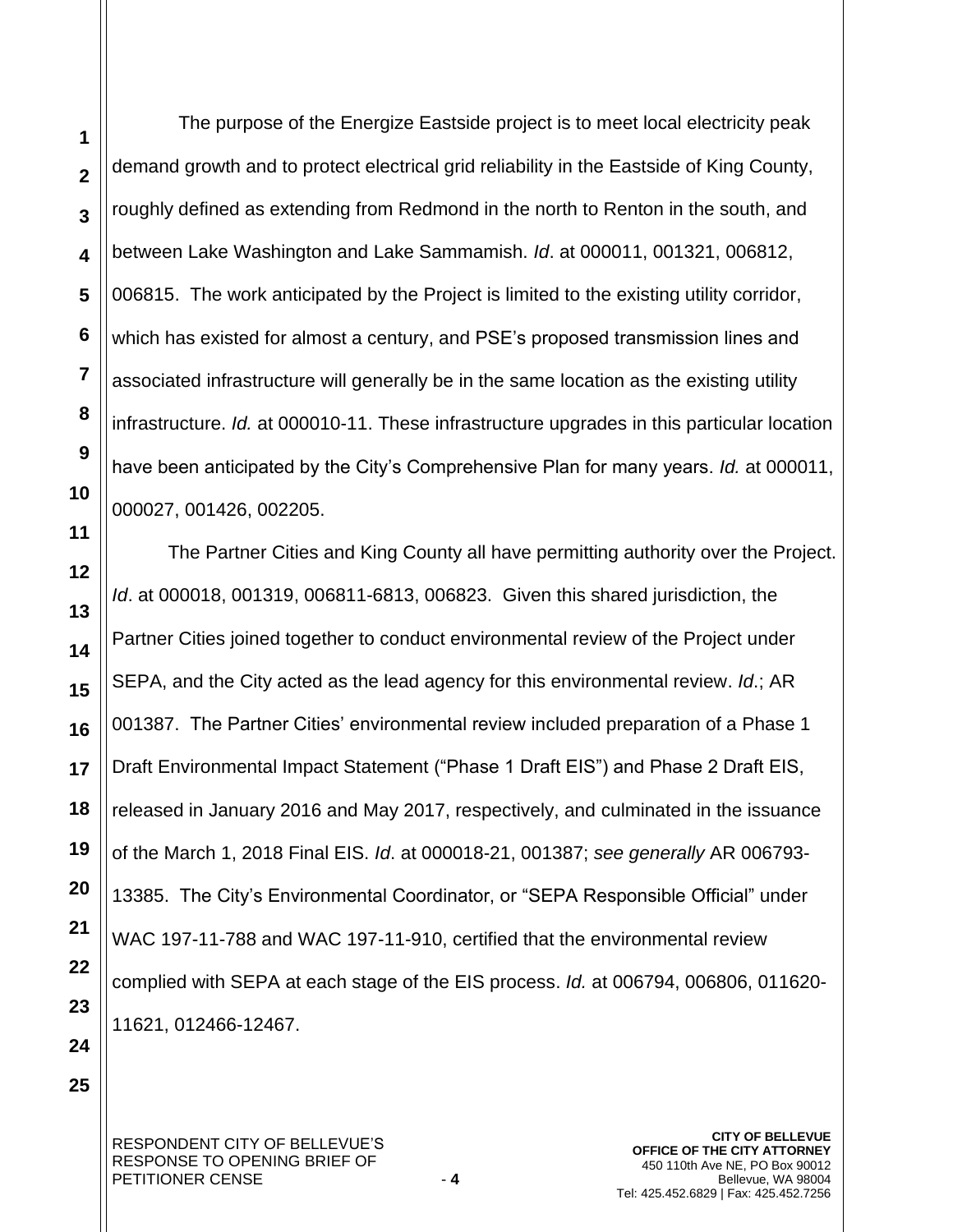**1**

**2**

An EIS is the most detailed form of environmental review required under SEPA and is prepared when an agency determines that it is probable that a project would have significant environmental impacts. AR 001387; WAC 197-11-400. The Phase 1 Draft EIS evaluated a broad range of potential technological alternatives to address PSE's identified transmission facility deficit, including the feasibility and environmental impacts of wire solutions and non-wire solutions. AR 000018, 001325, 001387, 06838- 6839, 012469-12470, 012531-012532, 012563-12569, 012572-1265, 012592-12593, 012597-12600. The Phase 1 Draft EIS explained the concept of "redundancy," stating "[t]o ensure adequate capacity even when some equipment is not working, a substantial degree of redundancy is needed in distributed generation resources" (*id.* at 012608) and "[i]f adequate system redundancy is not provided, electrical power production would likely not meet the demand during certain times" (*id.* at 012985).

Based on the findings of the Phase 1 Draft EIS and the purpose of the Energize Eastside project, PSE determined that a wire-based solution was the only feasible and reasonable project alternative to meet the Project objectives. *Id*. at 001325, 011642, 011645, 011659-11700. The Phase 2 Draft EIS then conducted a project-level evaluation of potential environmental impacts and alternatives associated with overhead transmission lines and the Richards Creek substation. *Id*. The Phase 2 Draft EIS reiterated that redundancy provides a very important tool to protect PSE's electrical system reliability. *Id.* at 011637.

Together, the Phase 2 Draft EIS and Final EIS analyzed fourteen (14) transmission line routing alternatives, including north, central and south Bellevue alternatives for the Project. *Id*. at 000018, 006837. Based on the results of the Phase 2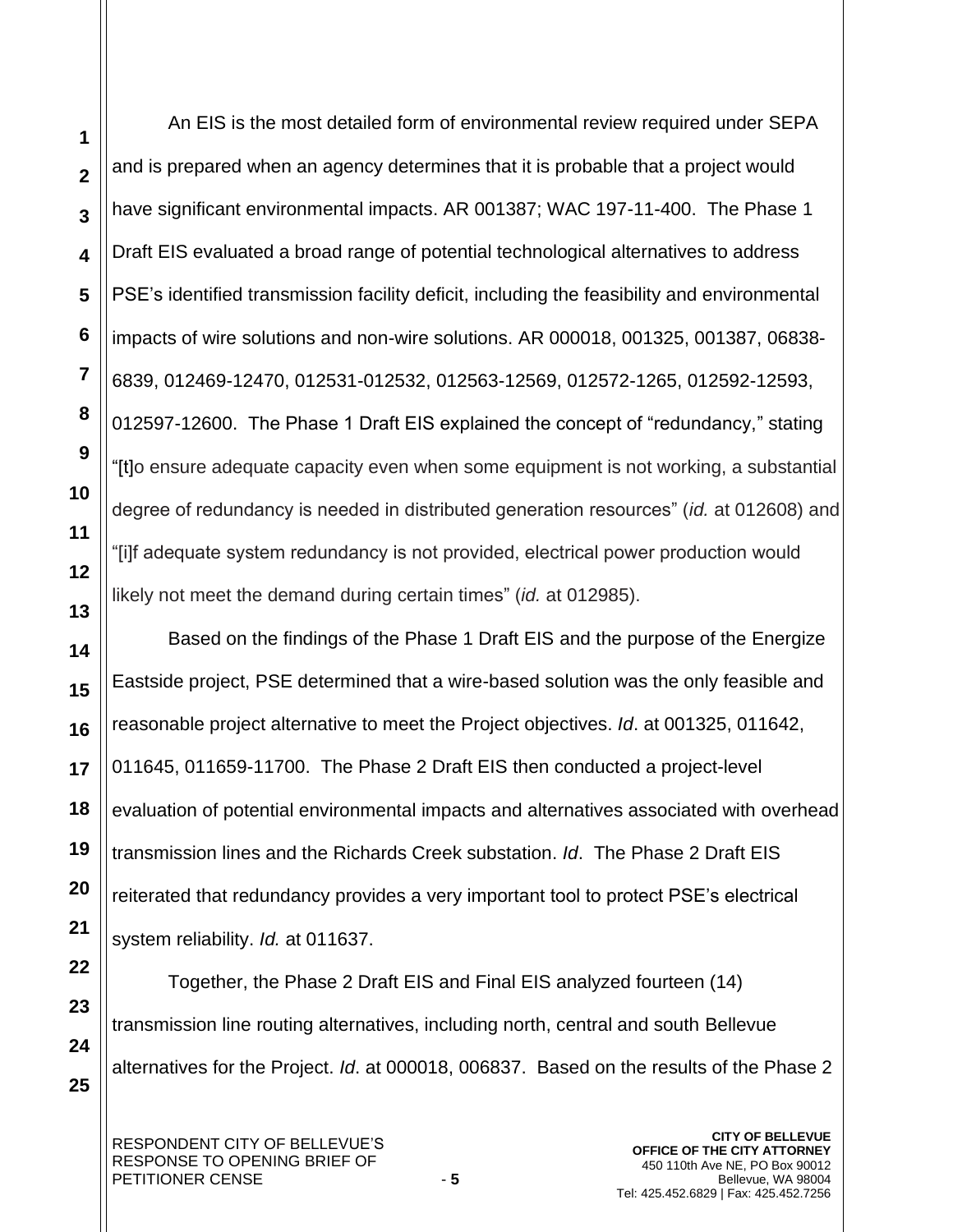Draft EIS analysis, PSE proposed utilizing the existing transmission line utility corridor as the route of the Project. *Id.* at 000018-22, 000024, 00026-27, 000039-58, 001325, 001417, 006838-6842, 006847-6848. The corridor was established in the 1920s and early 1930s, and current uses, including homes, were developed over time adjacent to PSE's facilities. *Id.* at 000010-11, 001340, 006847. By limiting the infrastructure improvements to the existing corridor, PSE's proposal is compatible with the uses and development in south Bellevue that have been associated with the transmission line corridor for decades. *Id.* at 000019, 000026-27, 001327-1328, 001417, 006826.

The environmental analysis undertaken by the Partner Cities presented a comprehensive environmental assessment of the entire Project, with discreet sections devoted to construction of the Richards Creek substation and the transmission line upgrades in the South Bellevue Segment. *Id.* at 000018-21, 001387-1398, 006801- 6863, 006891-7182, 007204-7212. Per WAC 197-11-060(5), the Final EIS supplemented the environmental analysis in the Phase 1 Draft EIS and Phase 2 Draft EIS and provided full analysis of alternatives and potential and cumulative environmental impacts associated with the construction and operation of the Energize Eastside project. *Id.* at 006818-006822.<sup>2</sup> // // //  $2$  Based on public comment, the Partner Cities' environmental review and the City's CUP approval evaluated the environmental risk associated with interaction between the Project and two underground petroleum pipelines operated by the Olympic Pipeline Company*. See, e.g.,* AR 000028-30, 001391-1393, 007078*.* However, because CENSE does not challenge any of this analysis, the City does not discuss it in this Response Brief.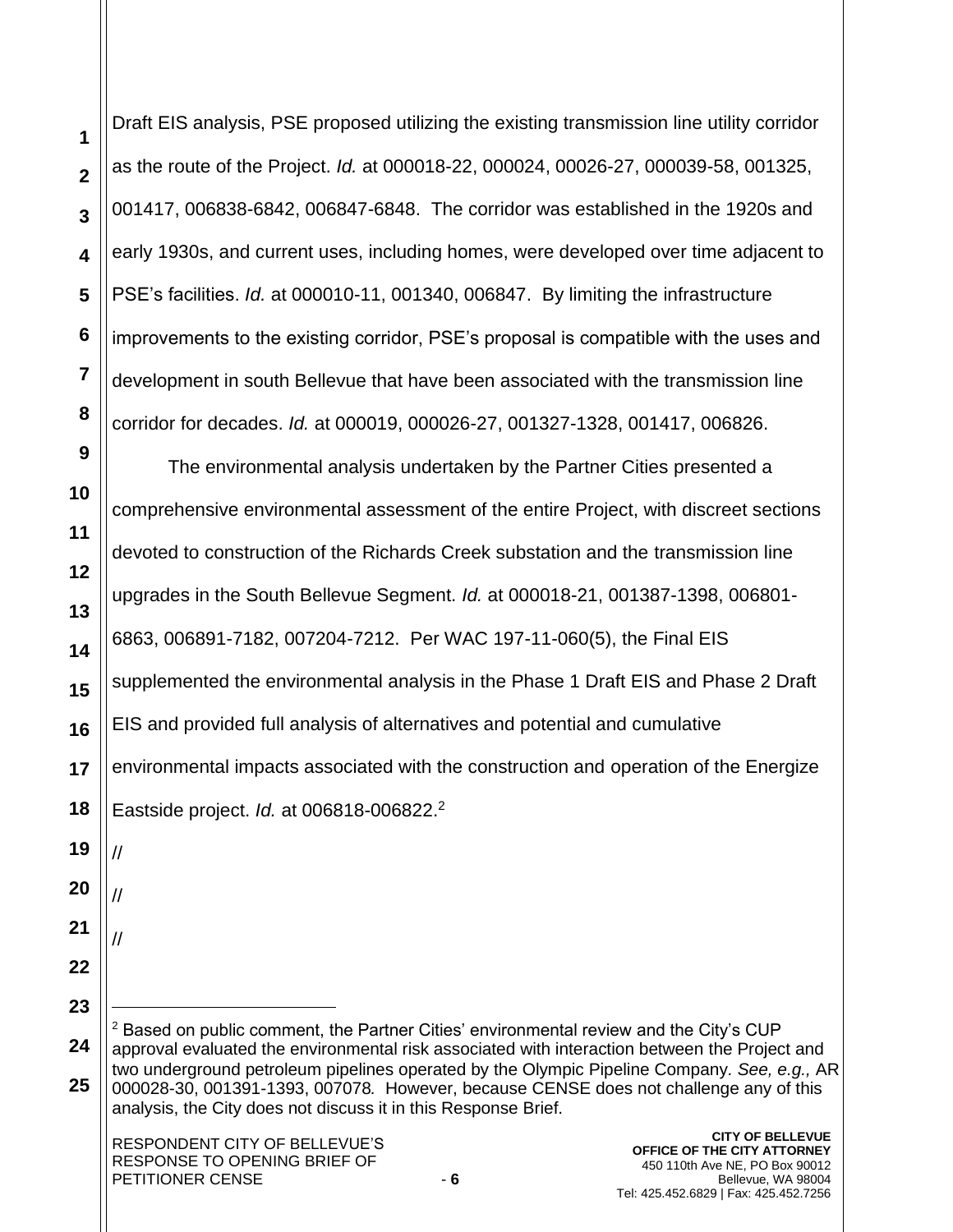| 1                       | PSE's Phased Construction Plan for the Energize Eastside project.<br>В.                                                                                                                                                                       |  |  |  |
|-------------------------|-----------------------------------------------------------------------------------------------------------------------------------------------------------------------------------------------------------------------------------------------|--|--|--|
| $\mathbf{2}$            | The Final EIS also disclosed and considered PSE's phased construction plan for                                                                                                                                                                |  |  |  |
| $\overline{\mathbf{3}}$ | the Project. AR 006823, 006866. Specifically, the Final EIS disclosed and considered                                                                                                                                                          |  |  |  |
| $\overline{\mathbf{4}}$ | PSE's phased construction and permitting schedule as follows:                                                                                                                                                                                 |  |  |  |
| 5                       | <b>Construction Phasing and Schedule.</b> Construction of the transmission lines                                                                                                                                                              |  |  |  |
| 6                       | would typically take approximately 12 to 18 months (over two construction<br>phases) and would be constructed concurrently with construction of the                                                                                           |  |  |  |
| $\overline{7}$          | Richards Creek substation. Under certain conditions, construction can be<br>accelerated or slowed down depending on the number of crews working at the                                                                                        |  |  |  |
| 8                       | same time. The project is expected to be built in phases, with the south end<br>(from the Talbot Hill substation to the proposed Richards Creek substation)                                                                                   |  |  |  |
| 9                       | being the first phase, followed by the north phase as soon as design,<br>permitting, and energization of the south phase would allow.                                                                                                         |  |  |  |
| 10                      | Id. at 006866. The Final EIS then explained the utility and benefit of PSE's phased                                                                                                                                                           |  |  |  |
| 11                      | construction and permitting schedule:                                                                                                                                                                                                         |  |  |  |
| 12                      | The project needs to be built in two construction phases to keep the Lakeside                                                                                                                                                                 |  |  |  |
| 13                      | substation energized, thereby keeping the transmission system on-line to serve                                                                                                                                                                |  |  |  |
| 14<br>15                | customers. During the construction of the south phase, the Lakeside substation<br>will be served from the north and likewise, once the south phase is complete, it<br>will be used to serve the Eastside while the north half is constructed. |  |  |  |
| 16                      | Id. Thus, the Final EIS not only disclosed and evaluated PSE's phased schedule, but it                                                                                                                                                        |  |  |  |
| 17                      | also explained to the public and future decisionmakers that this schedule allows PSE                                                                                                                                                          |  |  |  |
| 18                      | to keep the transmission line on-line to serve customers during construction while the                                                                                                                                                        |  |  |  |
| 19                      | northern phase, located in north Bellevue and Redmond, is permitted and constructed.                                                                                                                                                          |  |  |  |
| 20                      | Id.; AR 000021-22.                                                                                                                                                                                                                            |  |  |  |
| 21                      | PSE has already submitted permit applications to the City, Renton, Newcastle,                                                                                                                                                                 |  |  |  |
| 22                      | and unincorporated King County for land use approval in connection with the first                                                                                                                                                             |  |  |  |
| 23                      |                                                                                                                                                                                                                                               |  |  |  |
| 24                      |                                                                                                                                                                                                                                               |  |  |  |
| 25                      |                                                                                                                                                                                                                                               |  |  |  |
|                         | <b>CITY OF BELLEVUE</b><br>RESPONDENT CITY OF BELLEVUE'S<br>OFFICE OF THE CITY ATTORNEY<br>RESPONSE TO OPENING BRIEF OF<br>450 110th Ave NE, PO Box 90012<br>PETITIONER CENSE<br>$-7$<br>Bellevue, WA 98004                                   |  |  |  |

Bellevue, WA 98004 Tel: 425.452.6829 | Fax: 425.452.7256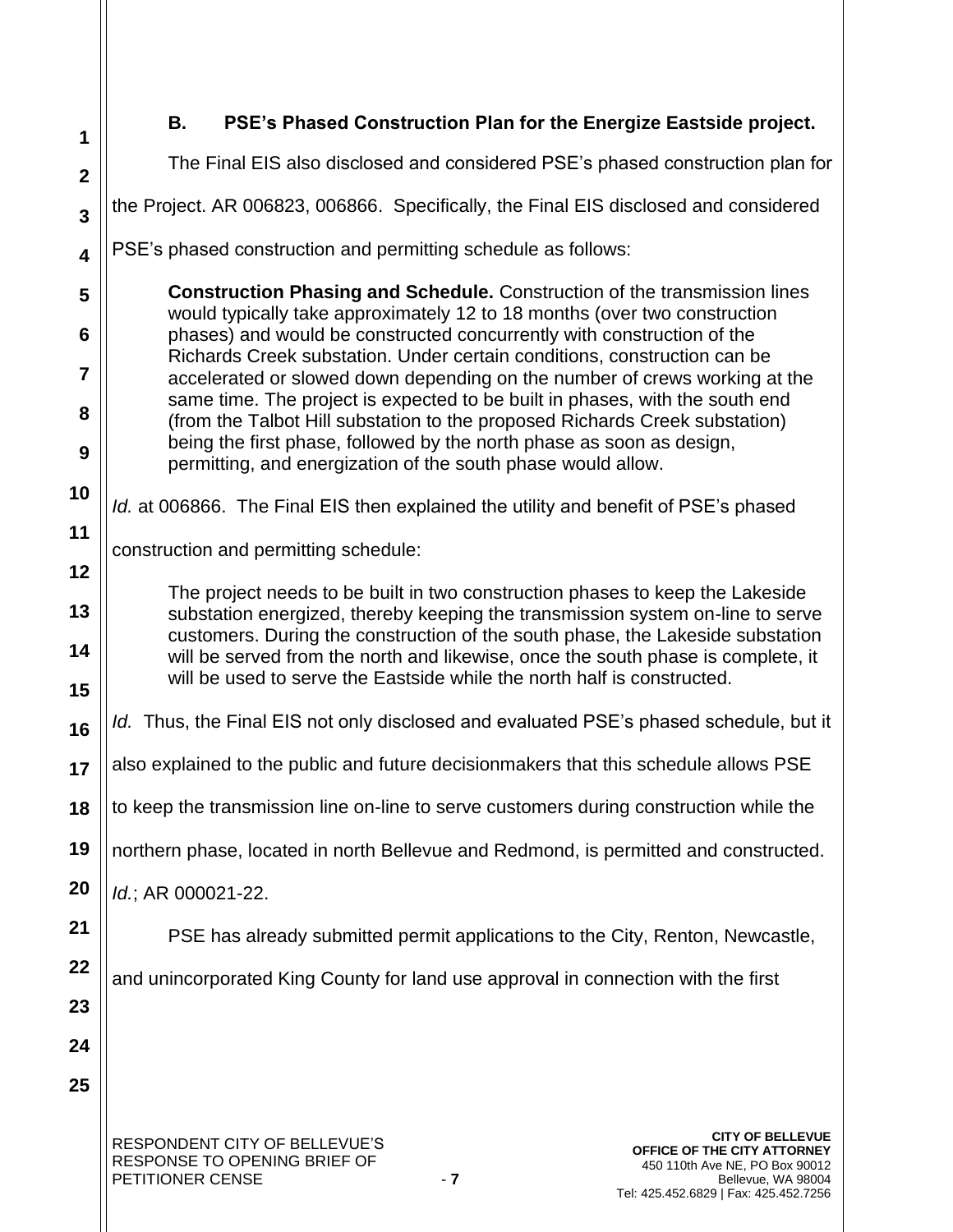**1 2 3 4 5 6 7 8 9** construction phase of the Project. *Id.* at 000010, 001319, 006822.<sup>3</sup> The CUP approval before this Court, as well as the permit applications PSE has submitted to the other jurisdictions, are consistent with the phased construction plan analyzed in the Final EIS. *Id.* at 006823, 006866. In fact, the Final EIS examined PSE's specific application details for the South Bellevue and Newcastle Segments concurrent with the final stage of environmental review: PSE submitted two permit applications to the Cities of Bellevue and Newcastle for the initial phase of project construction; the permit applications included more detailed, site-specific information for portions of the project alignment (namely, the Bellevue South Segment, the Richards Creek substation site, that portion of

the Bellevue Central Segment that contains the Lakeside substation, and the Newcastle Segment). The permit applications include refined, site-specific information for project components such as proposed pole types and locations, as well as vegetation survey and clearing data. The Partner Cities decided that the analysis in the Final EIS should reflect the most up-to-date data and information, which because of the permit applications differs in level of detail from segment to segment.

*Id*. at 07557, 006887. Still, the Final EIS never stated that the first phase of construction

**15** would be limited to the South Bellevue Segment, or that the first phase of construction

**16** from Renton to Bellevue, standing alone, can feasibly attain or approximate PSE's

**17** stated objectives for the larger Energize Eastside project. *Id.* at 006823, 006866.

**C. The Independent Analysis of Project Need.** 

At each phase of the multi-year environmental review process and throughout

the City's land use process, CENSE, its members, its experts, and its attorney

**21 22**

**25**

**18**

**19**

**20**

**10**

**11**

**12**

**13**

**14**

**23 24** <sup>3</sup> The Renton Hearing Examiner issued a Decision approving the Energize Eastside project permit applications that PSE submitted in Renton, and the Renton Hearing Examiner Decision, as well as CENSE's opposition to that Decision, is publicly available at:

https://edocs.rentonwa.gov/Documents/Browse.aspx?id=8095664&dbid=0&repo=CityofRenton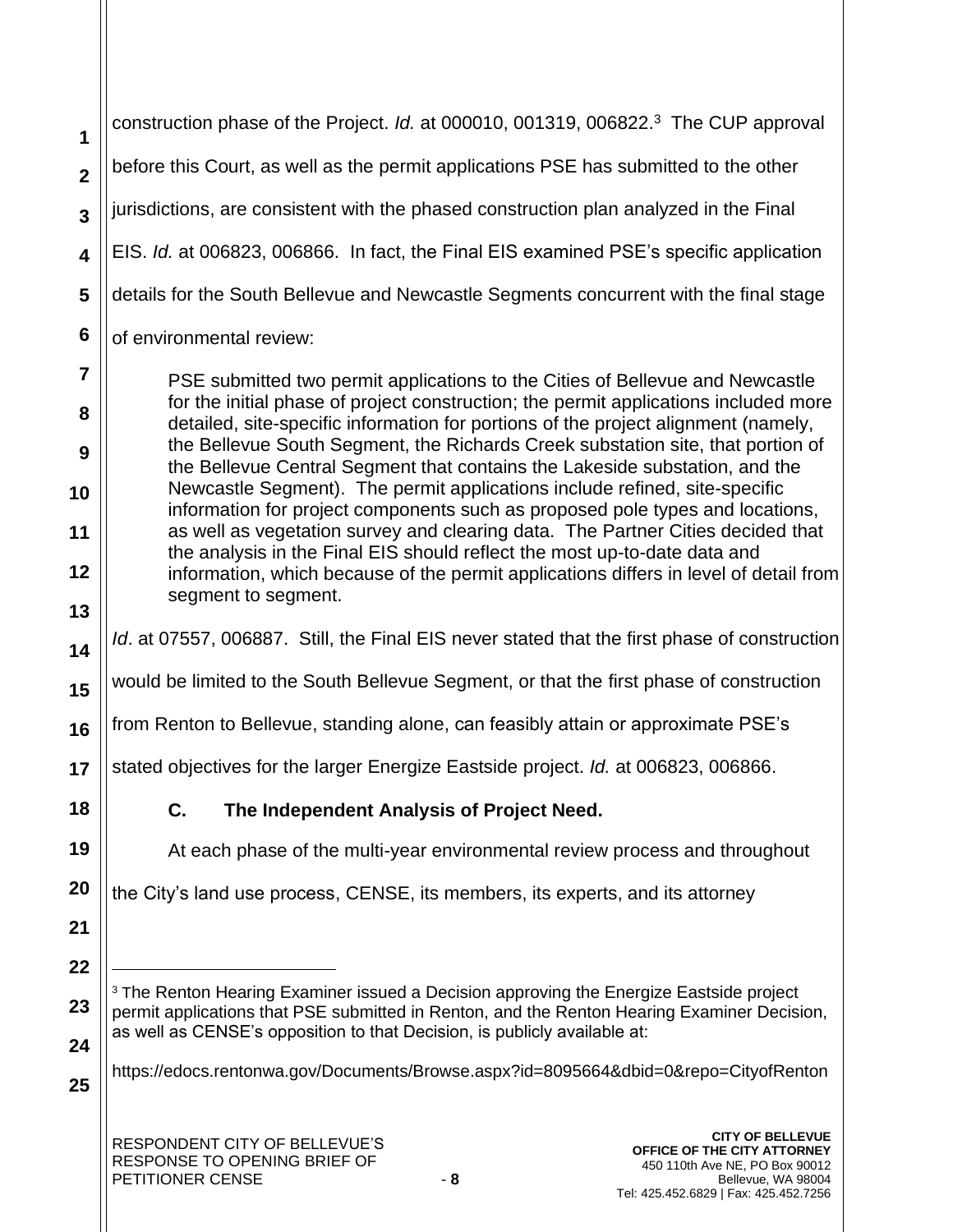submitted public comment objecting to the Project. *Id*. at 006426-6428, 06491-6498, 006503-6507, 006738-6739, 007736-7740. A recurring objection raised by CENSE is that the Project is not needed, or that PSE failed to demonstrate the South Bellevue Segment is needed, or that the City cannot evaluate PSE's demonstration of operational need unless PSE shares certain energy "consumption data" with CENSE. *Id.*; *see*  Opposition at 16-21.

Between 2012 and 2015, PSE and the City commissioned three studies that confirmed PSE's stated need for the Energize Eastside project. AR 000013, 001323- 1324, 001420-1424. The City then commissioned an independent analysis by Utility System Efficiencies, Inc. (USE Study), which evaluated PSE's system, again confirmed the need for the Project, and was presented to the City Council on May 4, 2015. *Id*. at 001978-2053, 001282. Thereafter, the independent consulting firm Stantec Consulting Services, Inc. reviewed PSE's analysis of Project need and confirmed the analysis followed standard industry practice (Stantec Report). *Id*. at 000013, 001864-1873. The Stantec Report stated the following with respect to Project need:

*[A]n overloaded electrical system overheats. During peak load periods, operators use CAPs* [corrective action plans] *to turn off (referred to as opening) lines from either Sammamish or Talbot Hill substation to reduce heating on certain system transformers and lines so that they will not be destroyed. They may be able to keep the Eastside area supplied with electricity, but in doing so large areas of the Eastside may only be fed from one source. If something happens to that source, such as a tree falling into a line, or a car accidentally taking out a pole, or a piece of equipment fails due to fatigue, at that moment the last viable connection to a power source is gone and the lights go out. Even worse, as load continues to grow, or the area hits the coldest winter or hottest summer on record, the operator will be left with a decision: who will have power and who will not. Until the peak period is over, in order to reduce overloads to an acceptable level, large portions of the Eastside area could be left without power. A further possible consequence would be that hospitals, nursing homes, fire departments, police stations and other critical support services must run on emergency power or are* 

**25**

**1**

**2**

**3**

**4**

**5**

**6**

**7**

**8**

**9**

**10**

**11**

**12**

**13**

**14**

**15**

**16**

**17**

**18**

**19**

**20**

**21**

**22**

**23**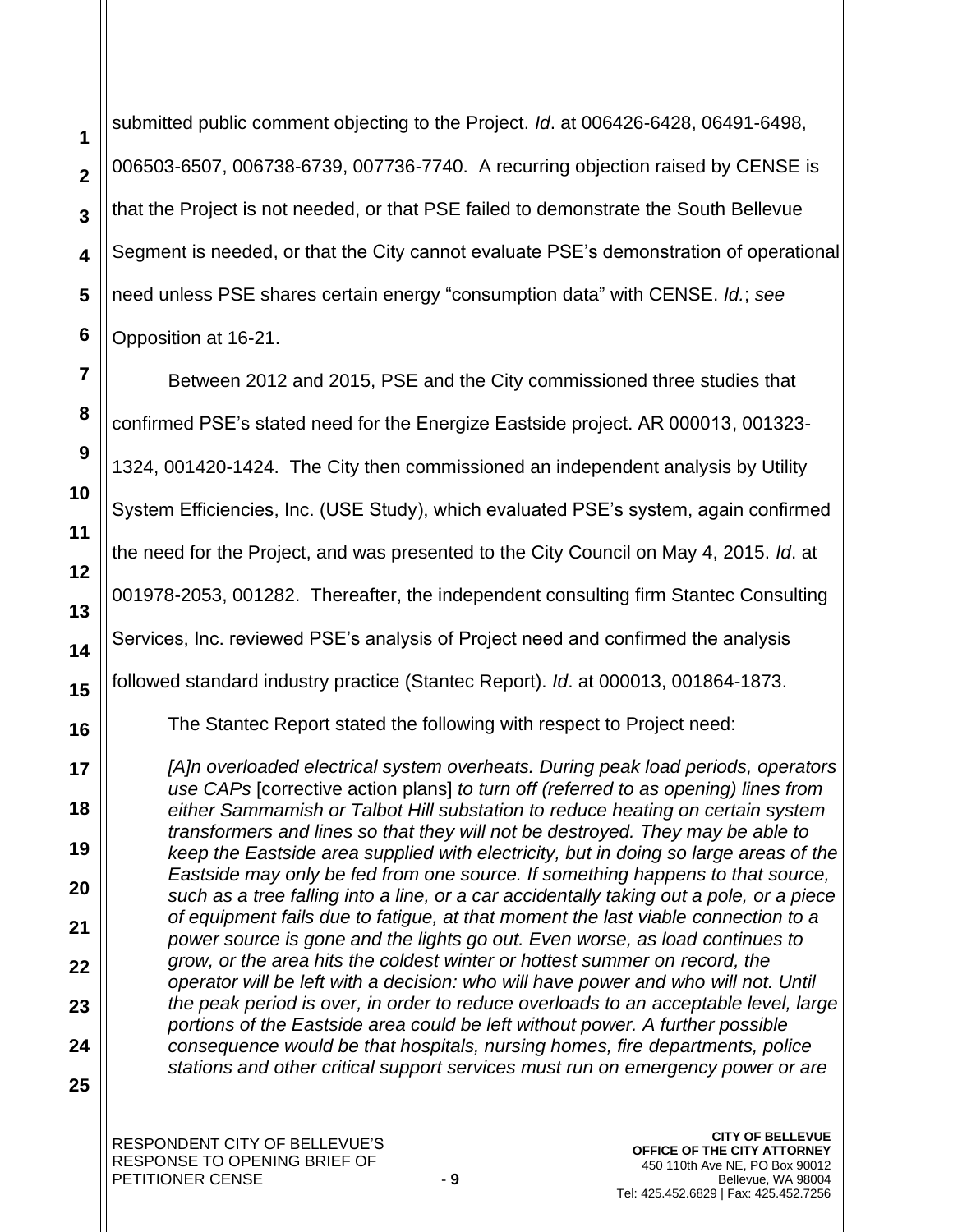*without power. In this situation the event has become not just an inconvenience but a hazard….*

*Regional electrical reliability is important to local communities. Without a reliable regional backbone, energy generated by a wide variety of sources could not be efficiently delivered to the population areas that need it. All the utilities in the Northwest bear some responsibility to keep the transmission system in working order. However, a local utility's main role is its customers and each has a legal duty to provide electricity to customers in its service area.*

*The local utility has two roles to play. On the community level, it needs to provide an adequate infrastructure of facilities and equipment that can reliably deliver energy to its local customers. As a regional player, the utility provides its customers access to the larger interconnected system while making sure its system is as reliable as its regional neighbors' systems and not a detriment to the whole.*

*The Energize Eastside Project is designed to bring the needed infrastructure to supply the local need. Any regional benefits that it provides would be added benefits of a stronger regional source, but these are not the primary reasons why the project has been proposed. The transmission capacity deficiency is driven primarily by local rather than regional growth. If the entire region surrounding the Eastside was eliminated or disconnected from Sammamish and Talbot Hill substations, and replaced with an independent 230 kV source of power at both ends, the result would be the same. The Eastside 230 -115 kV system as it exists cannot supply the projected load under all circumstances, with the required levels of reliability that the community and neighboring utilities expect.*

AR 000016-17, 001871-1872.

**1**

**2**

**3**

**4**

**5**

**6**

**7**

**8**

**9**

**10**

**11**

**12**

**13**

**14**

**15**

**16**

**21**

**17 18 19 20 22 23 24 25** The Stantec Report explained that PSE is required to provide adequate infrastructure to meet peak "demand" periods. *Id.* at 000017, 001872. "Demand" is expressed in kilowatts or megawatts (kW or MW) and represents usage at a single point in time, much like a car's speedometer shows miles per hour (mph) at a precise moment in time. AR 001986; TR 000456-459. As required by the National Electric Reliability Corporation (NERC), PSE's determination of need for the Project is based on peak demand periods, that is, spikes in demand due to winter cold snaps or summer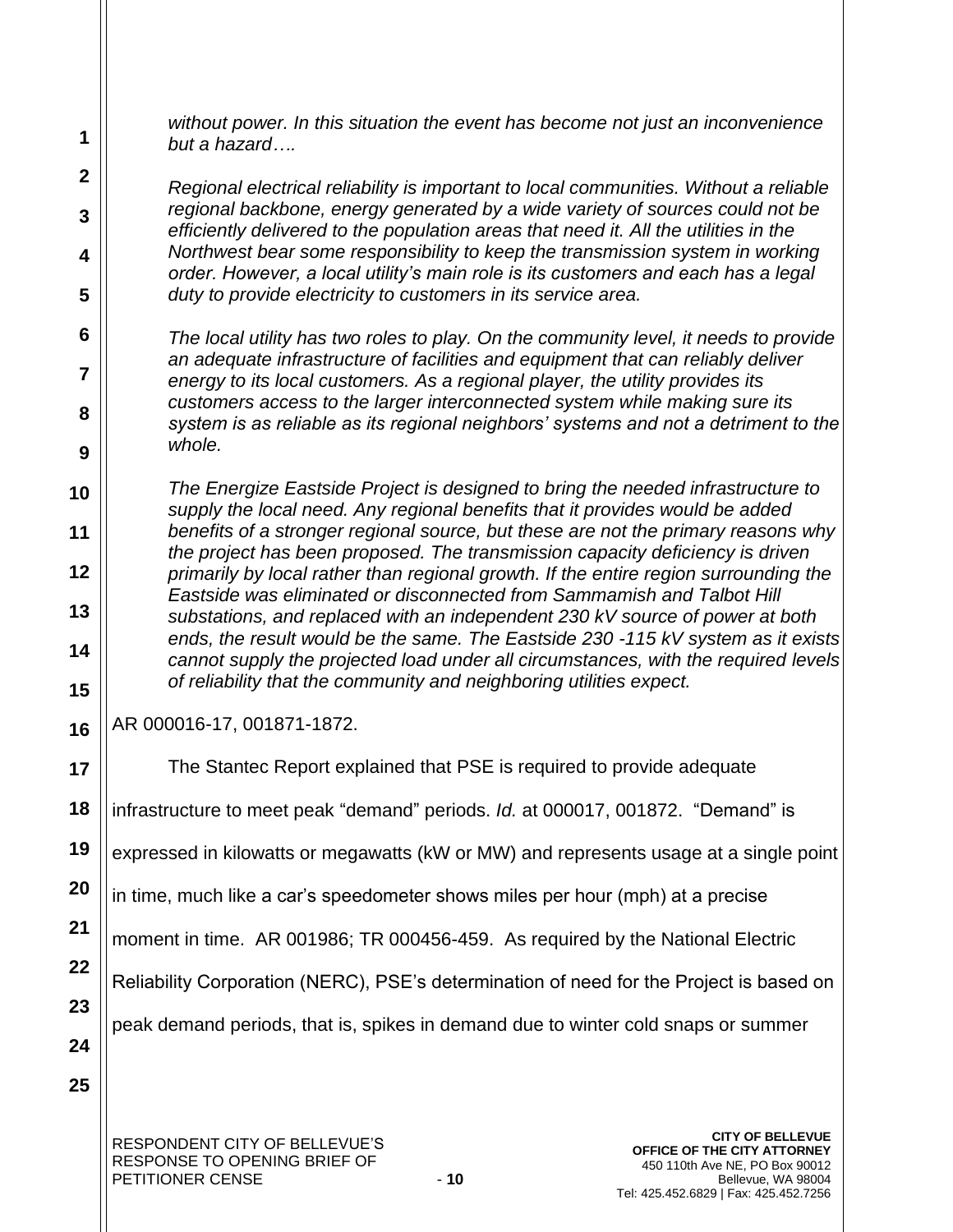heat waves, for example. AR 000014-18, 001864-1873; TR 000053-57, 000065-66, 000462-463. PSE must plan to meet peak demand to avoid blackouts. *Id.*; TR 000061.

By contrast, "use," "energy" and "consumption" refer to the amount of power consumed over a period of time, such as over an hour or a year, and are expressed in kilowatt-hours and megawatt-hours (kWh and MWh), much like a car's odometer shows total miles driven. AR 001986; TR 000456-459, 000462-463. Of course, a transmission system must be capable of delivering power when it is in very high demand, not just at times when usage is moderate or low. If a system cannot meet peak demand, power outages affect everyone, including residential uses and the critical support services like the hospitals, nursing homes, fire departments, and police stations identified in the Stantec Report. AR 000026, 001872.

# **D. PSE's CUP Application for the South Bellevue Segment.**

On September 8, 2017, PSE applied for permits from the City for the South Bellevue Segment of the Energize Eastside project. *Id.* at 001314-1315, 001321-1325. PSE submitted two land use permit applications to the City for the South Bellevue Segment simultaneously: (1) the CUP at issue in this lawsuit, and (2) a Critical Areas Land Use Permit (CALUP). *Id*. 4

Consistent with the analysis in the Final EIS, the South Bellevue Segment CUP application requested approval to construct the Richards Creek substation and to upgrade 3.3 miles of 115-thousand volt (kV) transmission lines with 230 kV lines within

<sup>4</sup> Neither CENSE nor any other party challenged the City's approval of the CALUP and that City decision is now final and not subject to any direct or collateral challenge by CENSE in this lawsuit. AR 000006-7, 000027.

**1**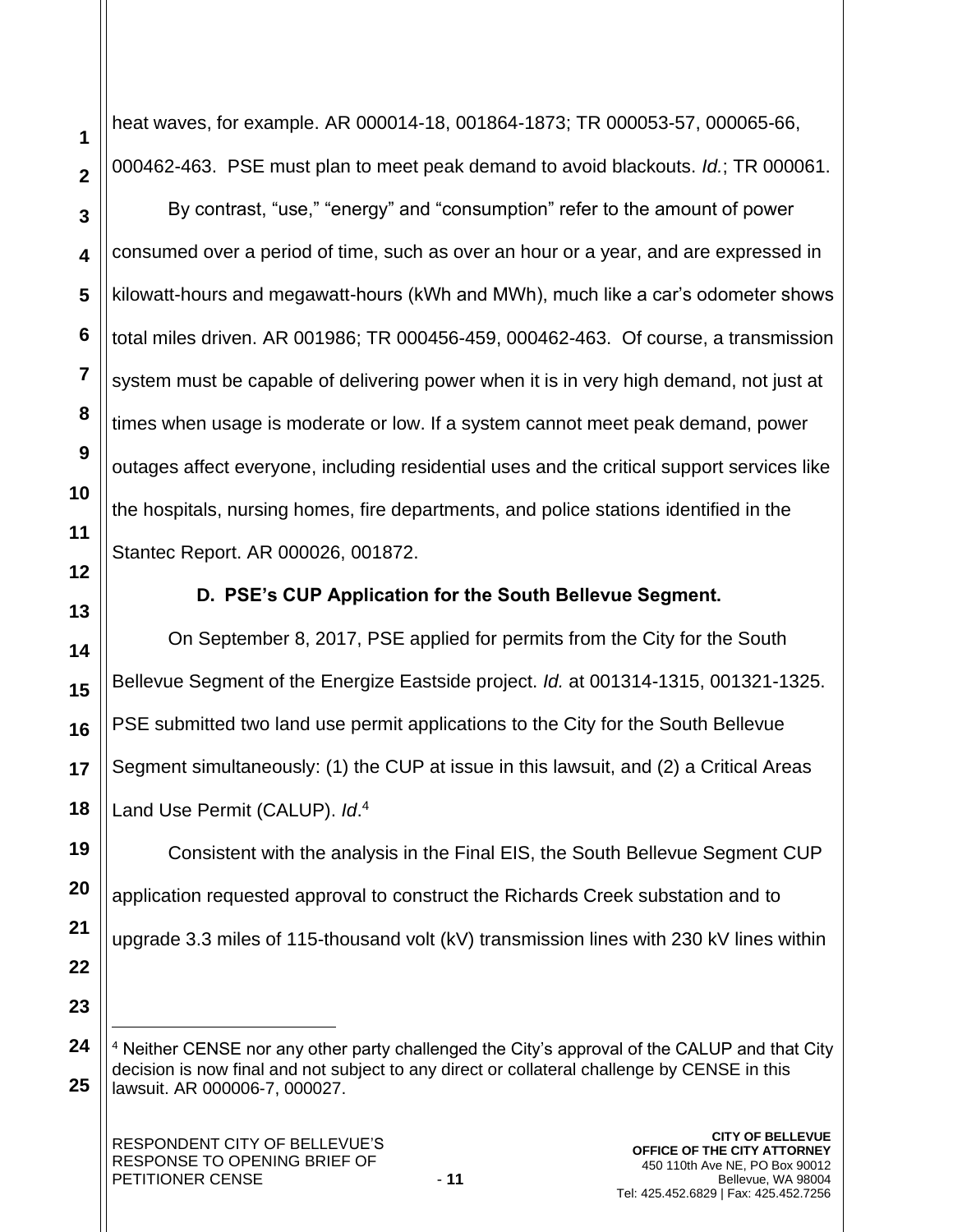the existing utility corridor. *Id*. at 001314, 001319, 006860. The Richards Creek substation is the "driving piece" of PSE's CUP proposal and will "step down" bulk electricity to provide service throughout the Eastside. TR 000456, 000713; AR 000010- 11, 000021-22, 001551, 006866.

PSE's CUP application was subject to the Electrical Utility Facilities provisions in LUC 20.20.255 and the CUP decision criteria in LUC 20.30B.140. *Id.* at 000005-6, 001416. The Electrical Utility Facilities provisions in LUC 20.20.255 imposed additional requirements on PSE's proposal above and beyond standard CUP provisions, including an Alternative Siting Analysis (ASA) and additional decision criteria in LUC 20.20.255.E. *Id.* at 001354-1357, 001420-1426. Consistent with the requirements in LUC 20.20.255.D, PSE submitted an ASA, containing four (4) parts with fourteen (14) subparts and four (4) attachments, with its CUP Application materials. *Id*. at 001534-1566.

The ASA considered three siting alternatives for the transmission line upgrades and proposed substation (LUC 20.20.255.D.1). *Id.* at 001354-1357, 001541-1553. The ASA described the sites, the land use districts within which the sites are located, mapped the location of the sites, provided justification for locating the infrastructure upgrades in the existing utility corridor, and depicted the proximity of the sites to neighborhood business land use districts, residential land use districts, and transition areas (LUC 20.20.255.D.2.a-c). *Id*. at 001355, 001541-1556, 001568-1574. The ASA explained that "[t]he Energize Eastside Project will provide an upgraded, reliable transmission system serving the Eastside generally and adjacent uses specifically. The Project is needed because cumulatively, demand on the Eastside is increasing,

**1**

**2**

**3**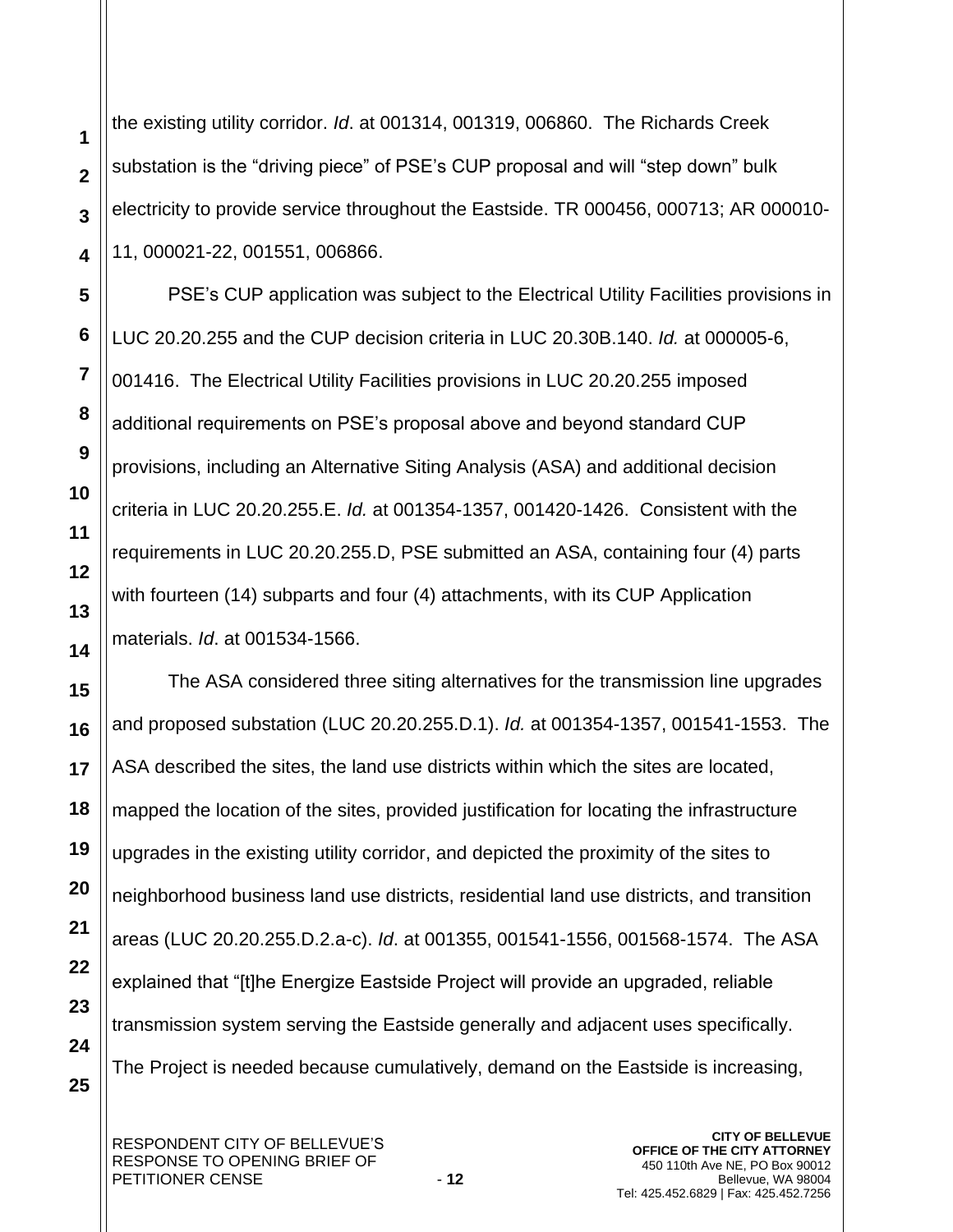including in areas along the South Bellevue Segment" (LUC 20.20.255.D.2.c.i-ii). *Id.* at 001543.

The ASA also provided a location selection hierarchy, as required by LUC 20.20.255.D.2.d., and described the range of technologies PSE considered for its proposal, how the proposal provides reliability to the customers served, how the components relate to system reliability, and how the proposal includes technology best suited to mitigate impacts on surrounding properties. *Id*. at 001355-56, 001545-1547, 001553-1562. The ASA explained the community outreach PSE conducted over many years prior to submittal of the CUP application. *Id.* at 001356-1357, 001562-001565.

# **E. The City's Process I (Hearing Examiner Quasi-Judicial Decision) Land Use Process.**

The City processed PSE's CUP application pursuant to the City's Process I LUC provisions, codified at LUC 20.35.100 to 20.35.150.<sup>5</sup> Process I land use decisions require public notice of the application, a period for public comment, and a public meeting. LUC 20.35.120 – 20.35.127; AR 001319-1321, 001399. Because PSE's proposal was for electrical utility facilities, LUC 20.20.255 requires an additional public meeting as part of the land use process. *Id.* at 001399.

Under Process I, the City's Land Use Director issues a recommendation to the Hearing Examiner, and the Hearing Examiner, after holding a public hearing, issues a decision on the application. LUC 20.35.130 – 20.35.140. The Hearing Examiner's decision may be appealed to the City Council, and the LUC requires that the Council

**23 24**

**25**

**1**

**2**

**3**

**4**

**5**

**6**

**7**

**8**

**9**

**10**

**11**

**12**

**13**

**14**

**15**

**16**

**17**

**18**

**19**

**20**

**21**

<sup>5</sup> For the Court's convenience, a true and correct copy of LUC 20.35.100 to 20.35.150 is attached to this Response Brief as Attachment A.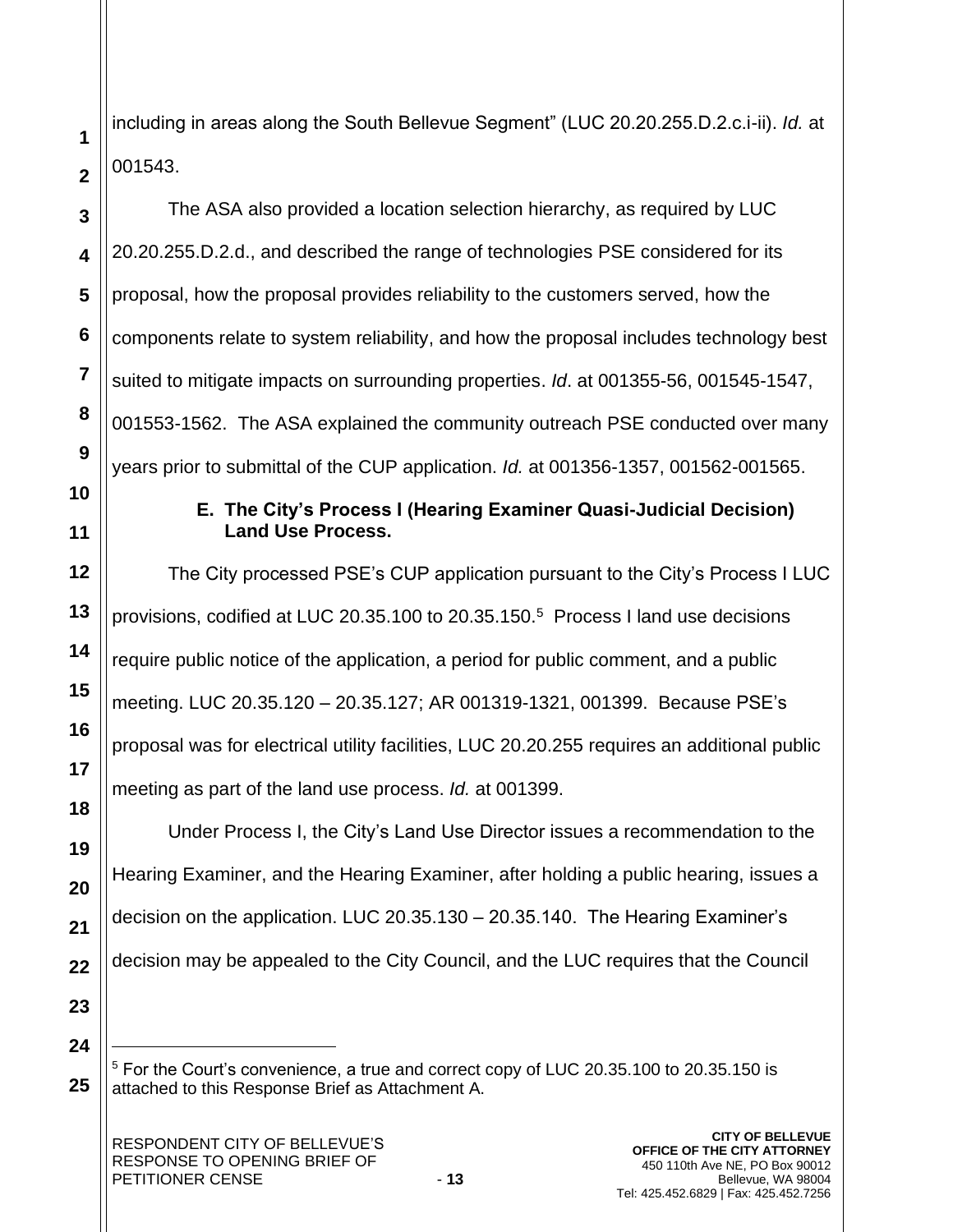"shall accord substantial weight to the decision of the Hearing Examiner." *Id.* at 20.35.150.A.7.a. The City Council's quasi-judicial decision on appeal is the City's final decision. *Id.* at 20.35.150.D.<sup>6</sup>

# **F. The Land Use Director's Recommendation of Approval with Conditions.**

Consistent with Process I, following the public meetings, and after accepting public comments for over fifteen (15) months, the City's Land Use Director recommended approval of PSE's CUP on January 24, 2019. AR 001314, 001354-1357, 001420-1436. In connection with the Director's recommendation, the Development Services Department (DSD) issued a 151-page Staff Report with fifty-three (53) conditions of approval and ten (10) separate attachments. *Id*. at 001314-2825.

The Staff Report included a discussion of PSE's proposal (AR 001319, 001321- 1338), a lengthy SEPA discussion (*id.* at 001387-1398), and an in-depth explanation of why PSE's proposal was consistent with the City's Comprehensive Plan (*id.* at 001426- 1432, 002206-2232). The Staff Report analyzed and incorporated the independent studies that described the need to address Eastside transmission capacity, including the Stantec Report, USE Study, and the results of PSE's forecasts. *Id.* at 000013, 001323- 1324, 001864-1873, 001977-2053, 005545-005057. The Staff Report confirmed that

**1**

**2**

**3**

**4**

**5**

**6**

**7**

**8**

**9**

**10**

**11**

**12**

**13**

**14**

**15**

**16**

**17**

**18**

**19**

**20**

**<sup>22</sup> 23 24 25**  $6$  CENSE represents to the Court, on page 18 of its Opening Brief, that PSE's CUP application was subject to LUC 20.35.337.A and 20.35.340.A and that the Hearing Examiner "makes a recommendation on the proposal after the public hearing." This is not correct. PSE's proposal requires a Process I land use decision by the Hearing Examiner after a public hearing, and in the absence of any appeal to the City Council, that Hearing Examiner decision is the City's final decision. *See* LUC 20.35.140 – 20.35.150. The LUC provisions cited and excerpted by CENSE, *i.e.*, LUC 20.35.337.A and 20.35.340, have no bearing on this matter whatsoever, and the Court should disregard that portion of CENSE's Opening Brief in its entirety.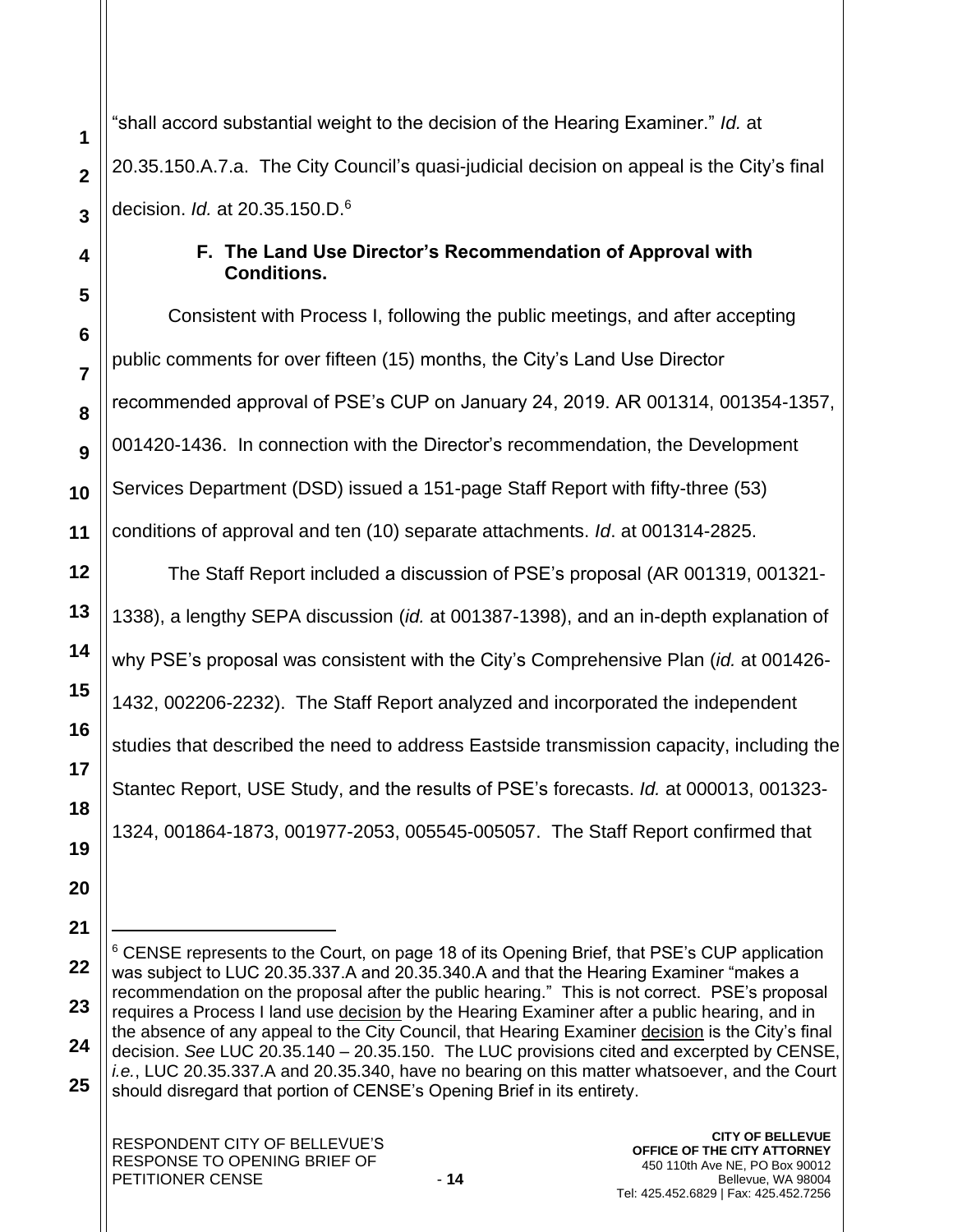power outages affect everyone, including residential uses and critical support services. AR 000026, 001405, 001425-1426, 001872.

Importantly, the Staff Report explained in detail why PSE's proposal satisfied the ASA requirements in LUC 20.20.255.D, the Conditional Use decision criteria in LUC 20.30B.140, and the Electrical Utility Facilities decision criteria in LUC 20.20.255.E. *Id*. at 001327-1328, 001354-1360, 001420-1436. The Staff Report memorialized the public comments received by the City, the issues raised by the comments, and the City's responses to the comments. *Id*. at 001399-1415.

**G. The Prehearing Motions Filed by CENSE.** 

Although not required by City Code, the City published notice of a February 13, 2019 Prehearing Conference when it issued the Staff Report and Director's recommendation. *Id*. at 001315. CENSE took advantage of this courtesy notice and filed multiple motions in an attempt to stop the City's land use process. *Id*. at 00841. The motions argued that PSE had violated SEPA by applying for permits for the South Bellevue Segment without simultaneously applying for permits for the northern segment of the Project. *Id.* at 001068. The motions also asked the Hearing Examiner to compel PSE to produce certain information and energy "consumption data" that CENSE believed was necessary for the hearing. *Id*. at 001108.

In response, the City explained that phased construction and permitting for a linear infrastructure project does not violate SEPA and that State law and the LUC do not allow the City to abandon its mandatory land use processes based on CENSE's opposition to PSE's CUP application. *Id*. at 000931-939. PSE opposed CENSE's request for production, arguing that CENSE's request was unnecessary for the Process

**1**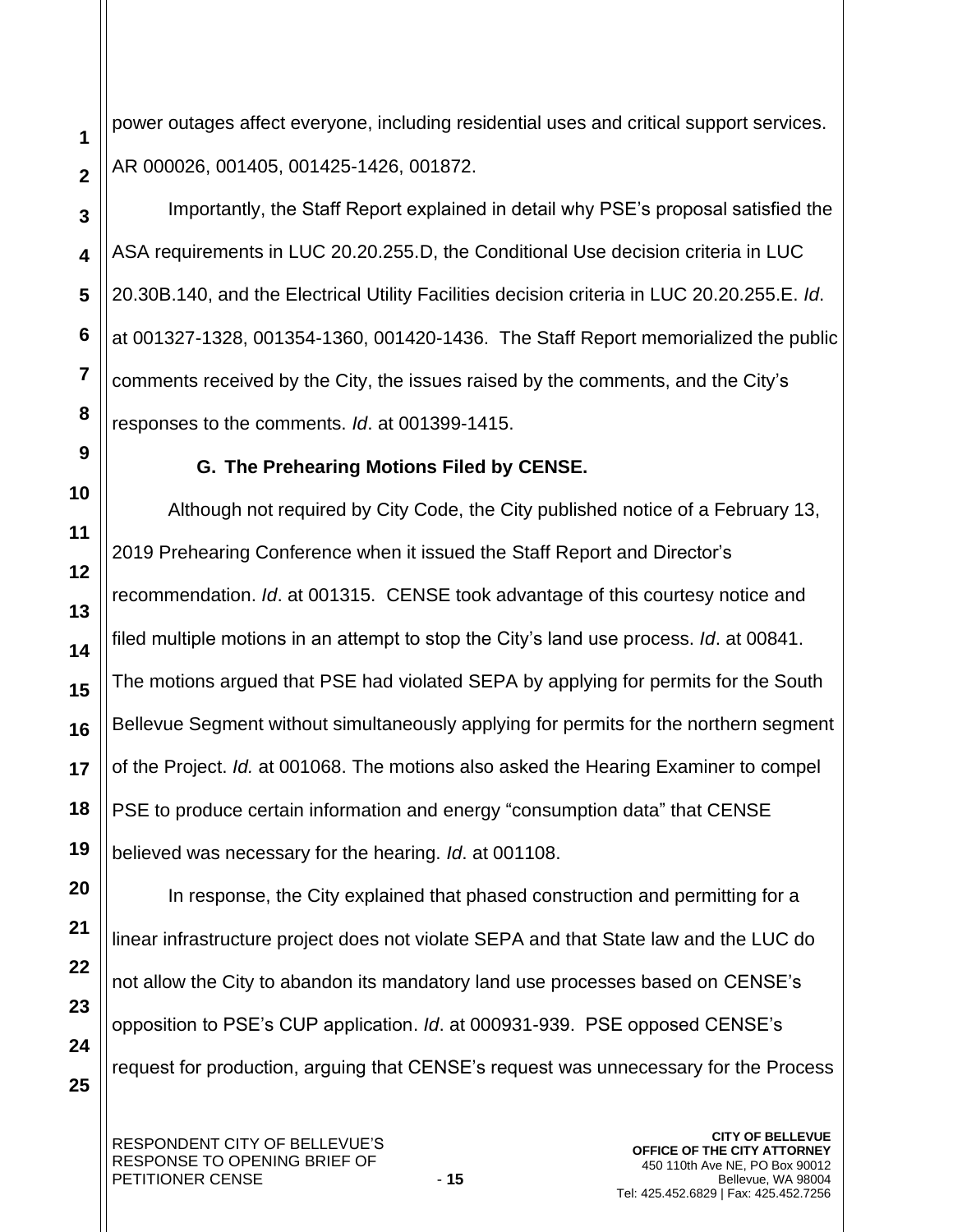I public hearing and would thwart both the processing of PSE's CUP application and the public's right to safe, reliable power. *Id*. at 000987-1002.

Although the Hearing Examiner denied CENSE's motions and kept the hearing on calendar as scheduled, he allowed CENSE to continue to raise these same arguments throughout the 4 days of hearing, and PSE and the City continued to respond to CENSE's arguments throughout the hearing. TR 000605-611, 000654-655, 000682-687. The Hearing Examiner also addressed CENSE's legal arguments at length in his Decision. AR 000020-26, 000032-39.

# **H. The Process I Public Hearing.**

# 1. Public Testimony:

The Hearing Examiner conducted a public hearing on the CUP over the course of four (4) days between March 28, 2019 and April 8, 2019. On the first two (2) days of hearing, the Hearing Examiner received public testimony from approximately fifty-six (56) individuals. AR 000846, 000007-8, 000022-23. Local residents, business owners, community leaders, and health care professionals testified in support of PSE's CUP application, citing the need for safe and reliable power as Bellevue and the Eastside continue to grow. *Id*. at 000022-23, 0000032-33; TR 000101-108, 000110-113, 000121- 124, 000148-157, 000161-164, 000173-174, 000241-245, 000250-252, 000285-288.

Conversely, many citizens who live along the existing utility corridor opposed PSE's application, primarily opposing PSE's finding of Project "need" and voicing concerns with hazards posed by co-located electrical lines over the existing Olympic petroleum pipeline. AR at 000016, 000023, 000026, 000033; TR 000593-595. All told, approximately twenty (20) speakers expressed support for PSE's CUP application and

**25**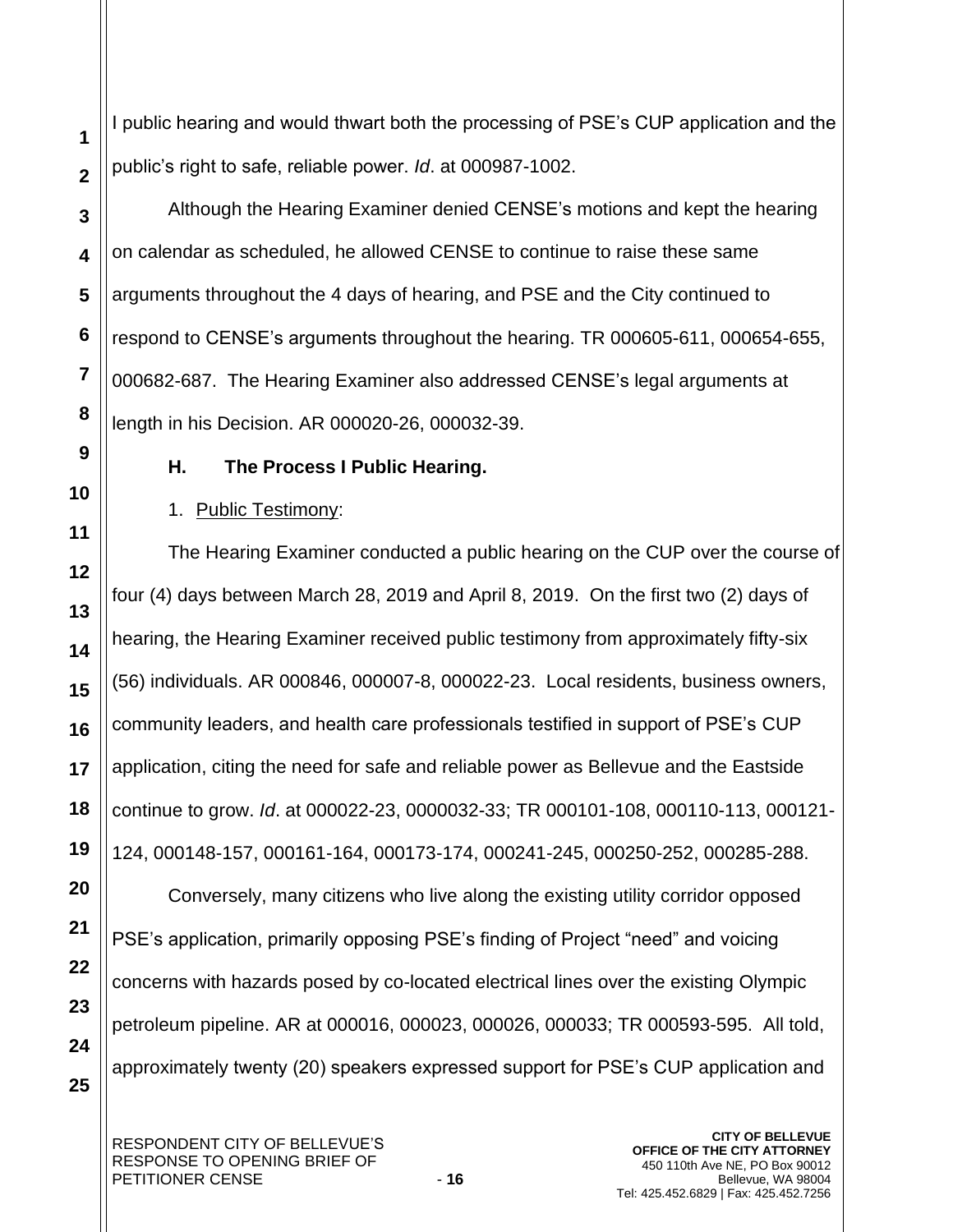approximately thirty (30) people expressed opposition. AR 000032. In addition to the public testimony, the Hearing Examiner received roughly two-hundred and twenty (220) comments from citizens and businesses in support of and in opposition to PSE's application. *Id*. at 000846.

**1**

**2**

**3**

**4**

**5**

**6**

**7**

**8**

**9**

**10**

**11**

**12**

**13**

**14**

**15**

**16**

**17**

**18**

**19**

**20**

**22**

**23**

**24**

**25**

# 2. CENSE provides hours of testimony and argument during the hearing:

The Hearing Examiner was generous in allowing CENSE, its members, its experts, and its attorney to present their opposition to PSE's CUP application and the larger Energize Eastside project. On the first day of the hearing, the Hearing Examiner provided CENSE with thirty (30) minutes to present argument from counsel and testimony from CENSE's expert witness. TR 000090-91, 000130-133, 000146-147. On the second day, CENSE presented thirty-five (35) additional minutes of testimony, along with legal argument. *Id*. at 000296-297.

As the public hearing progressed, the Hearing Examiner overruled PSE's objections and granted CENSE an additional fifteen (15) minutes of closing argument. *Id*. at 000621-622, 000644, 000652-653. By the close of the hearing, CENSE had provided over two (2) hours of presentation, testimony, legal argument, and public comment; and the Hearing Examiner admitted and considered a total of thirteen (13) discreet motions, briefs, and written exhibits from CENSE. AR 000841-843, 001312.

**21**

# 3. DSD's participation in the public hearing:

At the outset of the public hearing, City Staff provided a summary of PSE's application, the Staff Report, the applicable decision criteria under the LUC, and the Process I provisions in the LUC. TR 000016-30; AR 013387-13398. During rebuttal, DSD provided expert testimony from Mark Johnson, the City's environmental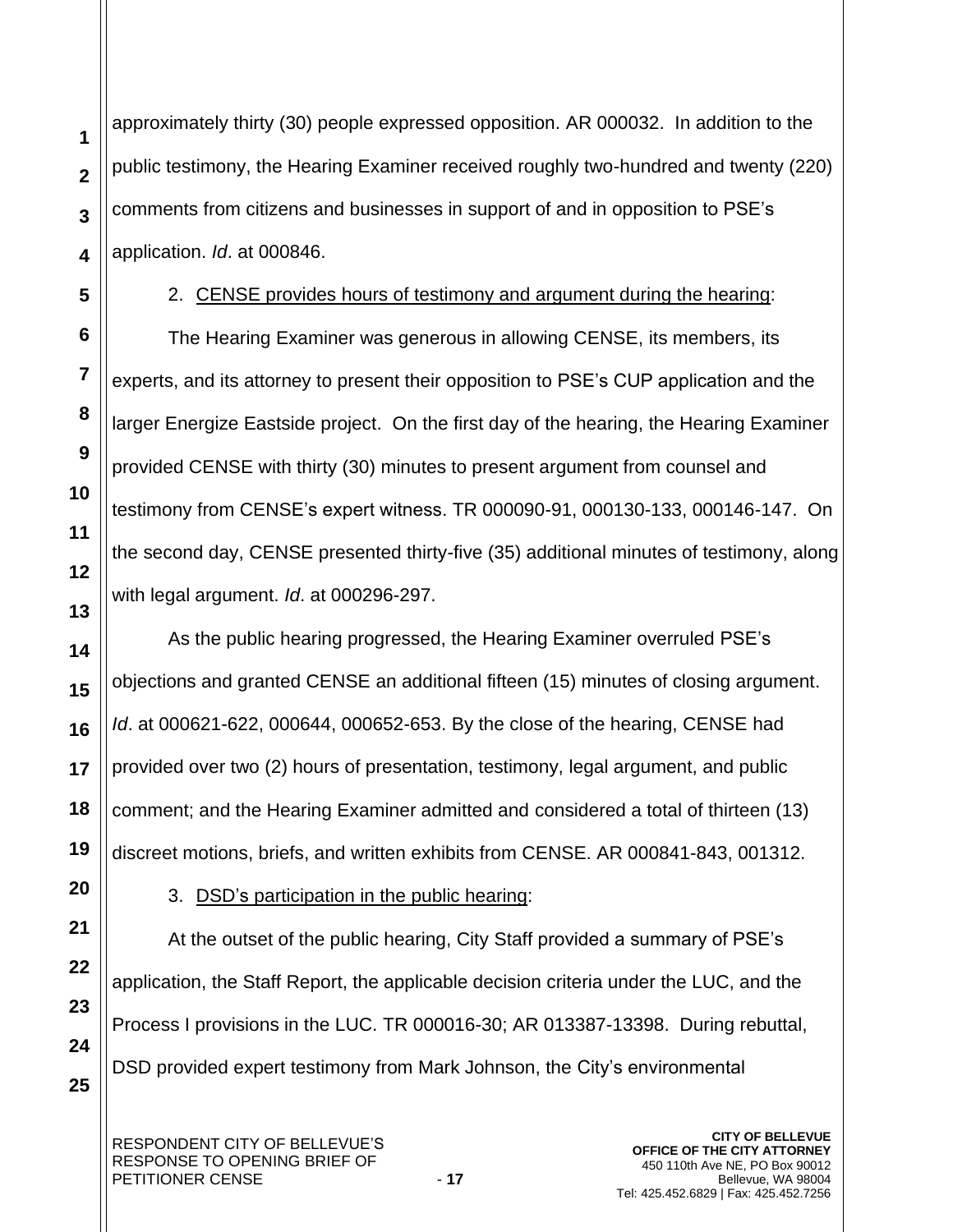consultant, who managed the EIS process from start to finish. TR 000580-597. At the close of this presentation, Mr. Johnson and the City's Land Use Director confirmed that no new information had been proffered during the public hearing that would change the conclusions reached during the EIS and land use processes, respectively. TR 000593- 596, 000699.

DSD's closing statement rebutted CENSE's arguments that PSE's phased construction plan violated SEPA or that the Energize Eastside project assessed in the Final EIS had changed based on this phased construction plan. TR 000681-687; *see also* AR 006812-6835, 006866. DSD also provided a summary of the City's work and the findings in the Staff Report; responded to CENSE's various challenges to PSE's demonstration of operational need; and explained why PSE's proposal complied with the applicable decision criteria found in LUC 20.20.255.E. TR 000676-706.

4. PSE's presentation during the public hearing:

Throughout the hearing, PSE provided substantial evidence that demonstrated the Energize Eastside project and the attendant South Bellevue Segment are needed to meet local electricity peak demand growth and protect electrical grid reliability from Redmond in the north to Renton in the south. For example, the testimony of PSE's Director of Planning, Catherine Koch, established that there is no legitimate dispute regarding PSE's responsibility to plan and operate the electrical system consistent with federal standards and guidelines. AR 000011, 013432-13441; TR 000052-63. In turn, PSE's Director of Electrical Operations, Dan Koch, provided lengthy testimony and submitted written comment explaining why PSE is required to plan for peak demand and worst-case scenarios and why any dereliction of this duty by PSE could lead to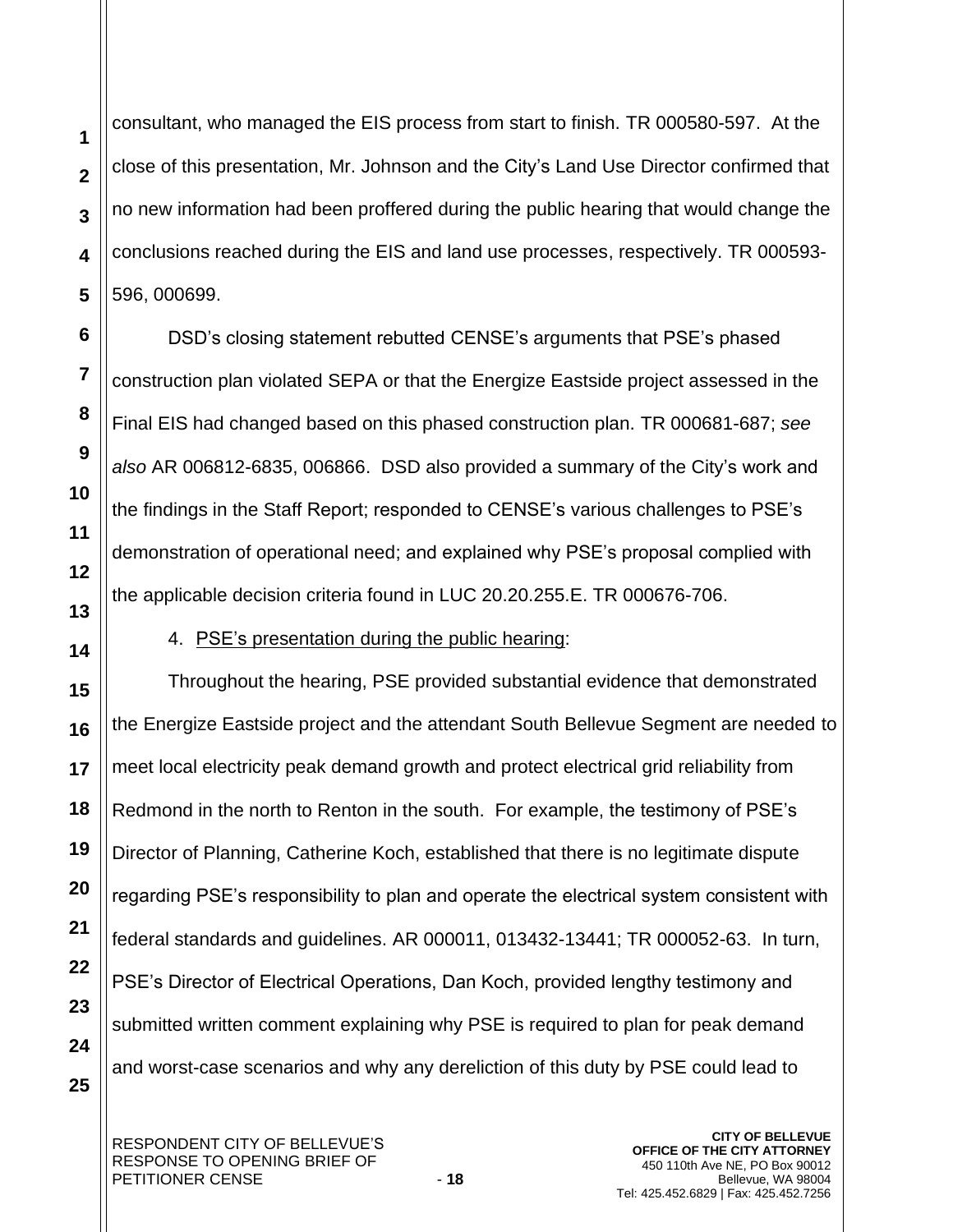| 1                       | severe consequences for Bellevue residents and businesses. AR 000014, 000024,                                                                                    |  |  |
|-------------------------|------------------------------------------------------------------------------------------------------------------------------------------------------------------|--|--|
| $\overline{2}$          | 013407-013430; TR 000043-52.                                                                                                                                     |  |  |
| 3                       | Furthermore, Jens Nedrud, PSE's Manager of Electrical System Planning,                                                                                           |  |  |
| $\overline{\mathbf{4}}$ | provided persuasive, material, and substantial expert testimony confirming the proposal                                                                          |  |  |
| 5                       | is consistent with PSE's System Plan. AR 000017-18, 000024-25, 013443-13452; TR                                                                                  |  |  |
| 6                       | 000062-75. Mr. Nedrud and Mr. Koch each specifically refuted the arguments provided                                                                              |  |  |
| 7                       | by CENSE regarding project need:                                                                                                                                 |  |  |
| 8                       | Mr. Koch: As you heard from my colleague, Mr. Nedrud, PSE continues to                                                                                           |  |  |
| 9                       | revisit the need for Energize Eastside annually. We've confirmed under the<br>applicable TPL planning standards that this project is needed to serve customers   |  |  |
| 10                      | in Bellevue specifically and the Eastside more broadly. I appreciate this need,<br>especially because I'm the director of electric operations and I oversee the  |  |  |
| 11                      | development of the corrective action plans or "CAPs," and CAPs are needed<br>when peak demand is, has the potential to exceed the delivery capacity if there     |  |  |
| 12                      | are temporary system deficiencies. And, as we know, peak demand in Bellevue<br>has been going up along with the rest of the Eastside, and we are now             |  |  |
| 13                      | ready to use CAPs in Bellevue, as the threshold has been exceeded three<br>times in the last two years, as we've shown. CAPs now mean load shedding              |  |  |
| 14                      | or forced outages, which we work hard to avoid. But consistent with NERC<br>criteria, we must now plan for them until the Energize Eastside project is           |  |  |
| 15                      | complete.                                                                                                                                                        |  |  |
| 16<br>17                | TR 000562 (emphasis added); see id.                                                                                                                              |  |  |
| 18                      | The Hearing Examiner found the testimony provided by PSE's expert witnesses                                                                                      |  |  |
| 19                      | credible and persuasive:                                                                                                                                         |  |  |
| 20                      | The Examiner finds that Mr. Koch, Mr. Nedrud, Ms. Koch, and other PSE                                                                                            |  |  |
| 21                      | witnesses appeared credible and forthright during their testimony presented at<br>the public hearing. Even after hearing challenges and dismissive remarks about |  |  |
| 22                      | their opinions and work related to this project, Mr. Koch, Mr. Nedrud and other<br>PSE witnesses appeared thoughtful and genuinely concerned that the current    |  |  |
| 23                      | PSE system could soon be forced to use load-shedding (rolling blackouts) to<br>address problems arising from peak demand on existing substations and             |  |  |
| 24                      | powerlines, negatively impacting Bellevue residents and businesses.                                                                                              |  |  |
| 25                      |                                                                                                                                                                  |  |  |
|                         | <b>CITY OF BELLEVUE</b><br>RESPONDENT CITY OF BELLEVUE'S<br>OFFICE OF THE CITY ATTORNEY<br>RESPONSE TO OPENING BRIEF OF<br>450 110th Ave NE, PO Box 90012        |  |  |

450 110th Ave NE, PO Box 90012 Bellevue, WA 98004 Tel: 425.452.6829 | Fax: 425.452.7256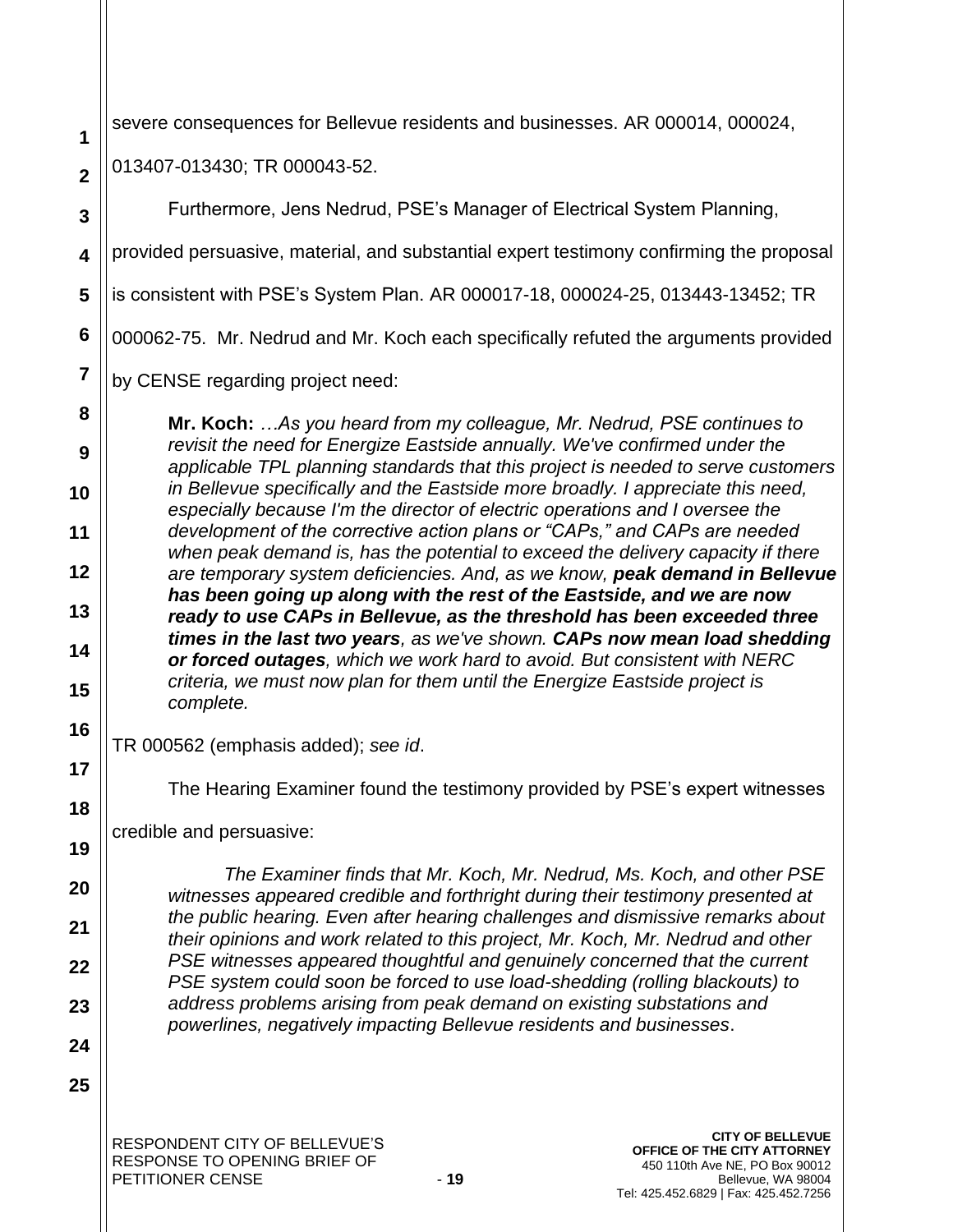AR 000014. In addition to this testimony, PSE submitted twenty-five (25) exhibits that supported approval of its CUP application and refuted the opposition presented during the hearing. AR 013407-13593.

PSE's closing statement highlighted the independent reports prepared by the City's consultants that, coupled with PSE's expert testimony, supported approval of the CUP and showed, "[i]f a transmission system is not planned to sufficiently handle peak demand, the system will fail." TR 000719-731. PSE rebutted CENSE's challenges to the integrity of PSE's ASA and explained why the City's exhaustive land use review also supported approval of the CUP. *Id*. at 000710-718, 000732-742.

**1**

**2**

**3**

**4**

**5**

**6**

**7**

**8**

**9**

**10**

**11**

**12**

**13**

**14**

**15**

**16**

**17**

**18**

**19**

**20**

**21**

**22**

**23**

**24**

**25**

# **I. The Hearing Examiner Decision.**

The Hearing Examiner issued his Decision on June 25, 2019. AR 000004-40. The thirty-seven (37) page Decision detailed why the technical studies, expert testimony, and argument presented by PSE established that several key aspects of the opposition presented by CENSE were defective and not credible. *Id*. at 000023-26. The Decision addressed CENSE's objections to PSE's construction plan and found that the environmental review undertaken by the Partner Cities supported approval of the CUP. *Id*. at 000020-21.

The Decision quoted at length from the Stantec Report (*id.* at 000016-17) and held that, even taking CENSE's arguments at face value, PSE had satisfied LUC 20.20.255.E and established operational need for the South Bellevue Segment:

*Even if the City's code could be read to require electrical facilities to only locate in areas that benefit or need the new or expanded electrical facility in question, in this situation, that is precisely what is proposed, because "loadshedding" – i.e. rolling blackouts – is currently part of PSE's corrective action plan (CAP) options in neighborhoods throughout the Eastside, including residential neighborhoods that are located along the route of the South Bellevue*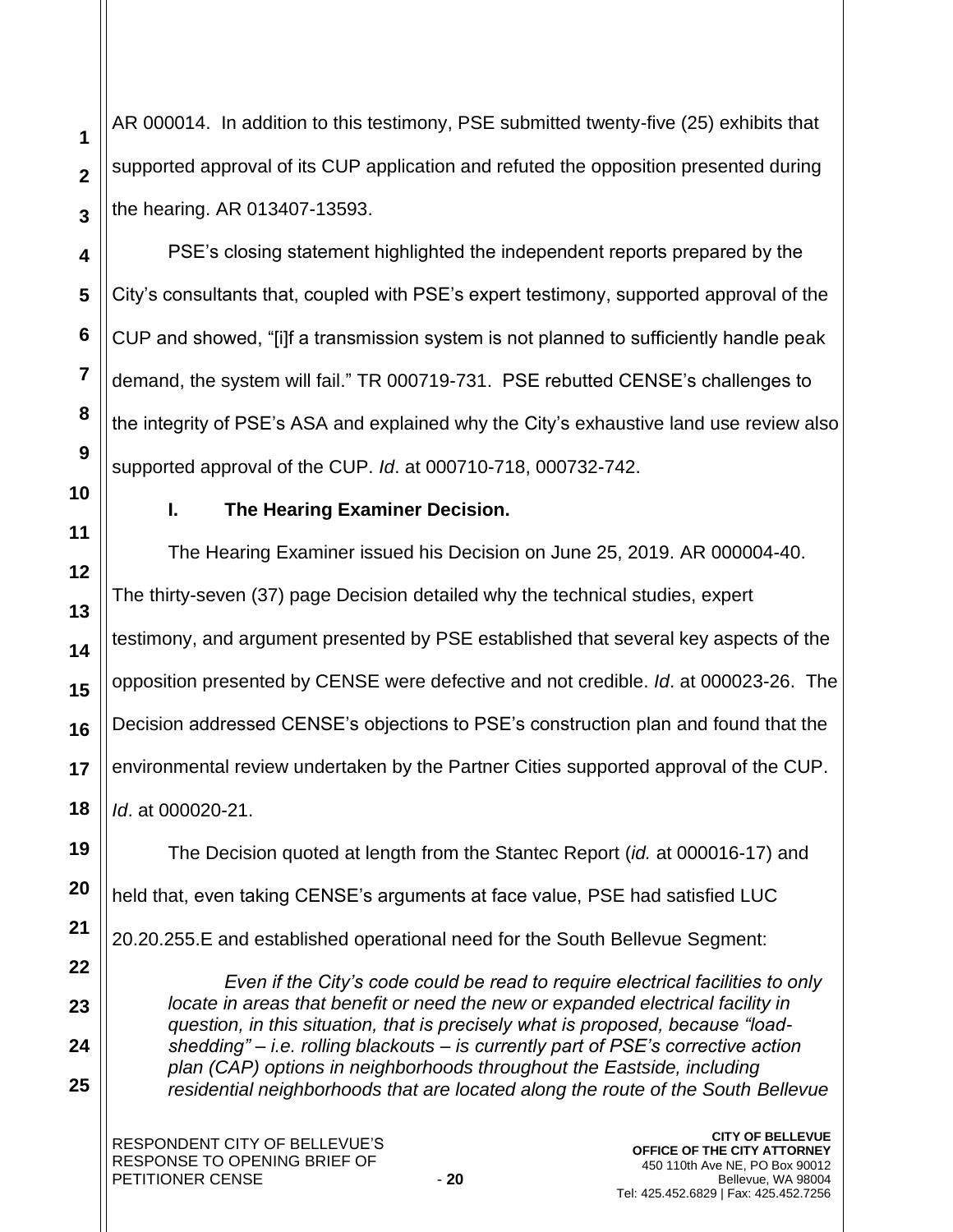*Segment. Given these circumstances, there truly is a critical "need" for the project to prevent such problems going forward in the residential areas located along the route.*

*Id.* at 000026. The Hearing Examiner also found that the vast majority of comments opposing the Project came from individuals with personal motivations like potential view impacts to their residential properties, even though most of these opposition witnesses moved into their homes after the existing powerlines and utility corridor were already in place. *Id.* at 000023-24.

Tellingly, these opponents of the Energize Eastside project and the South Bellevue Segment CUP "appeared jaded and heavily influenced by their desire to stop the project at any cost, to preserve existing conditions." *Id.* at 000024. The Hearing Examiner concluded that CENSE, its representatives, and other opponents articulated their concerns but did not offer sufficient, relevant, authoritative, or credible evidence that would rebut the findings and recommendations made in the Staff Report or the substantial evidence presented by PSE throughout the land use process. *Id*. at 000024.

Ultimately, the Hearing Examiner approved PSE's requested CUP, with conditions. *Id.* at 000040, 000042-61. The Hearing Examiner did not adjudicate the adequacy of the Final EIS because the City does not provide for an administrative appeal of EIS adequacy. *Id.* at 000072, 000958-959; TR 000574-575, 00577, 00685. Under BCC 22.02.150.B, any challenge to the adequacy of an EIS must be reserved for an appeal to Superior Court. *Id.*

# **J. The Appeals to the City Council.**

CENSE, three (3) members of CENSE, and their co-opponent Citizens for Sensible Eastside Energy (CSEE) filed administrative appeals of the Hearing Examiner

**1**

**2**

**3**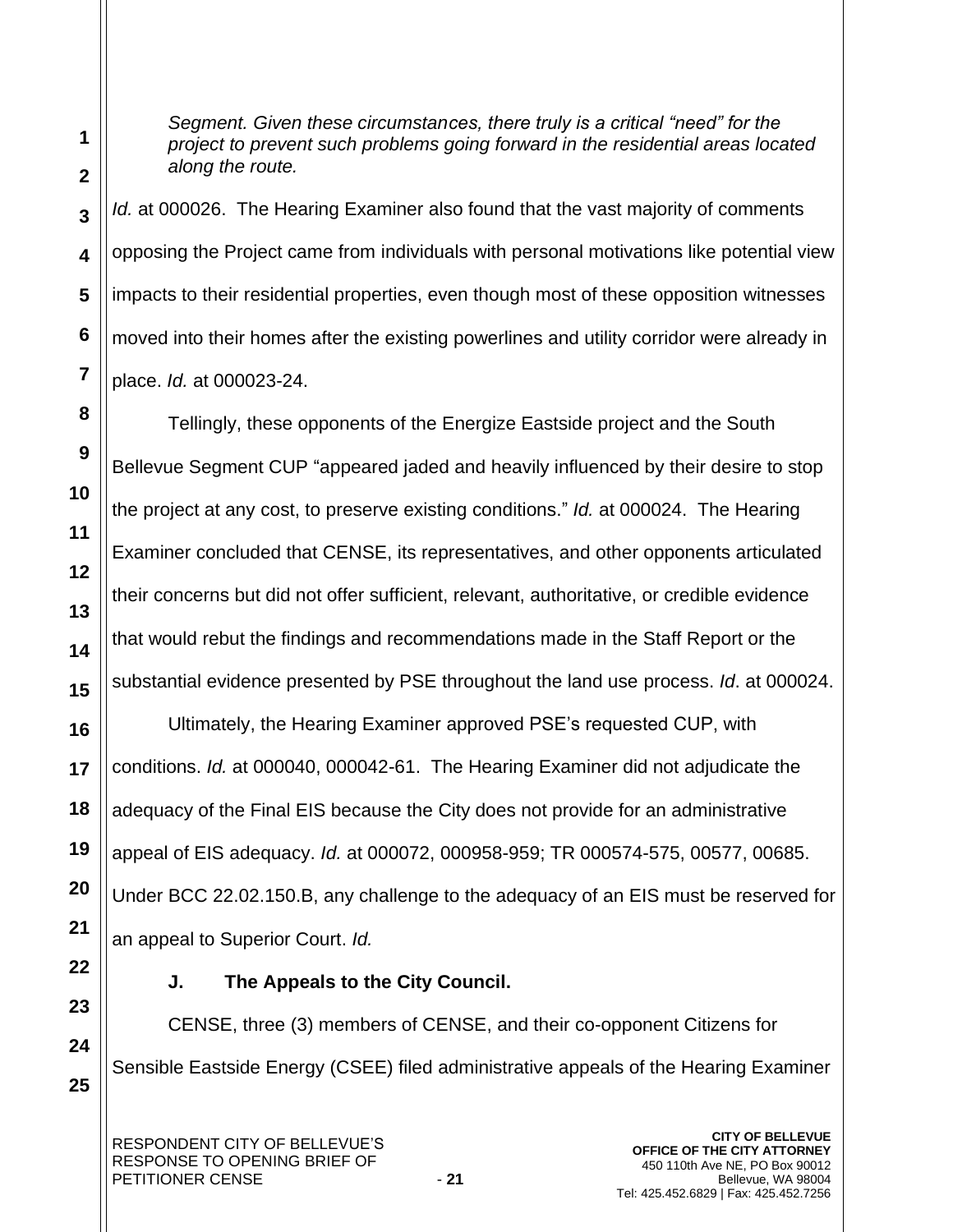Decision. AR 000128-129, 000132. All of the appellants, PSE, and DSD provided written briefs to the City Council, and the Council held a limited public hearing on October 16, 2019. *Id.* at 000065, 000097. At the hearing, CENSE and the other appellants were afforded thirty (30) minutes of oral argument, which was double the amount of time allowed under the City Council rules. TR 001099. At the close of the hearing, the Mayor explained that the City Council would review the voluminous record and issue its decision at a later date. *Id.* at 001165-1166.

On November 14, 2019, at a duly noticed public meeting, the City Council directed City staff to draft an Ordinance adopting the Hearing Examiner's Decision. TR 001192-1193. During this meeting, the Mayor provided a lengthy explanation of why the Hearing Examiner's Decision was supported by material and substantial evidence in the record. TR 001177-1190. The Mayor specifically explained why PSE had satisfied the LUC criteria requiring PSE to demonstrate operational need (*id*. at 001181-1185), and he addressed CENSE's objections to PSE's phased construction plan for the Energize Eastside project (*id.* at 001187-1188).

On December 2, 2019, the City Council formally and unanimously, with one recusal, adopted the Hearing Examiner's Decision and denied the four appeals through the enactment of Ordinance 6494. AR 000001-3; TR 01202-1203. CENSE then filed the current lawsuit challenging the City's CUP approval for the South Bellevue Segment and the Partner Cities' environmental review of the Energize Eastside project.

**24 25**

**1**

**2**

**3**

**4**

**5**

**6**

**7**

**8**

**9**

**10**

**11**

**12**

**13**

**14**

**15**

**16**

**17**

**18**

**19**

**20**

**21**

**22**

//

//

//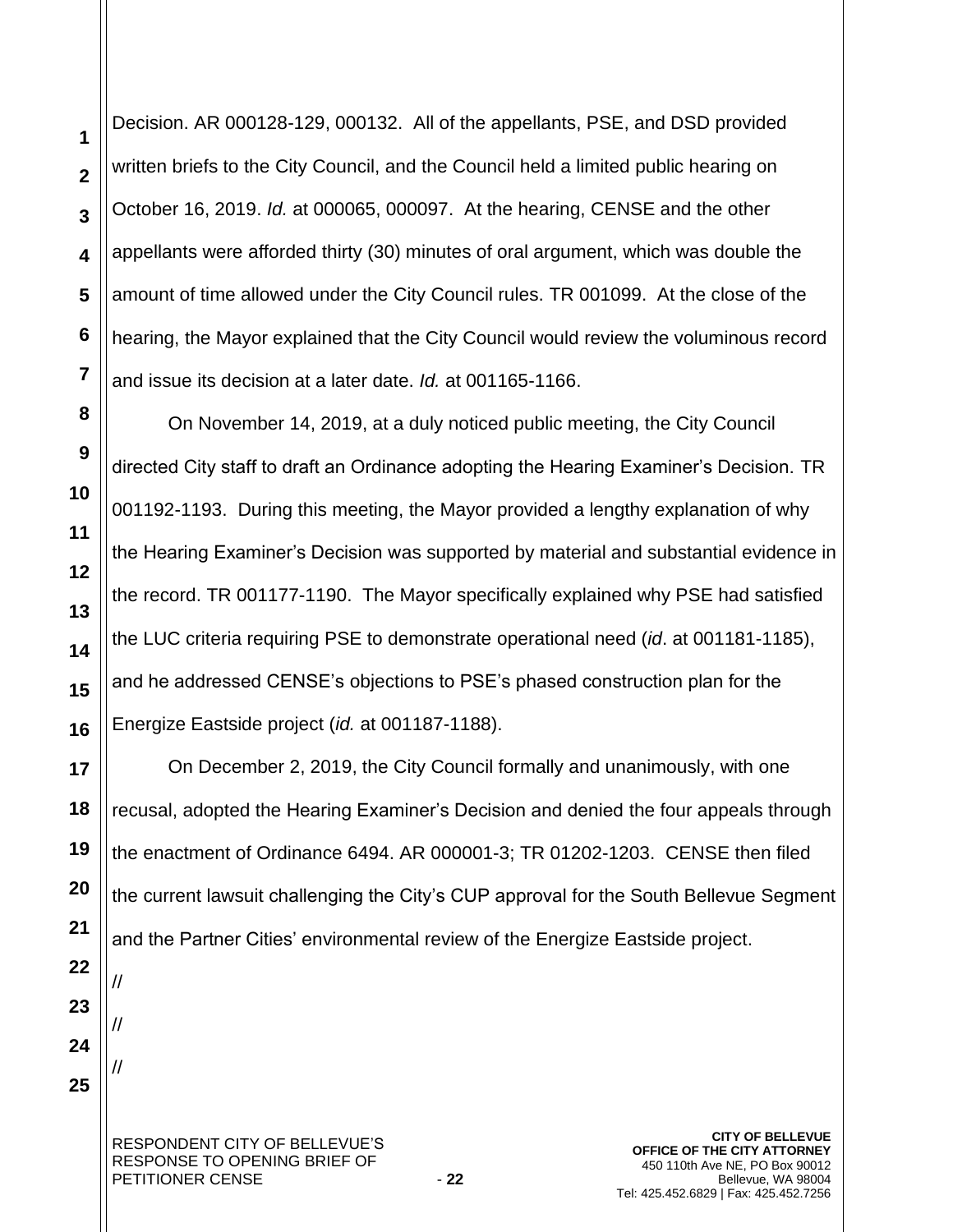| 1                | Ш.<br><b>STATEMENT OF THE ISSUES</b>                                                                                                                                                                                |  |  |  |
|------------------|---------------------------------------------------------------------------------------------------------------------------------------------------------------------------------------------------------------------|--|--|--|
| $\boldsymbol{2}$ | 1. Did the City engage in an unlawful procedure when it approved PSE's CUP<br>application for the South Bellevue Segment of the Energize Eastside project?                                                          |  |  |  |
| 3                | 2. Did the City err when it concluded that PSE complied with the Electrical Utility                                                                                                                                 |  |  |  |
| 4                | Facility Decision Criteria in LUC 20.20.255.E?                                                                                                                                                                      |  |  |  |
| 5                | 3. Is the environmental review conducted by the Partner Cities for the Energize<br>Eastside project inadequate as a matter of law?                                                                                  |  |  |  |
| 6                |                                                                                                                                                                                                                     |  |  |  |
| 7                | IV.<br><b>LEGAL ANALYSIS</b>                                                                                                                                                                                        |  |  |  |
| 8                | А.<br><b>Standards of Review.</b>                                                                                                                                                                                   |  |  |  |
| 9                | 1. Standard of Review for the CUP approval:                                                                                                                                                                         |  |  |  |
| 10               |                                                                                                                                                                                                                     |  |  |  |
| 11               | CENSE's challenge to the City's CUP approval is brought pursuant to the Land                                                                                                                                        |  |  |  |
| 12               | Use Petition Act, chapter 36.70C RCW (LUPA). Under LUPA, CENSE carries the                                                                                                                                          |  |  |  |
| 13               | burden of establishing that the City erred under at least one of six standards of review.                                                                                                                           |  |  |  |
| 14               | Pinecrest Homeowners Ass'n v. Glen A. Cloninger & Assocs., 151 Wn.2d 279, 288, 87                                                                                                                                   |  |  |  |
| 15               | P.3d 1176 (2004). The standards alleged by CENSE are:                                                                                                                                                               |  |  |  |
| 16               | (a) The body or officer that made the land use decision engaged in                                                                                                                                                  |  |  |  |
| 17               | unlawful procedure or failed to follow a prescribed process,<br>unless the error was harmless;                                                                                                                      |  |  |  |
| 18               | (b) The land use decision is an erroneous interpretation of the law,                                                                                                                                                |  |  |  |
| 19               | after allowing for such deference as is due the construction of a<br>law by a local jurisdiction with expertise;                                                                                                    |  |  |  |
| 20               | (c) The land use decision is not supported by evidence that is                                                                                                                                                      |  |  |  |
| 21               | substantial when viewed in light of the whole record before the<br>court; [or]                                                                                                                                      |  |  |  |
| 22               | (d) The land use decision is a clearly erroneous application of the                                                                                                                                                 |  |  |  |
| 23               | law to the facts                                                                                                                                                                                                    |  |  |  |
| 24               | RCW 36.70C.130(1)(a), (b), (c) & (d).                                                                                                                                                                               |  |  |  |
| 25               |                                                                                                                                                                                                                     |  |  |  |
|                  | <b>CITY OF BELLEVUE</b><br>RESPONDENT CITY OF BELLEVUE'S<br><b>OFFICE OF THE CITY ATTORNEY</b><br>RESPONSE TO OPENING BRIEF OF<br>450 110th Ave NE, PO Box 90012<br>PETITIONER CENSE<br>$-23$<br>Bellevue, WA 98004 |  |  |  |

Tel: 425.452.6829 | Fax: 425.452.7256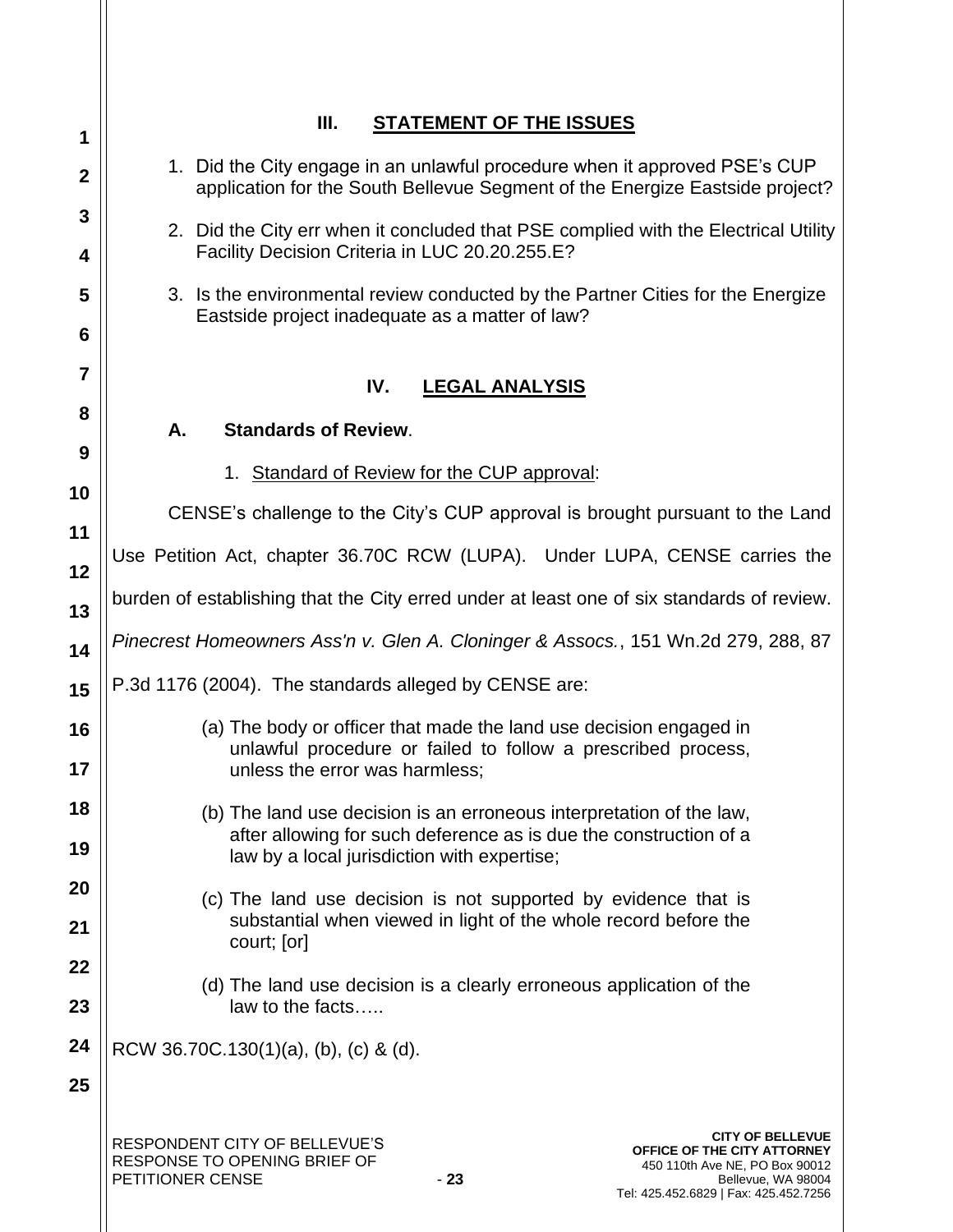A reviewing court considers only the administrative record and gives "substantial deference to both the legal and factual determinations of a hearing examiner as the local authority with expertise in land use regulations." *Lanzce G. Douglass, Inc. v. City of Spokane Valley*, 154 Wn. App. 408, 415, 225 P.3d 448 (2010) (citing *City of Medina v. T–Mobile USA, Inc.,* 123 Wn. App. 19, 24, 95 P.3d 377 (2004)). Evidence and any inferences are viewed "in a light most favorable to the party that prevailed in the highest forum exercising fact finding authority." *Id.* (citing *City of University Place v. McGuire,*  144 Wn.2d 640, 652, 30 P.3d 453 (2001); *Willapa Grays Harbor Oyster Growers Ass'n v. Moby Dick Corp.,* 115 Wn. App. 417, 429, 62 P.3d 912 (2003)); *Woods v. Kittitas County*, 162 Wn.2d 597, 617, 174 P.3d 25 (2007). Here, the Hearing Examiner, like a trial judge, exercised the requisite fact finding authority. LUC 20.35.137.

Under the substantial evidence standard applicable to RCW 36.70C.130(1)(c), there must be a sufficient quantum of evidence in the record to persuade a reasonable person that the declared premise is true. *Wenatchee Sportsmen Ass'n v. Chelan County*, 141 Wn.2d 169, 176, 4 P.3d 123 (2000). Similarly, a finding is clearly erroneous under subsection (d) when, although there is evidence to support it, the reviewing court is left with the definite and firm conviction that a mistake has been committed. *Id*.

## 2. Standard of Review for EIS Adequacy:

The Hearing Examiner and City Council did not adjudicate the adequacy of the Final EIS because the City does not provide for an administrative appeal of EIS adequacy. BCC 22.02.150.B; *see* AR 000985-959; TR 000574, 000577, 000685. As a result, the administrative decision of EIS adequacy by the City's Environmental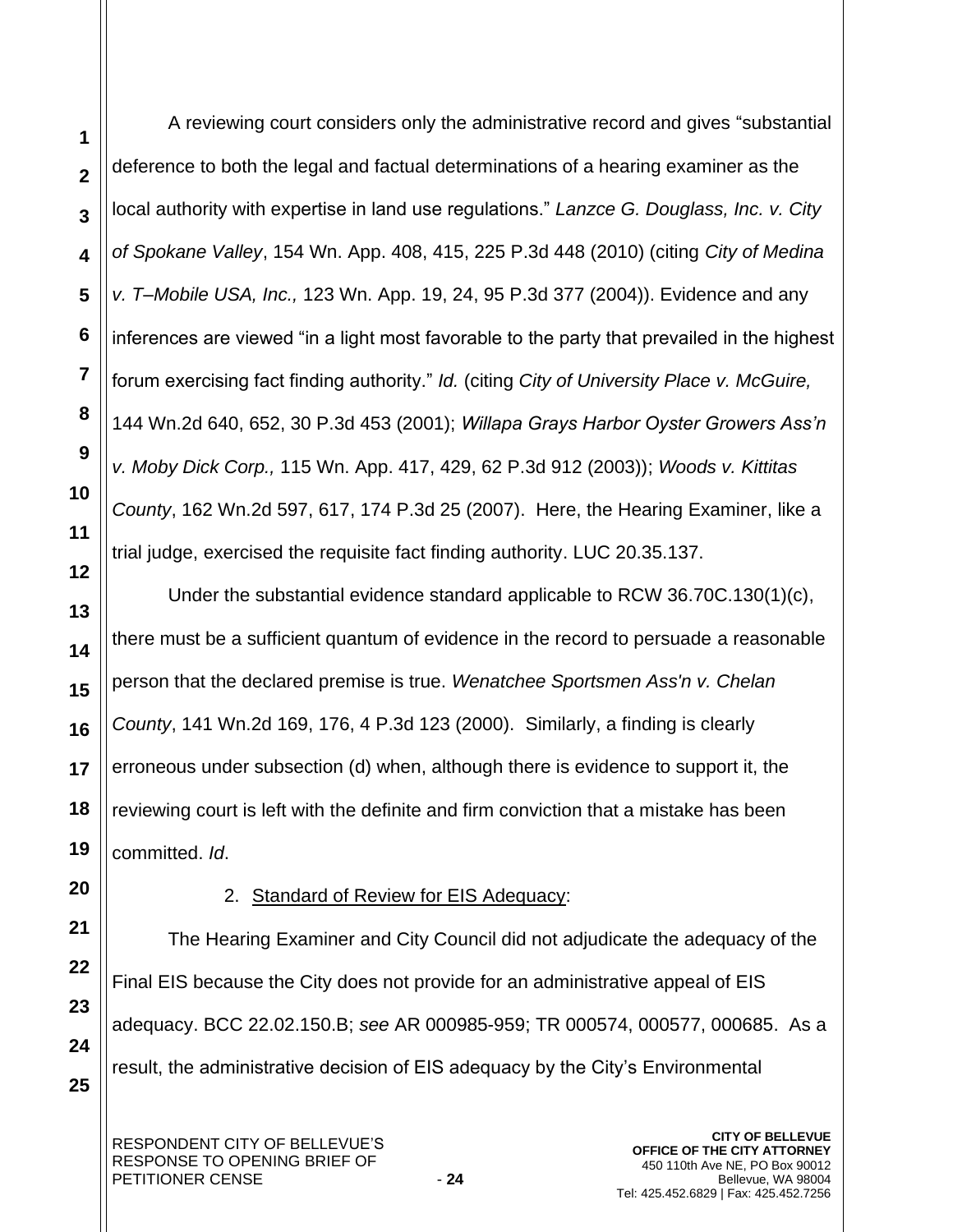Coordinator, who is the SEPA Responsible Official under WAC 197-11-788 and 197-11- 910, not the City's subsequent quasi-judicial decision on the CUP, is the decision that CENSE challenges as inconsistent with the requirements of SEPA. *Glasser v. City of Seattle, Office of Hearing Exam'r*, 139 Wn. App. 728, 739-740, 162 P.3d 1134 (2007).

This Court's review of EIS adequacy is *de novo*, but the Court gives "substantial weight" to the Environmental Coordinator's determination that the EIS is adequate. *Id.*  (citing RCW 43.21C.090; *Klickitat County Citizens Against Imported Waste v. Klickitat County,* 122 Wn.2d 619, 633, 860 P.2d 390, 866 P.2d 1256 (1993) (citing R. Settle, *The Washington State Environmental Policy Act: A Legal and Policy Analysis* § 14(a)(i) (4th ed.1993)). The Court's *de novo* review is tempered by both the deference to agency discretion required by SEPA, at RCW 43.21C.090, and the "rule of reason." *Id*.; *Cheney v. Mountlake Terrace*, 87 Wn.2d 338, 344-45, 552 P.2d 184 (1976).

Under the "rule of reason," the EIS must present decision makers, in this case the City of Bellevue, with a "'reasonably thorough discussion of the significant aspects of the probable environmental consequences'" of the agency's potential land use decision. *Glasser*, 139 Wn. App. at 740 (citing *Klickitat Cnty.,* 122 Wn.2d at 633, 860 P.2d 390 (quoting *Cheney,* 87 Wn.2d at 344–45, 552 P.2d 184)); *Residents Opposed to Kittitas Turbines v. State Energy Facility Site Evaluation Council,* 165 Wn.2d 275, 311, 197 P.3d 1153 (2008) (citation omitted). Thus, the determination by the City's Environmental Coordinator that the Final EIS was adequate "shall be accorded substantial weight" under SEPA, and this judicial deference mandated by SEPA, combined with the "rule of reason," is the appropriate standard of review for adjudication of CENSE's challenge to EIS adequacy. *Id.*; RCW 43.21C.090.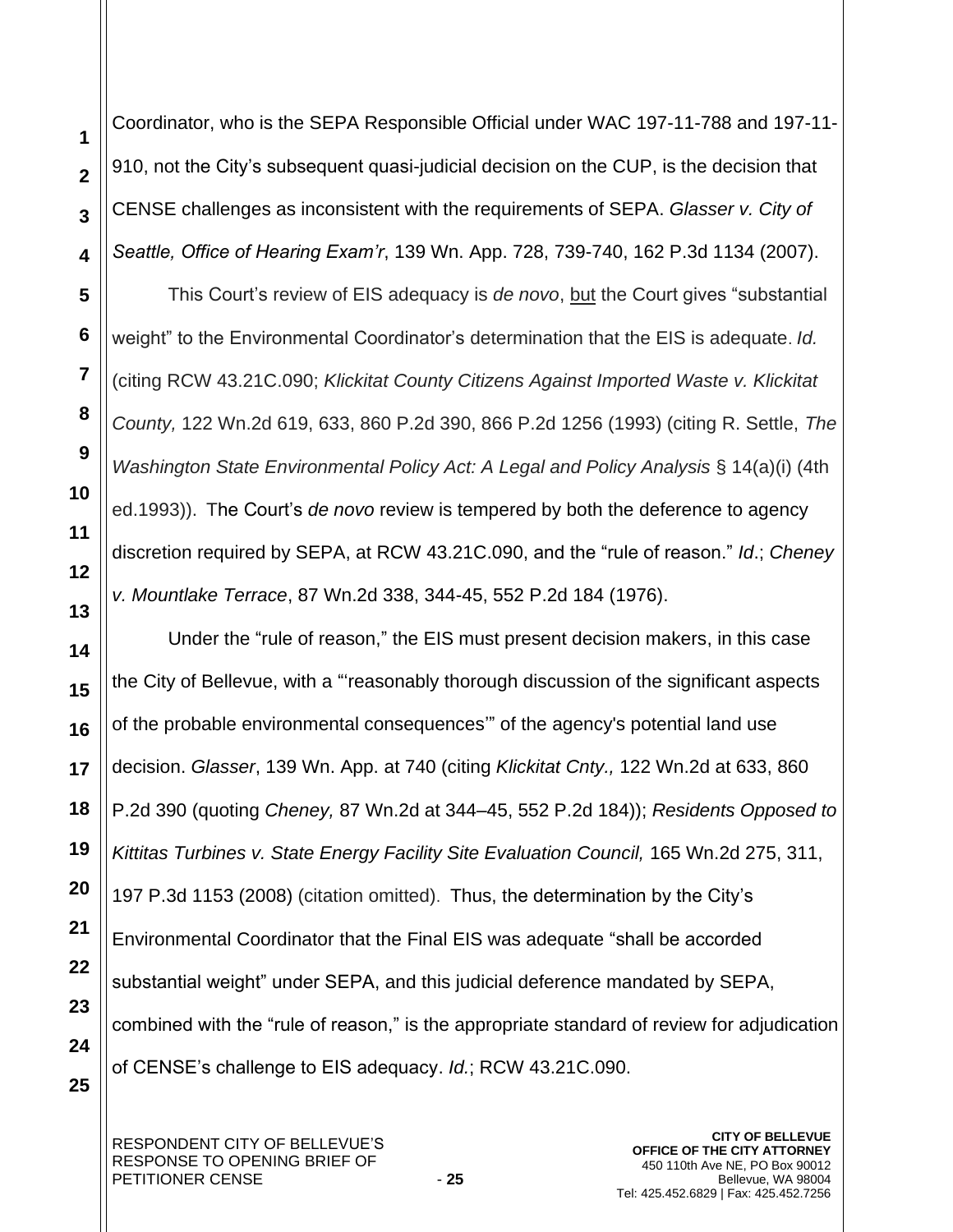| 1                | Applicable Decision Criteria under LUC 20.20.255.E.<br>В.                                                                                                                                                                                                                                                                                 |  |
|------------------|-------------------------------------------------------------------------------------------------------------------------------------------------------------------------------------------------------------------------------------------------------------------------------------------------------------------------------------------|--|
| $\boldsymbol{2}$ | PSE's CUP application was subject to the Electrical Utility Facilities provisions in                                                                                                                                                                                                                                                      |  |
| 3                | LUC 20.20.255 and the CUP decision criteria in LUC 20.30B.140.7 Under the LUC                                                                                                                                                                                                                                                             |  |
| 4                | 20.20.255. E decision criteria, PSE was required to demonstrate that its CUP application                                                                                                                                                                                                                                                  |  |
| 5                | complied with the following statutory requirements:                                                                                                                                                                                                                                                                                       |  |
| 6                | 1. The proposal is consistent with Puget Sound Energy's System Plan;                                                                                                                                                                                                                                                                      |  |
| 7<br>8           | 2. The design, use, and operation of the electrical utility facility complies with<br>applicable guidelines, rules, regulations or statutes adopted by state law, or any<br>agency or jurisdiction with authority;                                                                                                                        |  |
| 9<br>10          | 3. The applicant shall demonstrate that an operational need exists that requires the<br>location or expansion at the proposed site;                                                                                                                                                                                                       |  |
| 11<br>12         | 4. The applicant shall demonstrate that the proposed electrical utility facility<br>improves reliability to the customers served and reliability of the system as a<br>whole, as certified by the applicant's licensed engineer;                                                                                                          |  |
| 13<br>14         | 5. For proposals located on sensitive sites as referenced in Figure UT.5a of the<br>Utility Element of the Comprehensive Plan, the applicant shall demonstrate:                                                                                                                                                                           |  |
| 15               | a. Compliance with the alternative siting analysis requirements of [LUC<br>20.20.255.D];                                                                                                                                                                                                                                                  |  |
| 16<br>17<br>18   | b. Where feasible, the preferred site alternative identified in subsection<br>D.2.d of this section is located within the land use district requiring<br>additional service and residential land use districts are avoided when<br>the proposed new or expanded electrical utility facility serves a<br>nonresidential land use district; |  |
| 19<br>20         | 6. The proposal shall provide mitigation sufficient to eliminate or minimize long-term<br>impacts to properties located near an electrical utility facility.                                                                                                                                                                              |  |
| 21<br>22         | LUC 20.20.255.E.1-6.                                                                                                                                                                                                                                                                                                                      |  |
| 23               |                                                                                                                                                                                                                                                                                                                                           |  |
| 24               | $7$ CENSE does not argue the City erred when it concluded PSE's proposal complied with the<br>CUP decision criteria in LUC 20.30B.140, so this issue is not before the Court. Holder v. City of                                                                                                                                           |  |
| 25               | Vancouver, 136 Wn. App. 104, 107, 147 P.3d 641 (2006) (a party abandons an issue on appeal<br>by failing to pursue it or by failing to brief it).                                                                                                                                                                                         |  |
|                  | <b>CITY OF BELLEVUE</b><br>RESPONDENT CITY OF BELLEVUE'S<br>OFFICE OF THE CITY ATTORNEY<br>RESPONSE TO OPENING BRIEF OF<br>450 110th Ave NE, PO Box 90012<br>PETITIONER CENSE<br>$-26$<br>Bellevue, WA 98004                                                                                                                              |  |

Tel: 425.452.6829 | Fax: 425.452.7256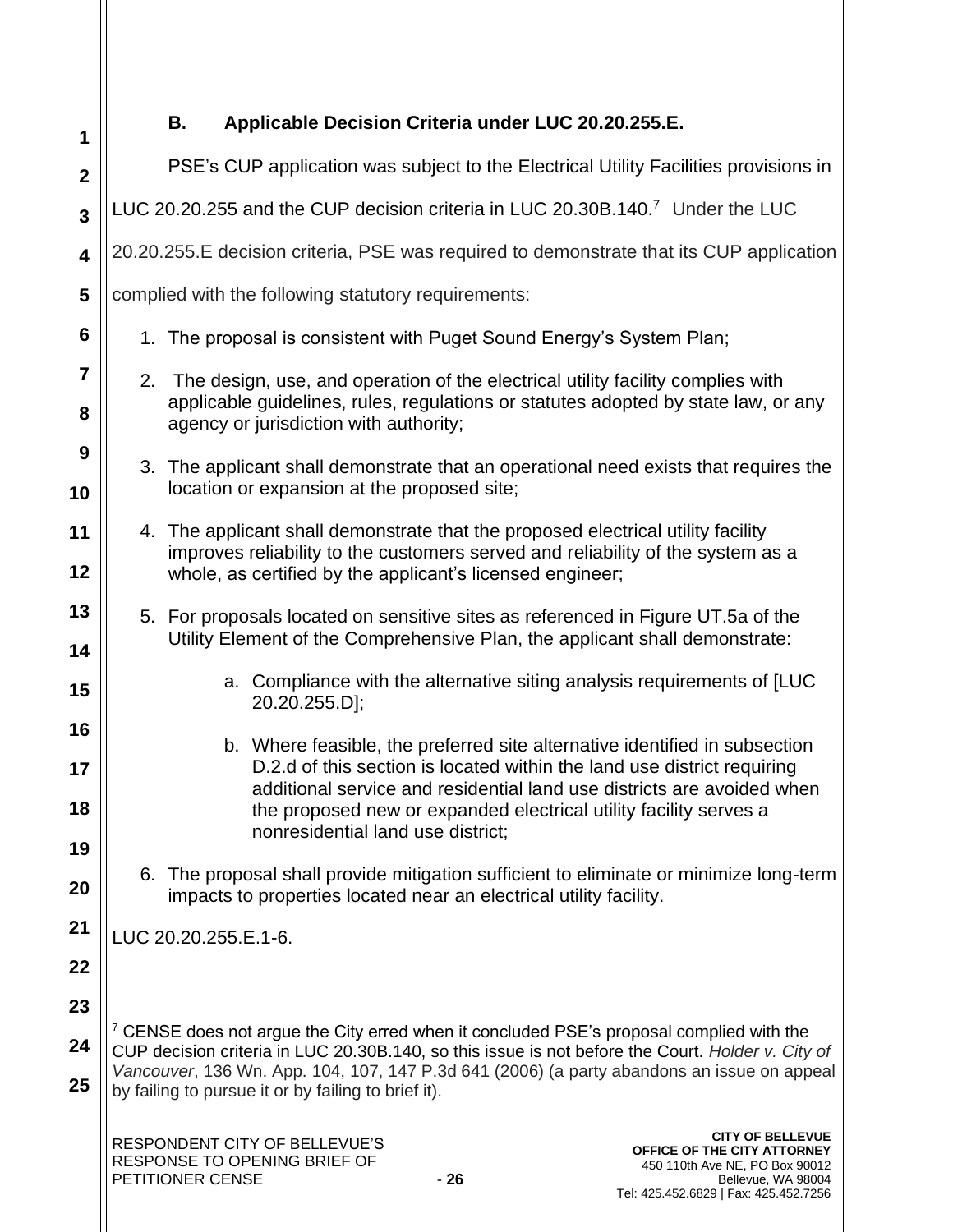**3** CENSE argues that PSE failed to comply with LUC 20.20.255.E.3 and LUC 20.20.255.E.5, violated the ASA requirements in LUC 20.20.255.D, and that the Hearing Examiner failed to conduct a fair hearing. Based on these arguments, CENSE contends that the Hearing Examiner engaged in unlawful procedure (RCW 36.70C.130(1)(a)) and that the City's approval of PSE's CUP application was an erroneous interpretation of law (RCW 36.70C.130(1)(b)), not supported by substantial evidence (RCW 36.70C.130(1)(c)), and a clearly erroneous application of the law to the facts (RCW 36.70C.130(1)(d)). Opening at 20-21, 34.

# **V. LEGAL ARGUMENT**

**A. The City did not engage in an unlawful procedure when it approved PSE's CUP application.** 

CENSE argues that the Hearing Examiner engaged in an unlawful procedure in violation of RCW 36.70C.130(1)(a) because the Hearing Examiner did not compel PSE to provide CENSE with "significant information relevant to mandatory code criteria." *Id*. at 16. CENSE claims the Hearing Examiner violated the appearance of fairness doctrine (RCW 42.36.110), failed to provide the "minimal requirements for a public hearing," and lacked substantial evidence to support his Decision because he did not compel PSE to produce data "concerning the actual consumption of electricity in the area." Opening at 16-21. CENSE's "unlawful procedure" argument completely ignores the record developed over the 4 days of public hearing before the Hearing Examiner. CENSE

**23** fully participated in that public hearing, and the Hearing Examiner devoted hours of

**24** public hearing time to CENSE, its members, its experts, and its attorney so that

**25** CENSE could present and refine its opposition to PSE's CUP application and the

**20**

**21**

**22**

**1**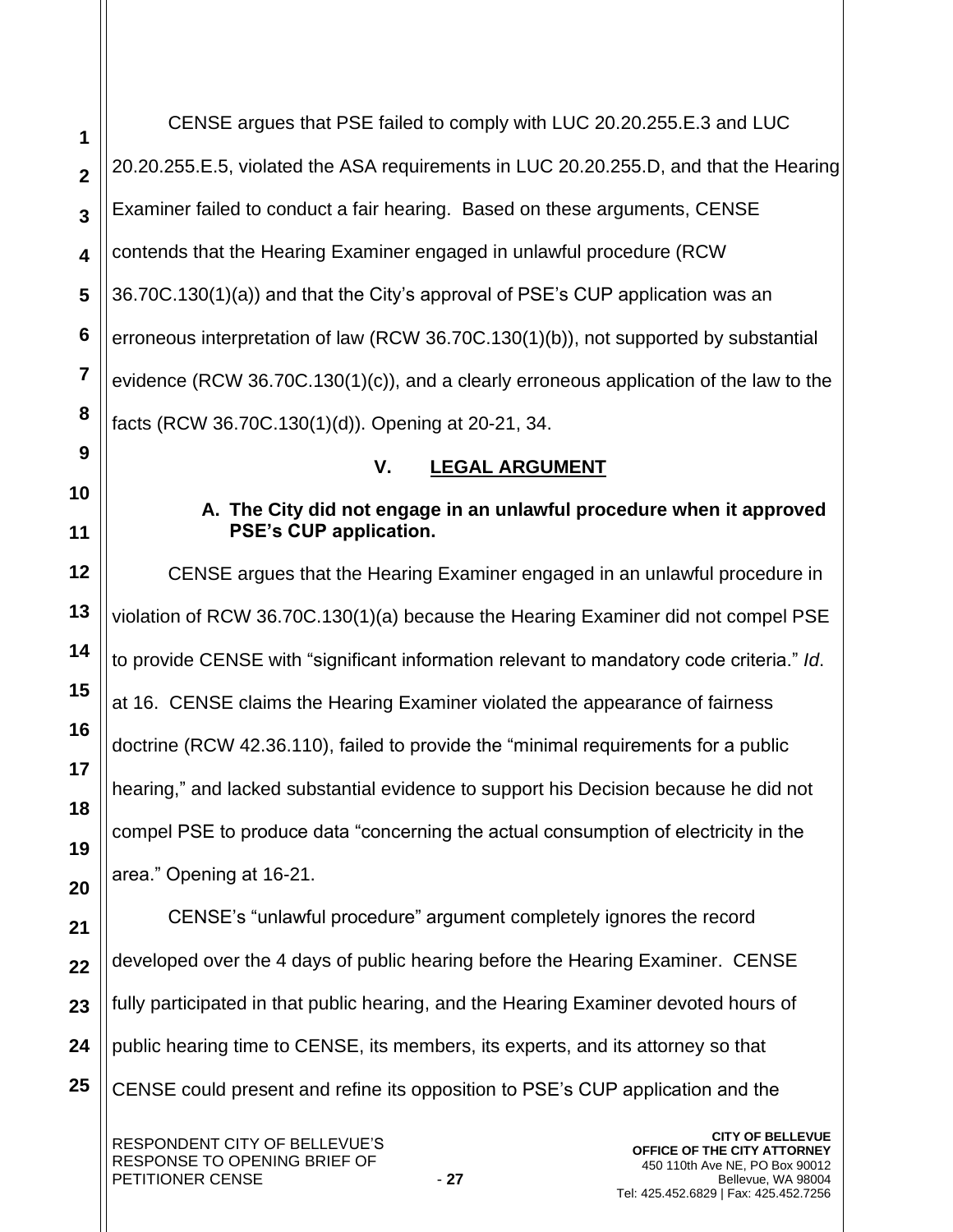| 1                       | larger Energize Eastside project. AR 000841-843, 001312; TR 000090-91, 000130-                                                                                                                                                                                     |  |  |
|-------------------------|--------------------------------------------------------------------------------------------------------------------------------------------------------------------------------------------------------------------------------------------------------------------|--|--|
| $\overline{\mathbf{2}}$ | 133, 000146-147, 000296-297. When PSE objected to the Hearing Examiner's                                                                                                                                                                                           |  |  |
| $\overline{\mathbf{3}}$ | decision to grant CENSE this "super party" status during the public hearing, the                                                                                                                                                                                   |  |  |
| $\overline{\mathbf{4}}$ | Hearing Examiner explained his rationale:                                                                                                                                                                                                                          |  |  |
| 5                       | <b>PSE Attorney:</b> Your Honor, I'm going to object simply to maintain the record.                                                                                                                                                                                |  |  |
| 6                       | Closing argument is reserved to the City and the applicant                                                                                                                                                                                                         |  |  |
| 7                       | Hearing Examiner: Oh, I recognize that. But we do have a legal issue that's<br>floating around, and I just want to make sure that the record is fully developed                                                                                                    |  |  |
| 8                       | and I'm fully informed before I address the issue. And if I have people in front of<br>me that can tell me why I'm right or wrong, I like to take advantage of that. I'm not<br>one who doesn't listen to people. I think it's better to hear from more than less. |  |  |
| 9                       | TR 000621-622. Later, the Hearing Examiner explained why he had deviated from his                                                                                                                                                                                  |  |  |
| 10                      |                                                                                                                                                                                                                                                                    |  |  |
| 11                      | standard practice and would allow CENSE and another Project opponent extra time to                                                                                                                                                                                 |  |  |
| 12                      | provide legal argument at the hearing:                                                                                                                                                                                                                             |  |  |
| 13                      | <b>Hearing Examiner:</b> And I will tell you, it is not my practice to have closing                                                                                                                                                                                |  |  |
| 14                      | arguments from everyone who came. It's just not. The parties are entitled closing<br>arguments, and intervenors are allowed that too. But here because we do have<br>legal issues that were raised, raised by CENSE citizens group and [co-opponent                |  |  |
| 15                      | CSEE] joined in that, I think what I'm going to do is, I'm going to allow [CENSE]<br>and [CSEE] to make their arguments, and I will limit them as to time. And then I                                                                                              |  |  |
| 16                      | will turn to the Department and to the applicant.                                                                                                                                                                                                                  |  |  |
| 17                      | Id. at 0000644.                                                                                                                                                                                                                                                    |  |  |
| 18                      | CENSE is correct that the appearance of fairness doctrine, Chapter 42.36 RCW,                                                                                                                                                                                      |  |  |
| 19                      | applies to the City's quasi-judicial decision approving PSE's CUP application, and                                                                                                                                                                                 |  |  |
| 20                      | "[t]he doctrine requires that public hearings which are adjudicatory in nature meet two                                                                                                                                                                            |  |  |
| 21                      | requirements: the hearing itself must be procedurally fair, [citation omitted], and it must                                                                                                                                                                        |  |  |
| 22                      | be conducted by impartial decisionmakers. [citation omitted]." Raynes v. City of                                                                                                                                                                                   |  |  |
| 23                      | Leavenworth, 118 Wn.2d 237, 245-246, 821 P.2d 1204 (1992). The Hearing Examiner,                                                                                                                                                                                   |  |  |
| 24                      | like a trial judge, is an impartial decisionmaker who is required to maintain control of                                                                                                                                                                           |  |  |
| 25                      |                                                                                                                                                                                                                                                                    |  |  |
|                         | <b>CITY OF BELLEVUE</b><br>RESPONDENT CITY OF BELLEVUE'S<br>OFFICE OF THE CITY ATTORNE'                                                                                                                                                                            |  |  |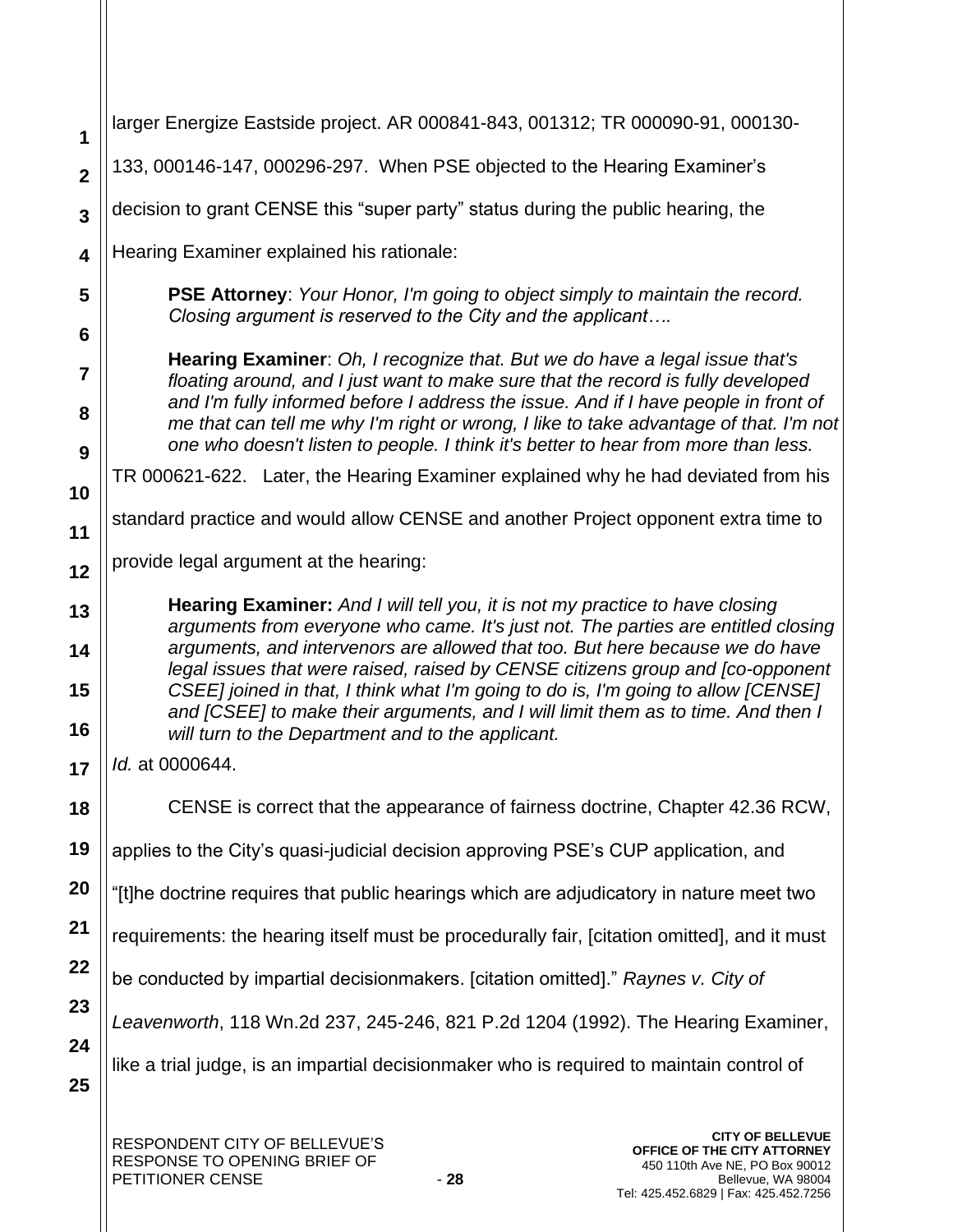the hearing, rule on the admissibility of evidence, and evaluate the credibility of individuals who testify.

**1**

**2**

RESPONDENT CITY OF BELLEVUE'S RESPONSE TO OPENING BRIEF OF PETITIONER CENSE **1999 3 4 5 6 7 8 9 10 11 12 13 14 15 16 17 18 19 20 21 22 23 24 25 CITY OF BELLEVUE OFFICE OF THE CITY ATTORNEY** 450 110th Ave NE, PO Box 90012 CENSE is incorrect in claiming that the Hearing Examiner violated the appearance of fairness doctrine here. Over the course of 4 days, and in addition to the hours of opposition submitted by CENSE and its attorney, the Hearing Examiner received testimony from 56 individuals and approximately 220 comments from citizens, businesses, community leaders, and health care professionals in support of and in opposition to PSE's CUP application. AR 000022-23, 0000032-33, 000846; TR 000101-108, 000110-113, 000121-124, 000148-157, 000161-164, 000173-174, 000241-245, 000250-252, 000285-288. At the close of the public hearing, the attorney for CENSE's co-opponent, CSEE, praised the Hearing Examiner's procedurally fair and equitable administration of the public hearing: **Attorney for CSEE:** *First of all, I want to thank you, Mr. Hearing Examiner, for giving us such complete attention and your energies in this. This is a very complex case. I've been the arbitrator under the mandatory arbitration system in over four dozen cases. I know what it's like to sit in your position, and I appreciate what you're doing and want to thank you. You've been very fair and given us plenty of opportunity, and that's really important in a case of this magnitude.*  TR 000666. CENSE's "unlawful procedure" argument under RCW 36.70C.130(1)(a) cannot be reconciled with this admission by its co-opponent or with the substantial evidence in the record showing that the Hearing Examiner acted as a fair and impartial decision maker consistent with the appearance of fairness doctrine. Furthermore, CENSE admits that under the decision criteria in LUC 20.20.255.E.3, PSE was required to demonstrate operational need for its electrical utility proposal. Opening at 19:3-4. In other words, the City's LUC does not require a project opponent to refute operational need but instead requires that the project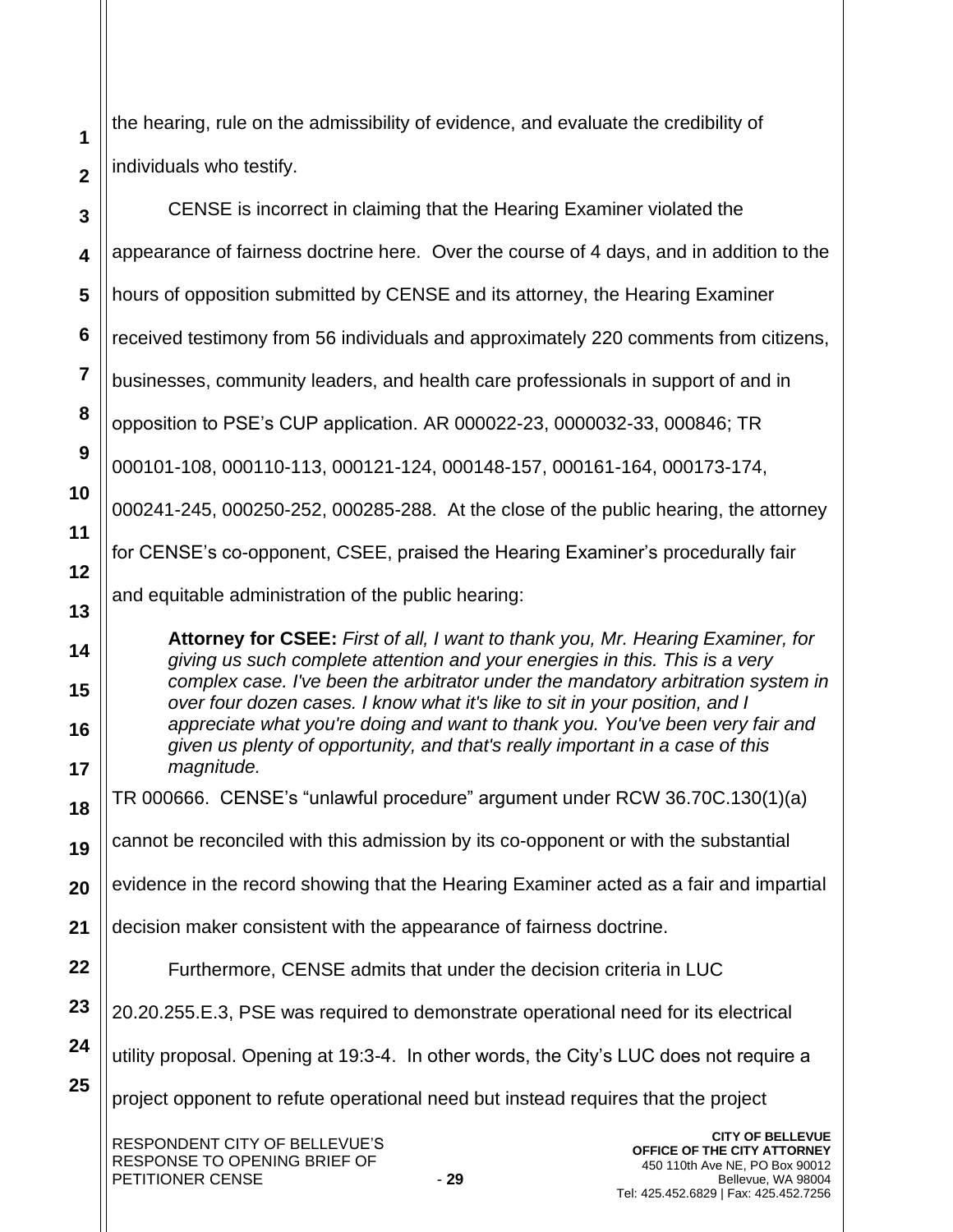applicant demonstrate operational need. LUC 20.20.255.E.3. PSE explained to the Hearing Examiner and CENSE, repeatedly, that PSE's evaluation of operational need is based on peak demand and not on the volume of energy consumed over time. AR 000017, 000025, 001864-1873, 13518-13525; TR 000456-459, 000462-463. No amount of "consumption data" would have invalidated the evidence submitted by PSE, and no amount of "consumption data" would have remedied CENSE's flawed opposition to the Energize Eastside project. AR 000014, 000016-17, 000024, 001871- 1872, 013410-013430; TR 000043-52.

The record shows that the Hearing Examiner treated CENSE, the public, PSE, and City Staff fairly throughout the hearing, and the record contains no evidence that the Hearing Examiner holds any bias towards any person, party, expert, or attorney who appeared at the hearing. There is no credible argument that the City failed to follow proper procedure under RCW 36.70C.130(1)(a), or violated the appearance of fairness doctrine, and CENSE's allegations to the contrary have no merit.

# **B. The City did not err when it concluded that PSE complied with the Electrical Utility Facility decision criteria in LUC 20.20.255.E.**

CENSE's arguments that the City's land use decision is an erroneous interpretation of the law (RCW 36.70C.130(1)(b)) or a clearly erroneous application of the law to the facts (RCW 36.70C.130(1)(d)) are primarily based on CENSE's belief that PSE failed to demonstrate operational need. CENSE argues, without evidentiary support, that the City violated LUC 20.20.255.E or LUC 20.20.255.D.2.c, D.2.d, or D.3 because PSE's determination of operational need for the Energize Eastside project is insufficient to support the City's CUP approval for the "standalone" South Bellevue Segment. Opening at 21-34.

**1**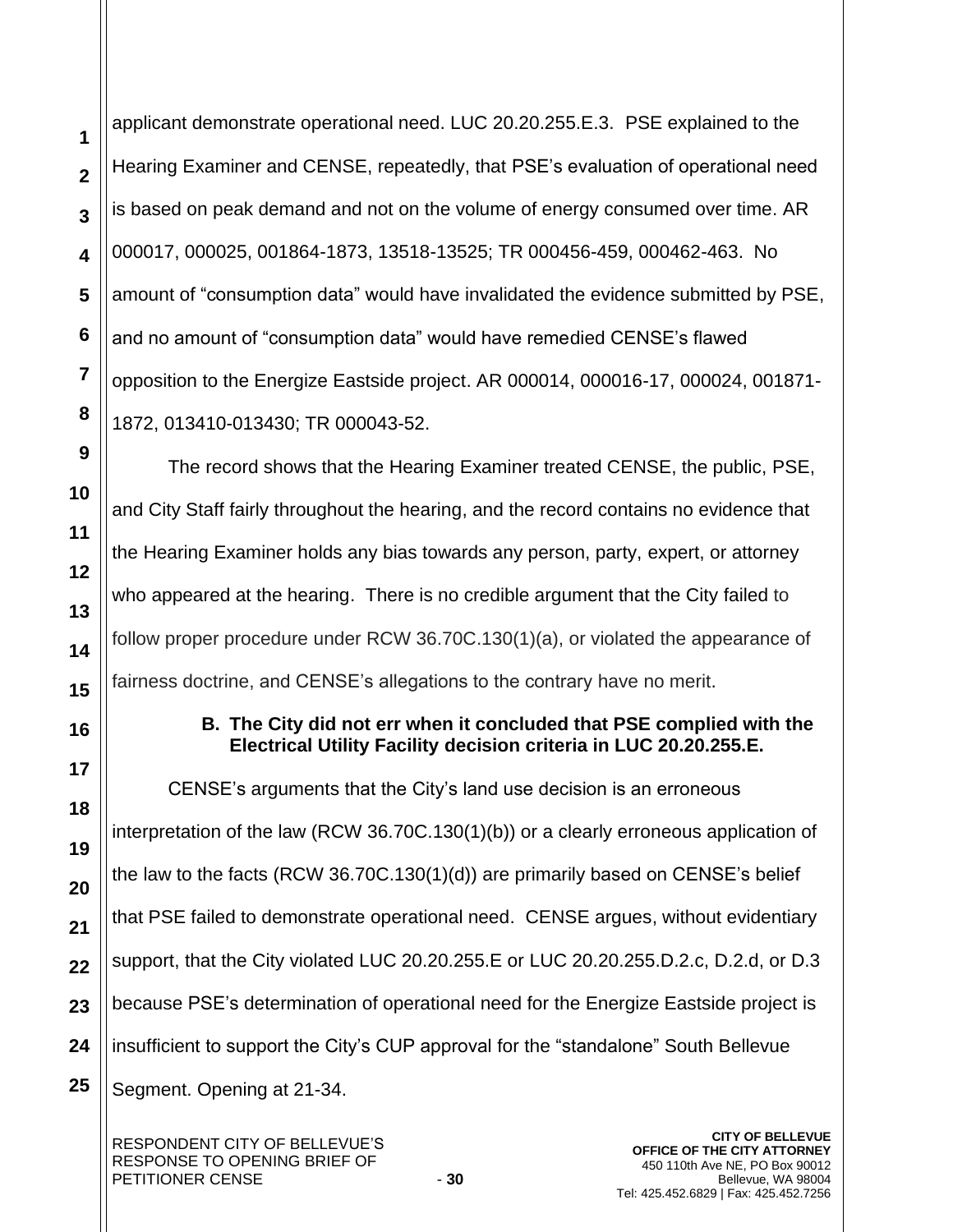Underlying all of these arguments is CENSE's convoluted claim that it is unlawful for PSE to characterize the entire Energize Eastside project as needed when the Final EIS and Staff Report acknowledged that the southern portion of the Project, from Renton to Bellevue, could function independently while the northern segment, from Bellevue to Redmond, is constructed. Opening at 13-16, 24-27; AR 001413, 006866. Essentially, CENSE's entire lawsuit is based on the dual premises that PSE cannot establish operational need for the South Bellevue Segment and that PSE's phased construction schedule for the Energize Eastside project invalidates the land use review conducted by the City, the ASA submitted by PSE, and the environmental review undertaken by the Partner Cities. Opening at 12-14, 21-38.

**1**

**2**

**3**

**4**

**5**

**6**

**7**

**8**

**9**

**10**

**11**

**12**

**13**

**14**

**15**

**16**

**17**

**18**

**19**

**20**

**21**

## 1. The record shows that PSE demonstrated an operational need exists as required by LUC 20.20.255.E.3:

Under the Electrical Utility Facilities decision criteria in LUC 20.20.255.E.3, PSE is required to "demonstrate that an operational need exists that requires the location or expansion at the proposed site." LUC 20.20.255.E.3. As explained throughout this Brief, PSE must plan to meet peak demand to avoid blackouts. AR 000014-18, 001864-1873. If PSE's system cannot meet peak demand, power outages affect everyone, including residential uses along the South Bellevue Segment of the Project and critical support services like hospitals, nursing homes, fire departments, and police stations. *Id.* at 000026, 001872.

**22 23 24 25** The Hearing Examiner held that there truly is a critical "need" for the South Bellevue Segment of the Project to prevent load-shedding and blackouts in residential areas. *Id.* at 000026. The Hearing Examiner's findings regarding PSE's demonstration of "operational need" under LUC 20.20.255.E.3 were consistent with the findings of the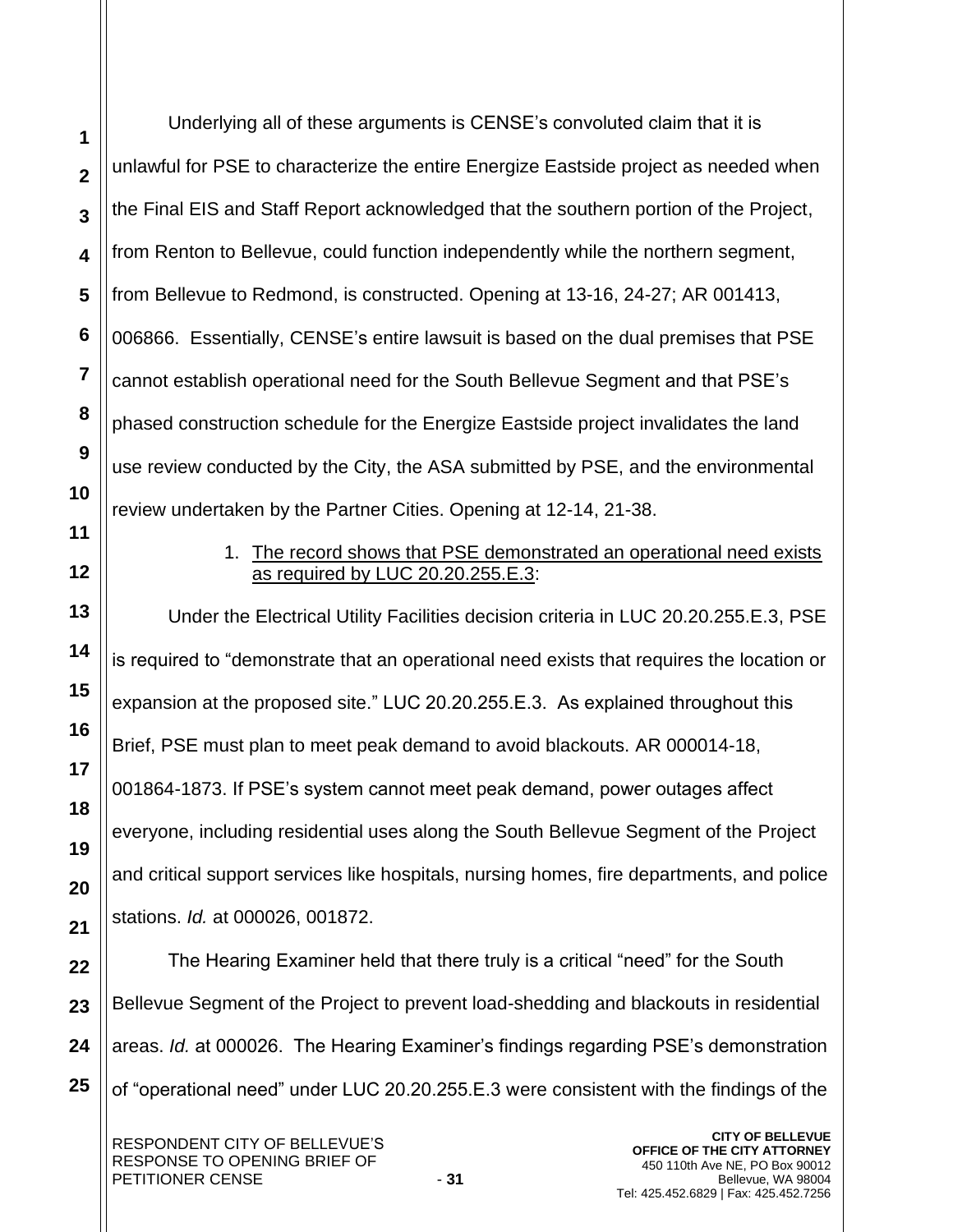USE Study commissioned by the City and the Stantec Report prepared in connection with the environmental review of the Energize Eastside project. *Id*. at 000013, 001864- 1873, 001978-2053. The Staff Report and Hearing Examiner Decision referenced, analyzed, and incorporated these independent studies confirming operational need into the City's land use review of PSE's CUP application. *Id.* at 000013, 001323-1324, 001420-1424, 001864-1873, 001977-2053.

During the public hearing, PSE submitted overwhelming evidence showing the Energize Eastside project and the specific components included in the South Bellevue Segment CUP application are necessary to address very real Eastside transmission capacity deficiencies. *Id*. at 000014, 000024-25; TR 000043-75, 000416-417, 000456, 000483-484, 000562, 000713, 000731. PSE's expert testimony and written comments explained why PSE is required to plan for peak demand and worst-case scenarios and why any dereliction of this duty by PSE could lead to severe consequences for Bellevue residents and businesses. *Id*. As the Hearing Examiner found, "'loadshedding' – i.e. rolling blackouts – is currently part of PSE's corrective action plan (CAP) options in neighborhoods throughout the Eastside, including residential neighborhoods that are located along the route of the South Bellevue Segment." AR 000026.

**20 21 22 23 24 25** Throughout the hearing, CENSE and other Project opponents summarily dismissed PSE's expert testimony and viewed PSE's "concerns about potential blackouts to be idle threats of doom to generate support for the project." AR 000014. However, the Hearing Examiner found that all of PSE's witnesses were genuinely concerned that the current PSE system could soon be forced to use rolling blackouts

**1**

**2**

**3**

**4**

**5**

**6**

**7**

**8**

**9**

**10**

**11**

**12**

**13**

**14**

**15**

**16**

**17**

**18**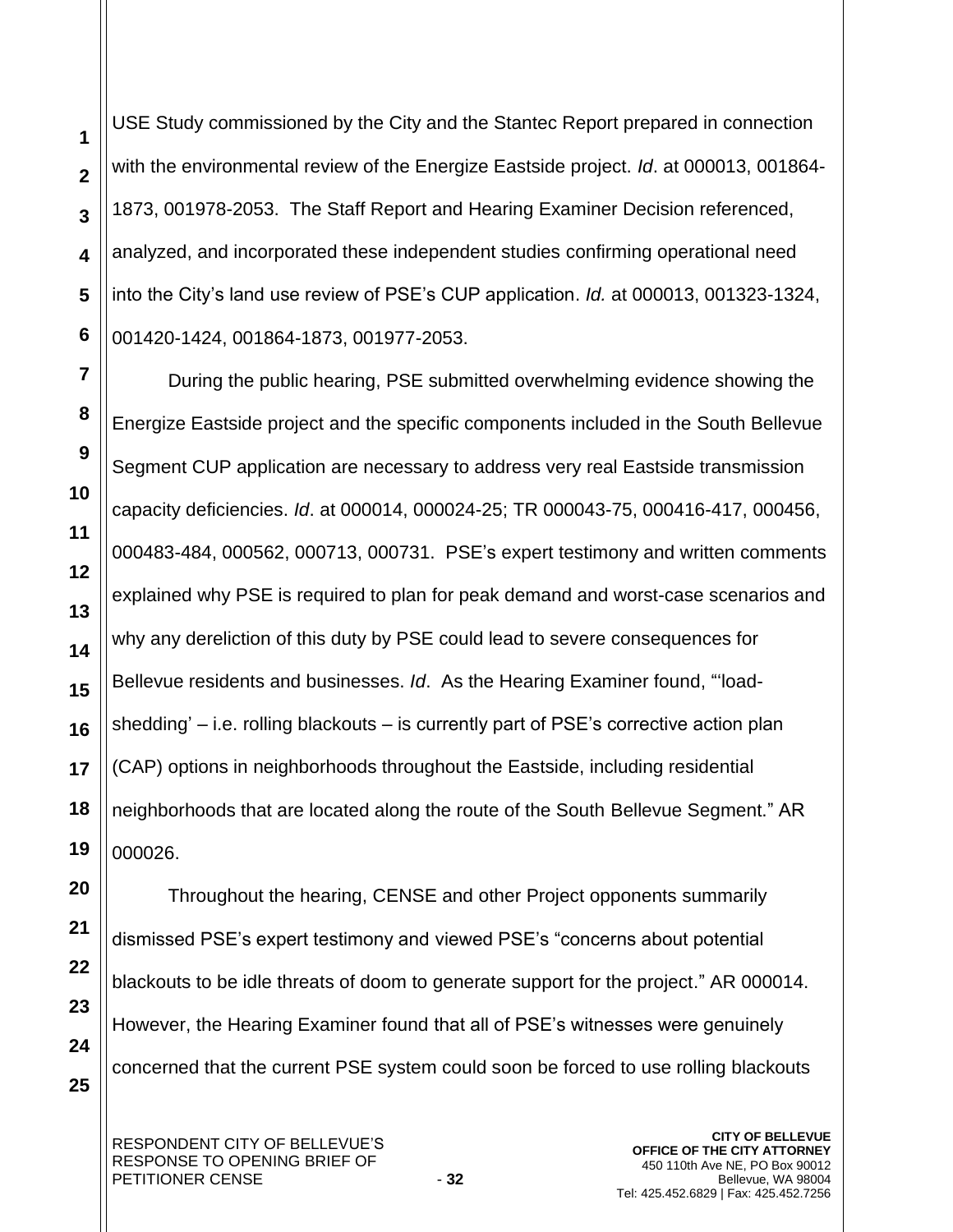to address problems arising from peak demand on existing substations and powerlines. *Id*. The Hearing Examiner also found that while PSE's operational need analysis was heavily vetted and verified by independent third-party reviewers, CENSE's rebuttal analysis was flawed and unreliable. *Id*. at 000013, 000017-18, 000024-25. All of these legal and factual determinations by the Hearing Examiner are entitled to substantial deference. RCW 36.70C.130(1)(b); *Lanzce G. Douglass, Inc.*, 154 Wn. App. at 415 [citations omitted].

CENSE nonetheless claims that operational need for the Project has now changed based on PSE's phased construction plan. To support this claim, CENSE incorrectly states that the Staff Report disclosed PSE's phased construction plan "for the first time" (Opening at 24), but the record shows that the Final EIS and PSE's application materials disclosed PSE's phased construction plan and the independent utility of the southern phase of the project, extending from Renton to Bellevue (AR 000021-22, 001539, 006866). In fact, CENSE had complained about PSE's phased construction schedule for over a year before the Staff Report was even published. AR 006491-6498, 006503-6507.

CENSE next characterizes PSE's CUP application for the South Bellevue Segment as a "truncated, dead-end line" but fails to provide any evidence showing PSE has abandoned the larger Energize Eastside project. Opening at 25-26. Instead, CENSE quotes a statement from the Phase 2 Draft EIS statement explaining that redundancy is needed for an adequate electrical utility system—"[b]y having lines from two different directions, a substation can continue to be supplied even if one line goes down"—and misrepresents to this Court that redundancy is a new concept, first

**1**

**2**

**3**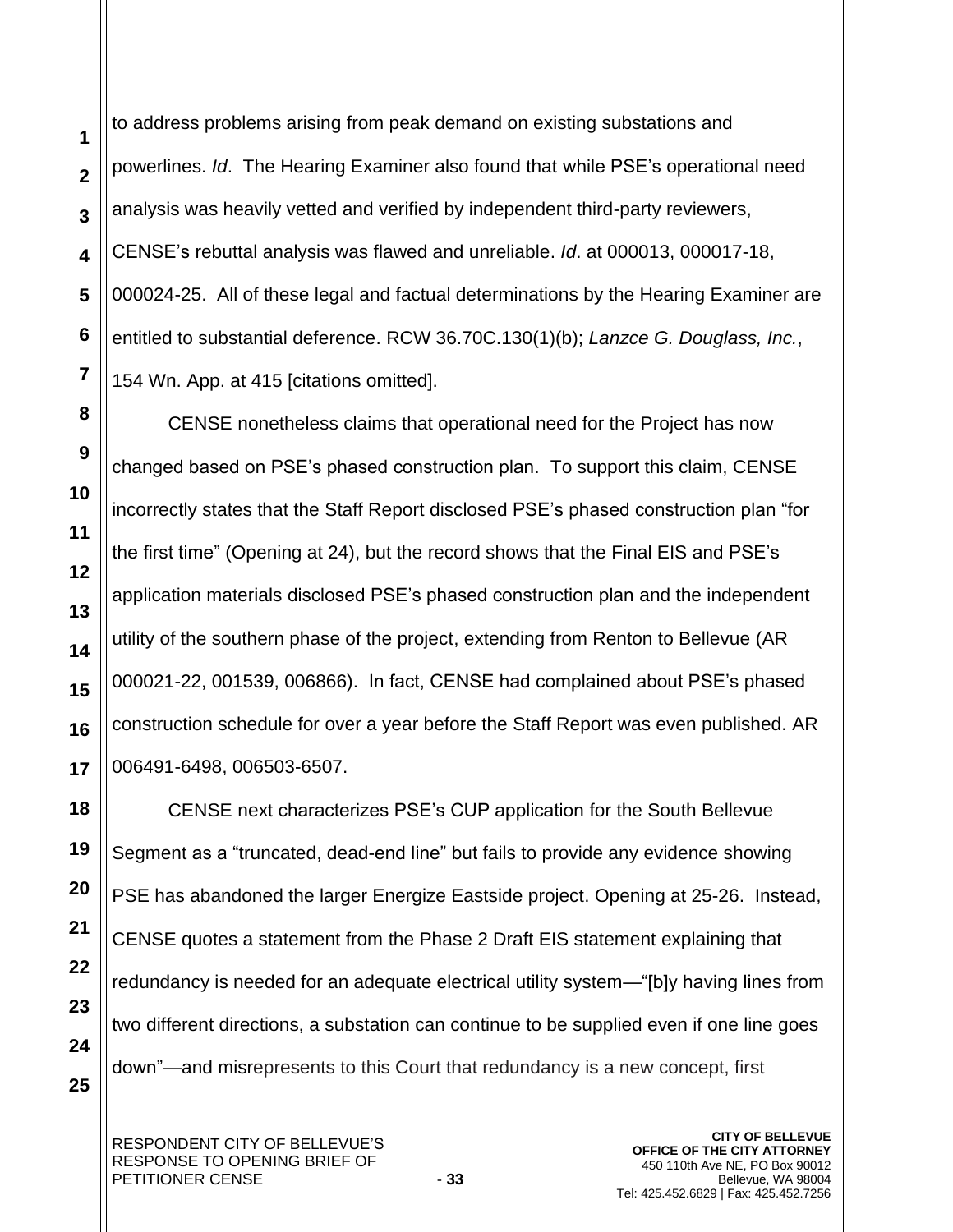disclosed in the Staff Report. *Id.* at 23-24; AR 011637. CENSE then argues that the northern segment of the Project would "only" provide redundancy, suggesting that the concept of "redundancy" is unimportant or superfluous. Opening at 24-25.

To the contrary, and as both the Phase 1 Draft EIS and the Phase 2 Draft EIS explained years before the Staff Report was issued by the City, redundancy provides a very important tool to protect electrical system reliability. AR 011637, 012608, 012985 (If adequate system redundancy is not provided, electrical power production would likely not meet peak demand). But even removed from CENSE's incorrect, misleading, and contradictory statements concerning the stated need for redundancy in PSE's system, CENSE points to no evidence in the record establishing that PSE has abandoned the northern segment of the Project or that south Bellevue residents are immune to power outages resulting from an electrical utility system that cannot meet peak demand. *Id.* at 000026, 001872.

CENSE has spent years opposing the Energize Eastside project and, more recently, PSE's CUP application for the South Bellevue Segment. As the Hearing Examiner found, "[s]peculation about alternatives and skepticism about PSE's study data used to demonstrate 'need' for the project is healthy, and it led to a thorough analysis of almost every substantive comment or suggestion made by topic throughout the review process." *Id.* at 000033. The independent studies in the record and PSE's testimony and evidence, individually and collectively, established that the Energize Eastside project and the attendant South Bellevue Segment are needed to meet local peak demand and protect reliability, and CENSE's arguments to the contrary should be rejected.

**1**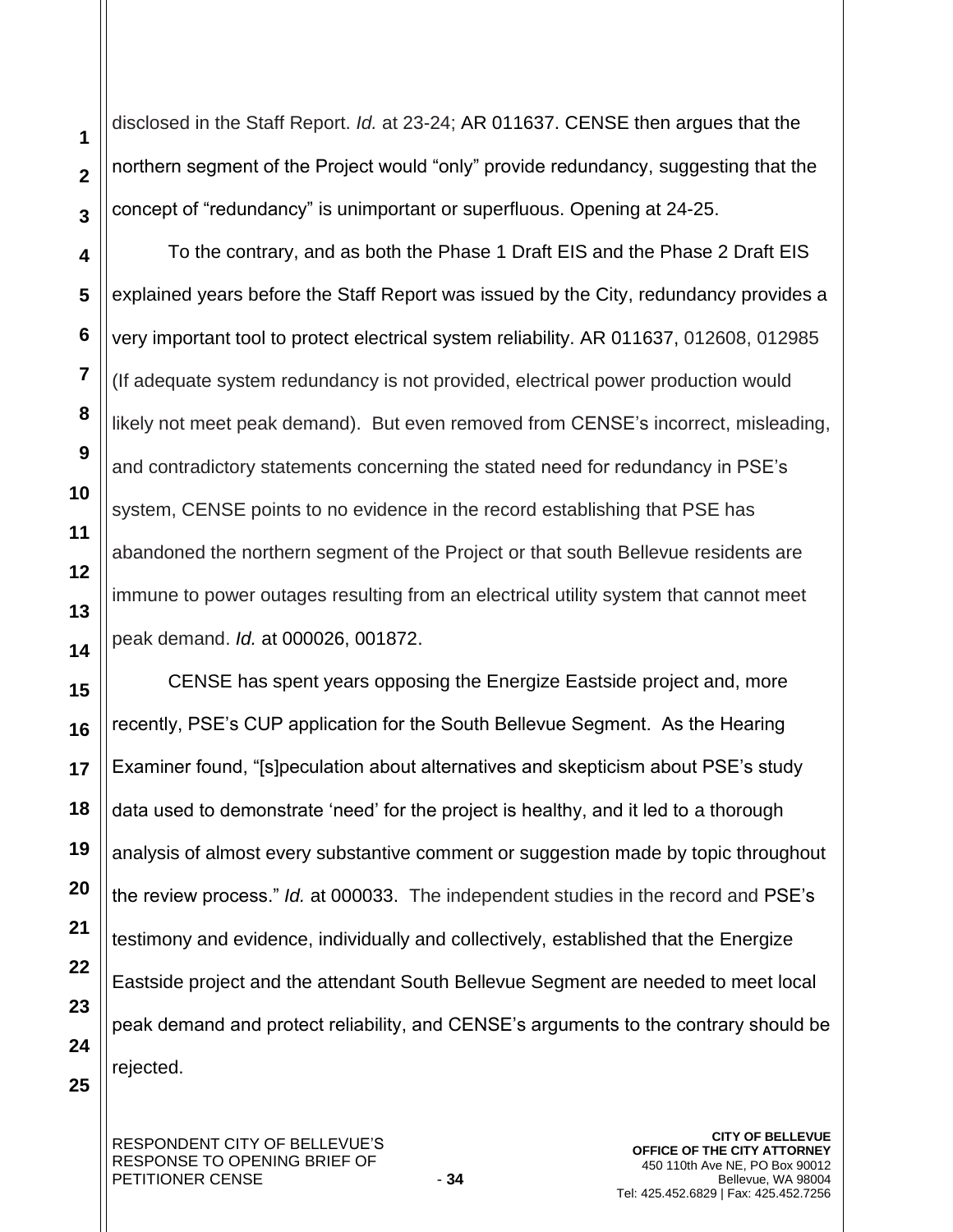# 2. The record shows that PSE complied with the Electrical Utility Facilities decision criteria in LUC 20.20.255.E:

LUC 20.20.255.E.5 requires that PSE shall demonstrate compliance with the ASA requirements in LUC 20.20.255.D. In turn, the ASA requirements in LUC 20.20.255.D require that PSE identify alternative [sites,](https://bellevue.municipal.codes/LUC/20.50.046__a7d6475ec8993b7224d6facc8cb0ead6) provide required content showing analysis relating to identified [sites,](https://bellevue.municipal.codes/LUC/20.50.046__a7d6475ec8993b7224d6facc8cb0ead6) describe technologies considered for the proposal, and describe community outreach conducted for proposals relating to new or expanding [electrical utility facilities](https://bellevue.municipal.codes/LUC/20.50.018__7c8e07414902bc7872154b40857c87f1) on sensitive [sites](https://bellevue.municipal.codes/LUC/20.50.046__a7d6475ec8993b7224d6facc8cb0ead6) as identified on Map UT-7 of the City's Comprehensive Plan. LUC 20.20.255.D. CENSE correctly points out that the purpose of the ASA requirements in LUC 20.20.255.D is "to increase transparency of the siting process for [PSE] and the public, while also ensuring the utility's ability to meet system needs." Opening at 21.

This Court is not required to parse or even track CENSE's disjointed claim that PSE's ASA violated LUC 20.20.255.D. This is not necessary because the record shows that, consistent with LUC 20.20.255.D and as part of the CUP application, PSE submitted an ASA that considered: (1) three siting alternatives for the transmission line upgrades and proposed substation; (2) the relationship of each alternative alignment to the location of the actual demand for electrical service and to improved customer reliability; (3) the City of Bellevue's location selection hierarchy contained in LUC 20.20.255.D.2; (4) the impacts of PSE's proposed alignment compared to a nonresidential siting; and (5) the community outreach undertaken by PSE and the input received as a result of that outreach. AR 000019, 001354-1357, 001535-1566.

The Staff Report confirmed PSE's compliance with each subsection contained in LUC 20.20.255.D and explained why the alternative selected by PSE is consistent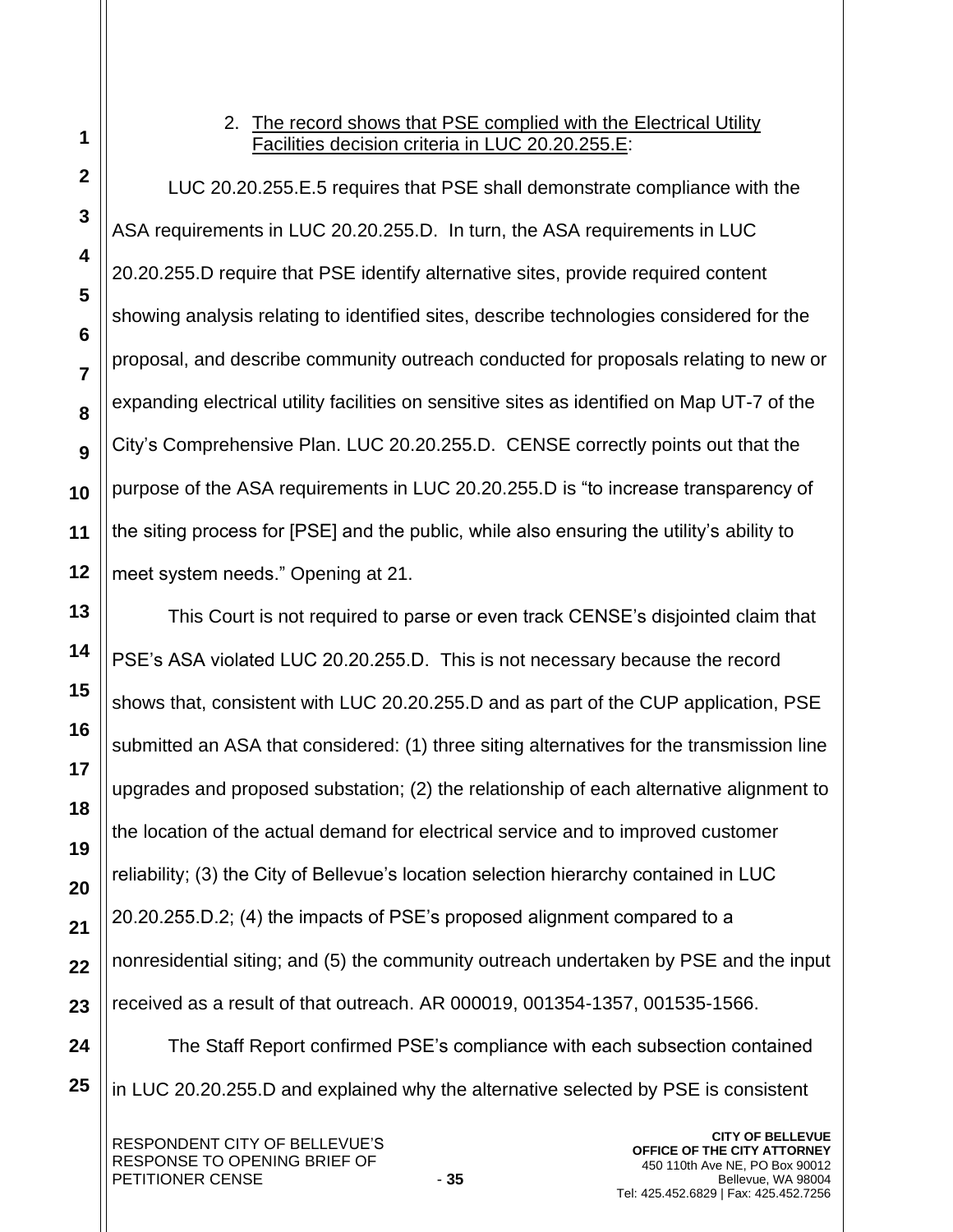with surrounding residential uses. *Id.* at 001327-1328, 001354-1357, 001425-001435. The Hearing Examiner also found that the ASA "contains sufficient information regarding the methodology employed, the alternative sites analyzed, the technologies considered, and the community outreach undertaken to satisfy the requirements of LUC 20.20.255.D*.*" *Id.* at 000019. CENSE does not address, much less refute, any of this evidence in the record, and given the substantial deference afforded the Hearing Examiner, CENSE cannot show the City's approval of the CUP involved any erroneous interpretation of LUC 20.20.255.E or 20.20.255.D.

To the extent CENSE argues that PSE's ASA submittals are inconsistent with the Partner Cities' environmental review or that LUC 20.20.255.D requires an evaluation of the South Bellevue Segment that PSE failed to provide, these arguments have no merit. The South Bellevue Segment is being constructed and permitted in exactly the same manner and as part of the same phased sequence identified in the Final EIS, and there has been no change in how the Energize Eastside project or the South Bellevue Segment was described and assessed in the Partner Cities' environmental review. AR 000019, 001354-001357, 001417, 001539, 001545-1547, 001553, 001562, 006823, 006866. And, again, there is simply no evidence in the record showing PSE has abandoned the larger Energize Eastside project in favor of a "truncated, dead-end line" as CENSE claims.

**25**

**1**

**2**

**3**

**4**

**5**

**6**

**7**

**8**

**9**

**10**

**11**

**12**

**13**

**14**

**15**

Finally, CENSE's Opening Brief primarily focuses on alleged violations of the ASA submittal requirements in LUC 20.20.255.D, rather than any failure to satisfy the Electrical Utility Facility decision criteria under LUC 20.20.255.E. As the Hearing Examiner correctly held, CENSE's argument that PSE's ASA or selected site is invalid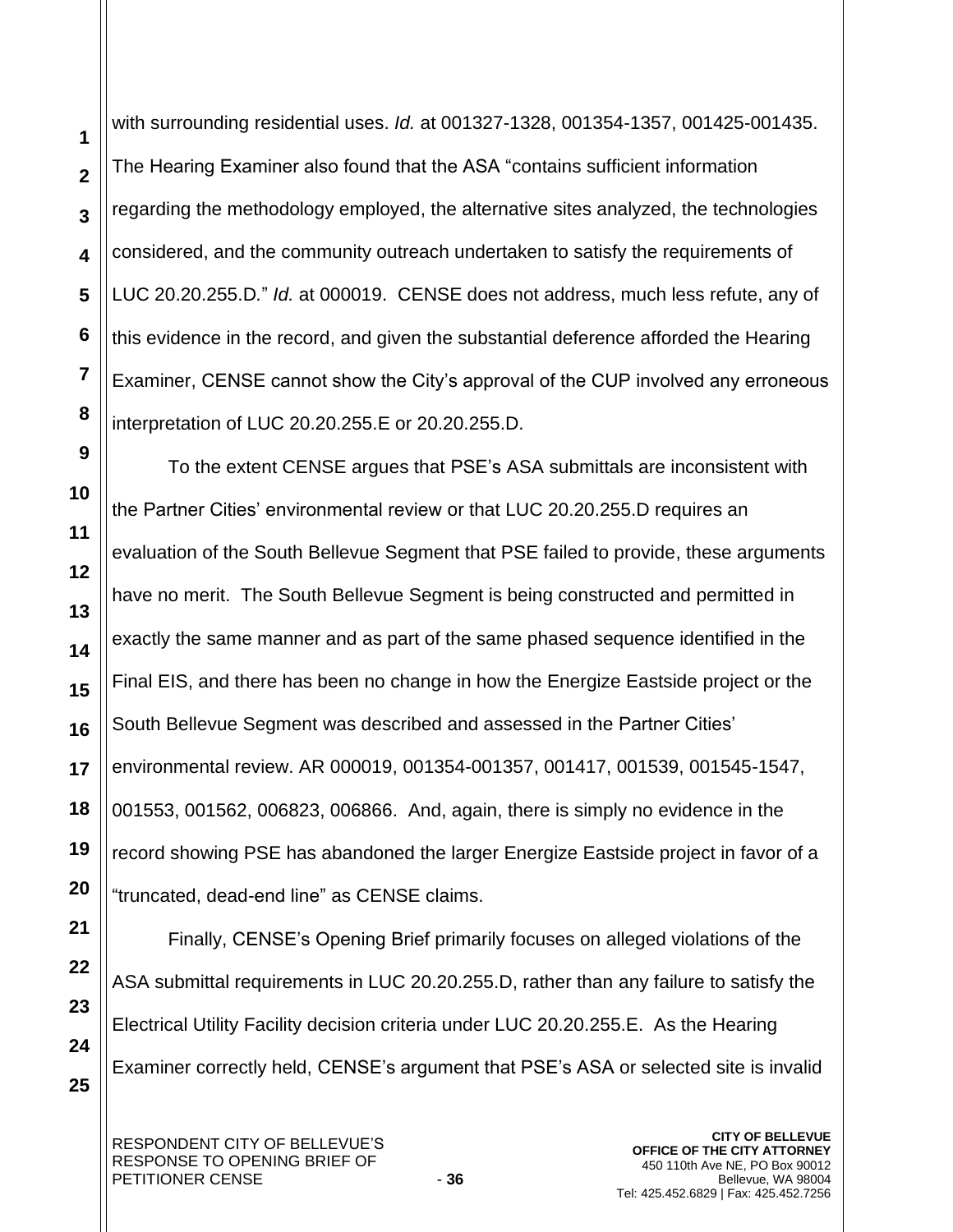or inconsistent with the requirements delineated in LUC 20.20.255.D fails as a matter of law. AR 000027. This is because CENSE failed to appeal the City's approval of the CALUP issued by the City, and CENSE cannot now collaterally attack any aspect of the final CALUP approval or the electrical utility facility siting determinations evaluated and permitted by the City therein. *Id.*; *Wenatchee Sportsmen*, 141 Wn.2d at 172, 180- 182, 4 P.3d 123; *Habitat Watch v. Skagit County*, 155 Wn.2d 397, 410-411, 120 P.3d 56 (2005).

**1**

**2**

**3**

**4**

**5**

**6**

**7**

**8**

**9**

**10**

**11**

**12**

**13**

**14**

**15**

**16**

**17**

**18**

**19**

**20**

**21**

**22**

**23**

**24**

**25**

## 3. CENSE's segmentation argument has no merit.

It is well-settled that SEPA prohibits the "piecemealing" of environmental review. *Merkel v. Port v. Brownsville*, 8 Wn. App. 844, 851, 509 P.2d 390 (1973). SEPA allows phased review in certain circumstances, but SEPA prohibits the practice of conducting environmental review only on current segments of a project and postponing environmental review of later segments until construction begins. *Concerned Taxpayers Opposed to Modified Mid-South Sequim Bypass v. State, Dept. of Transp.*, 90 Wn. App. 225, 231 & fn. 2, 951 P.2d 812 (1998) (citing *Cathcart-Maltby-Clearview Community Council v. Snohomish County,* 96 Wn.2d 201, 210, 634 P.2d 853 (1981)). The SEPA Rules specifically prohibit environmental review that divides a larger system into exempted fragments, avoids discussion of cumulative impacts, or avoids consideration of impacts that are required to be evaluated in a single environmental document. [WAC](https://1.next.westlaw.com/Link/Document/FullText?findType=L&pubNum=1003807&cite=WAADC197-11-060&originatingDoc=I29e42448f69f11e8a5b3e3d9e23d7429&refType=LQ&originationContext=document&transitionType=DocumentItem&contextData=(sc.Search))  [197-11-060\(5\)\(d\)\(ii\) & \(iii\).](https://1.next.westlaw.com/Link/Document/FullText?findType=L&pubNum=1003807&cite=WAADC197-11-060&originatingDoc=I29e42448f69f11e8a5b3e3d9e23d7429&refType=LQ&originationContext=document&transitionType=DocumentItem&contextData=(sc.Search))

CENSE fails to recognize that phased construction and permitting for a linear infrastructure project is not an example of piecemeal environmental review prohibited SEPA. As the Final EIS makes plain, the Energize Eastside project is a single project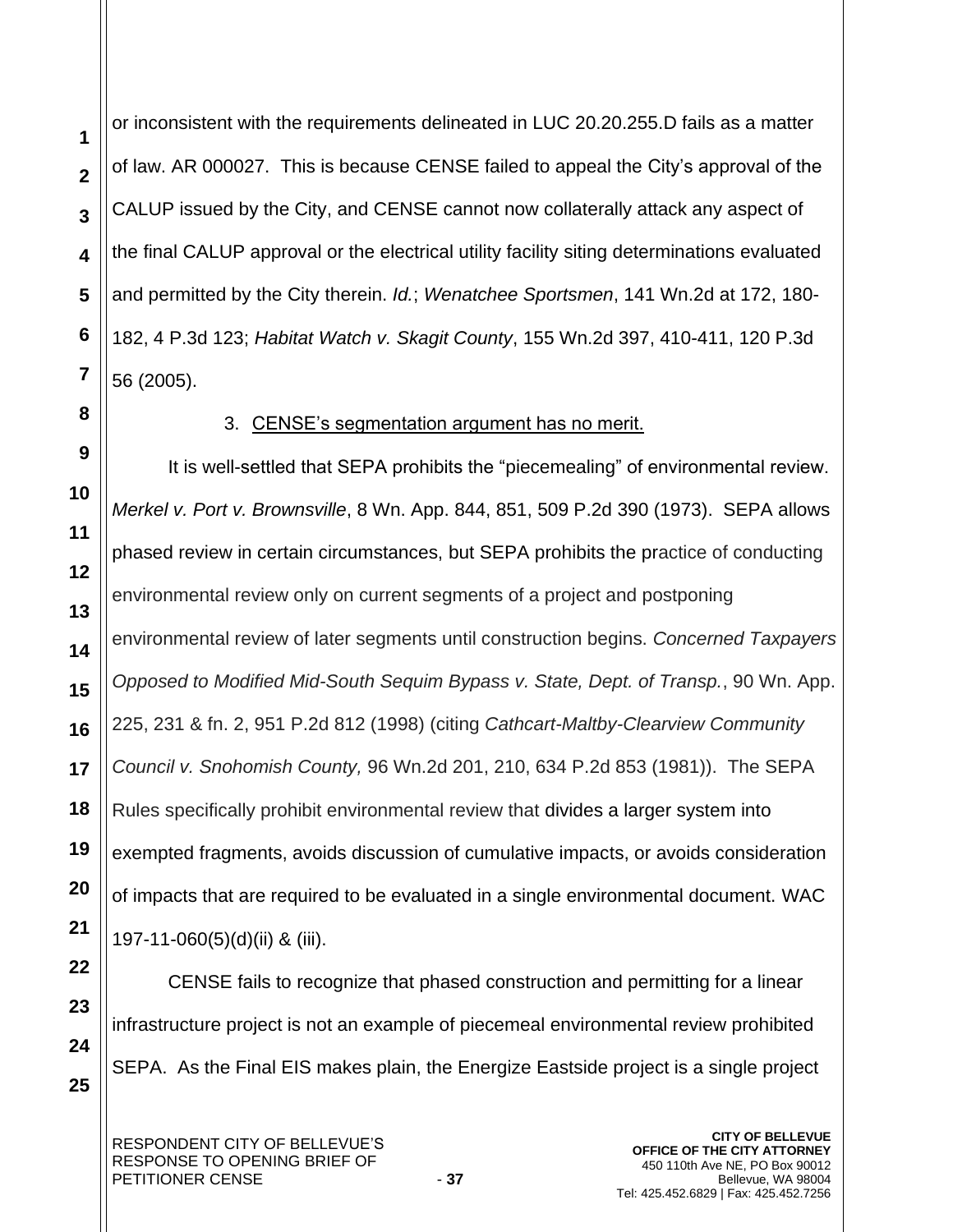| 1                       | within the jurisdiction of multiple permitting agencies who will consider various permit                                                                            |
|-------------------------|---------------------------------------------------------------------------------------------------------------------------------------------------------------------|
| $\overline{2}$          | applications subject to different land use processes. AR 006823, 006812-6835. The                                                                                   |
| 3                       | fundamental problem with CENSE's "segmentation" argument is that conflates and                                                                                      |
| $\overline{\mathbf{4}}$ | confuses SEPA's prohibition against piecemeal environmental review (WAC 197-11-                                                                                     |
| 5                       | 060(5)(d)(ii) & (iii)) with PSE's phased construction and permitting schedule for the                                                                               |
| 6                       | Project. AR 000021-22.                                                                                                                                              |
| 7                       | The Hearing Examiner recognized that CENSE's "segmentation" argument was                                                                                            |
| 8                       | legally dubious, factually incorrect, and unsupported by the record:                                                                                                |
| 9                       | The Final EIS facilitated broad public participation and informed decision-                                                                                         |
| 10                      | making for both requested permits, the unchallenged CALUP and the Conditional<br>Use Permit addressed herein. The review process for the South Bellevue             |
| 11                      | Segment is the antithesis of any alleged failure to study, failure to disclose, or                                                                                  |
| 12                      | improper "segmentation" or "piecemealing" as some opponents argued                                                                                                  |
| 13                      | Opposition arguments that challenged the pending application as improper<br>"segmentation", "piecemealing", an undisclosed last-minute change, a strategic          |
| 14                      | surprise, and the like, are factually incorrect. The Final EIS used to inform the<br>public and decisionmakers in reviewing the pending application fully discloses |
| 15                      | that the South Bellevue Segment can function independently, and that the new<br>transmission line will be developed in phases. It also explains a public benefit    |
| 16                      | rationale for PSE's proposed phased construction schedule for the Energize<br>Eastside Project – keeping the transmission system on-line to serve customers         |
| 17                      | during construction.                                                                                                                                                |
| 18                      | Id. Even if the north and south segments of the Energize Eastside project are combined                                                                              |
| 19                      | for environmental review under SEPA, this does not mean that the north and south                                                                                    |
| 20                      | segments of the Project must be combined by PSE for land use permitting purposes.                                                                                   |
| 21                      | CENSE would also prefer that the City force PSE to apply for the north Bellevue                                                                                     |
| 22                      | segment of the Energize Eastside project so that the East Bellevue Community Council                                                                                |
| 23                      | (EBCC) may consider PSE's proposal. The EBCC is a community municipal                                                                                               |
| 24                      |                                                                                                                                                                     |
| 25                      | corporation created under chapter 35.14 RCW that has permitting authority for certain                                                                               |
|                         | <b>CITY OF BELLEVUE</b><br>RESPONDENT CITY OF BELLEVUE'S<br>OFFICE OF THE CITY ATTORNEY<br>RESPONSE TO OPENING BRIEF OF<br>450 110th Ave NE, PO Box 90012           |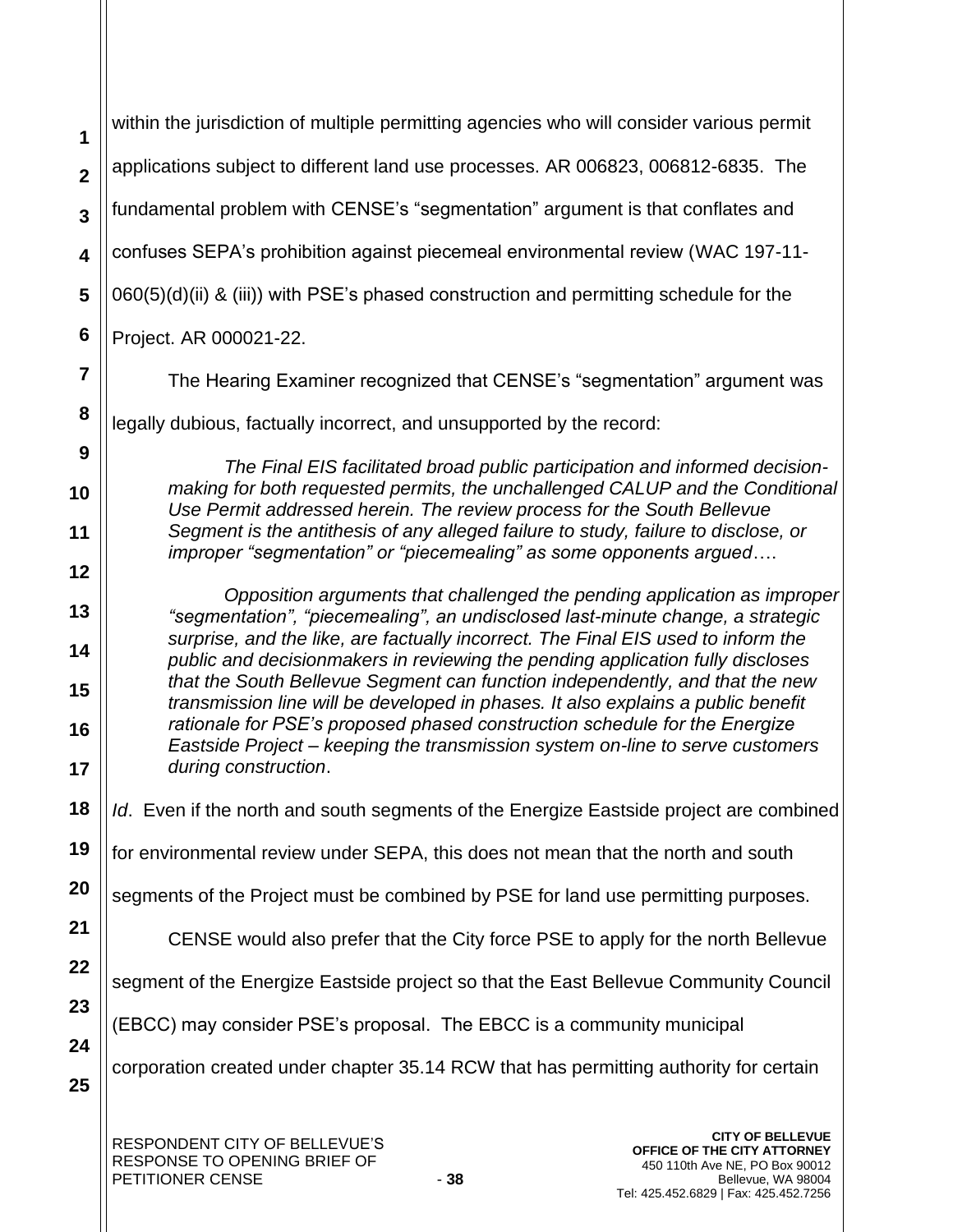land use subjects within its geographic jurisdiction. RCW 35.14.040. However, PSE's CUP for the South Bellevue Segment is not within the EBCC's jurisdiction; the EBCC does not have any permitting authority over this land use decision; and the City cannot force a land use review process that is inconsistent with state law and City Code based on CENSE's opposition to the Project. *Id.*<sup>8</sup>

To the extent CENSE argues that approval of PSE's application for the South Bellevue Segment somehow constitutes a *de facto* approval for the northern segment, this curious argument is also wrong on the law and the facts. As the Mayor explained when the City Council adjudicated CENSE's administrative appeal, "[t]he only CUP application before the hearing examiner was for the south Bellevue segment, and his decision makes clear that he is only approving the south Bellevue segment subject to specific conditions of approval as stated in Section 7 on page 37 of his decision." TR 001188. The City, as the permitting authority, processes the permits that it receives from the applicant, not the permits CENSE wishes PSE would submit to the City.

# **C. CENSE has failed to show that the environmental review undertaken by the Partner Cities is inadequate as a matter of law.**

SEPA requires agencies to integrate environmental concerns into their decision-making processes and study and explain the environmental consequences before pursuing actions. *[Stempel v. Dep't of Water Res.,](https://1.next.westlaw.com/Link/Document/FullText?findType=Y&serNum=1973122790&pubNum=0000661&originatingDoc=I0b225fa09f6a11e5be73e186f6bc2536&refType=RP&fi=co_pp_sp_661_171&originationContext=document&transitionType=DocumentItem&contextData=(sc.Search)#co_pp_sp_661_171)* 82 Wn.2d 109, 117-118, 508 [P.2d 166, 171 \(1973\).](https://1.next.westlaw.com/Link/Document/FullText?findType=Y&serNum=1973122790&pubNum=0000661&originatingDoc=I0b225fa09f6a11e5be73e186f6bc2536&refType=RP&fi=co_pp_sp_661_171&originationContext=document&transitionType=DocumentItem&contextData=(sc.Search)#co_pp_sp_661_171) SEPA contemplates circumstances such as the Energize

 $8$  Land use permit applications within the EBCC's jurisdiction are subject to a completely different permit process, Process III (*see* LUC 20.35.300 – 20.35.365), under the City's LUC. Future CUP applications submitted may well be subject to Process III under the LUC, but the City has not received, much less approved, any CUP applications from PSE that would be subject to Process III or within the EBCC's jurisdiction under RCW 35.14.040.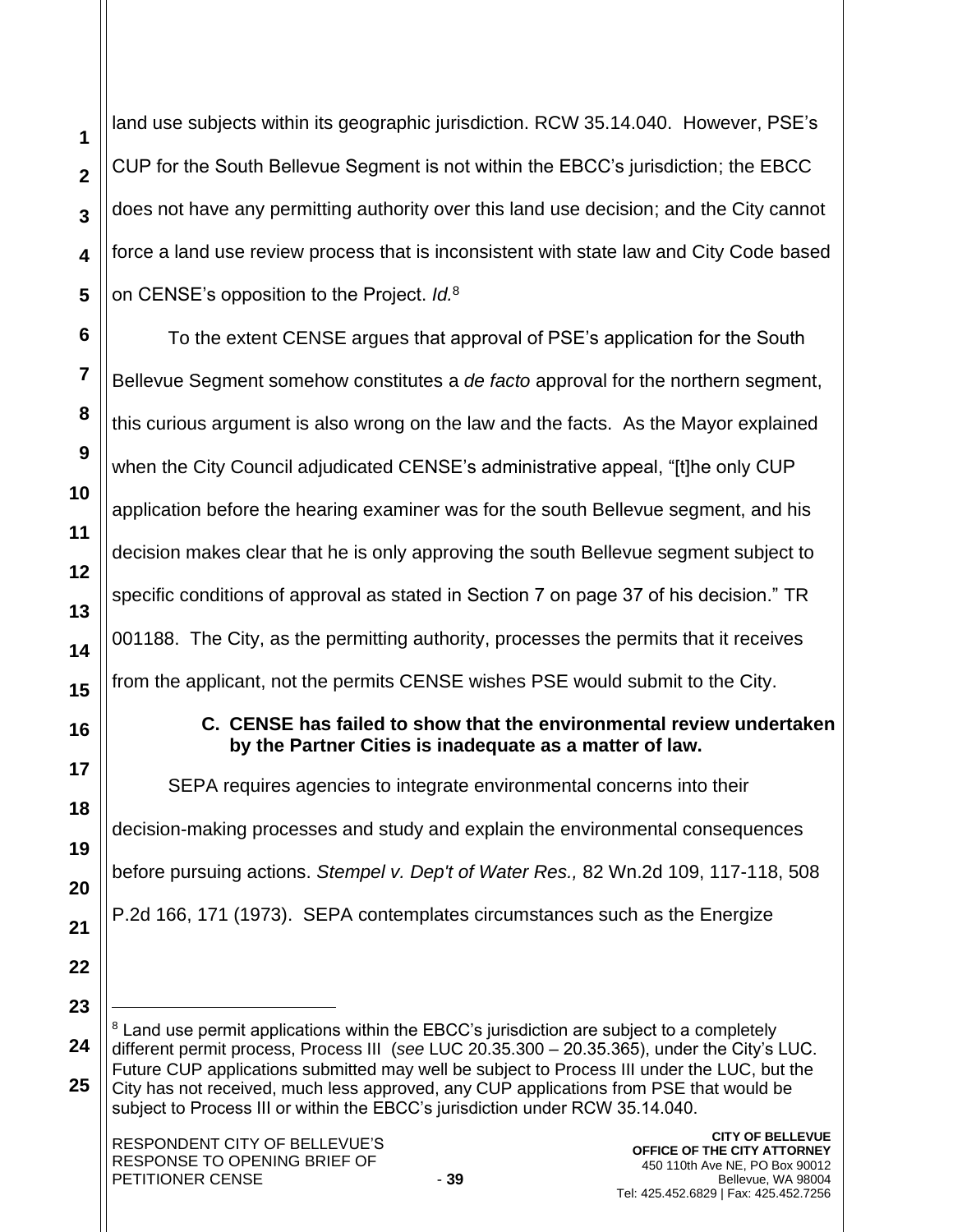Eastside project where multiple agencies have permitting authority over a single project. *See* [WAC 197-11-922](https://1.next.westlaw.com/Link/Document/FullText?findType=L&pubNum=1003807&cite=WAADC197-11-922&originatingDoc=I0b225fa09f6a11e5be73e186f6bc2536&refType=LQ&originationContext=document&transitionType=DocumentItem&contextData=(sc.Search)) to [-948;](https://1.next.westlaw.com/Link/Document/FullText?findType=L&pubNum=1003807&cite=WAADC197-11-948&originatingDoc=I0b225fa09f6a11e5be73e186f6bc2536&refType=LQ&originationContext=document&transitionType=DocumentItem&contextData=(sc.Search)) and [WAC 197-11-055\(5\).](https://1.next.westlaw.com/Link/Document/FullText?findType=L&pubNum=1003807&cite=WAADC197-11-055&originatingDoc=I0b225fa09f6a11e5be73e186f6bc2536&refType=LQ&originationContext=document&transitionType=DocumentItem&contextData=(sc.Search)) In such a situation, the lead agency prepares the EIS for the proposed project, and other agencies with jurisdiction over the project use the EIS prepared by the lead agency to inform their permitting decisions. [WAC 197-11-050\(2\)\(b\);](https://1.next.westlaw.com/Link/Document/FullText?findType=L&pubNum=1003807&cite=WAADC197-11-050&originatingDoc=I0b225fa09f6a11e5be73e186f6bc2536&refType=LQ&originationContext=document&transitionType=DocumentItem&contextData=(sc.Search)) WAC 197-11-600(3)(c).

SEPA requires that an agency consider alternatives to a proposed action. RCW 43.21C.030(c)(iii). The purpose of the EIS is to facilitate the decision-making process; it need not list every remote, speculative, or possible effect or alternative. *Klickitat Cnty.*, 122 Wn.2d at 641, 860 P.2d 390. Instead, EIS alternatives must "include actions that could feasibly attain or approximate a proposal's objectives, but at a lower environmental cost or decreased level of environmental degradation." WAC 197–11– 440(5)(b); AR 006814. Supplemental environmental review is not required when probable significant adverse environmental impacts are covered by the range of alternatives and impacts analyzed in the existing environmental documents. WAC 197-11-600(3)(b)(ii).

CENSE argues that the Partner Cities' environmental review was inadequate under SEPA because it should have considered the South Bellevue Segment as an alternative under WAC 197-11-440(5)(b). The first problem with this EIS adequacy challenge is that it assumes, without support in the record, that construction of the South Bellevue Segment alone is a viable alternative to construction of the larger Energize Eastside project.

The purpose of the Energize Eastside project is to meet local electricity peak demand growth and to protect electrical grid reliability in the Eastside of King County,

**1**

**2**

**3**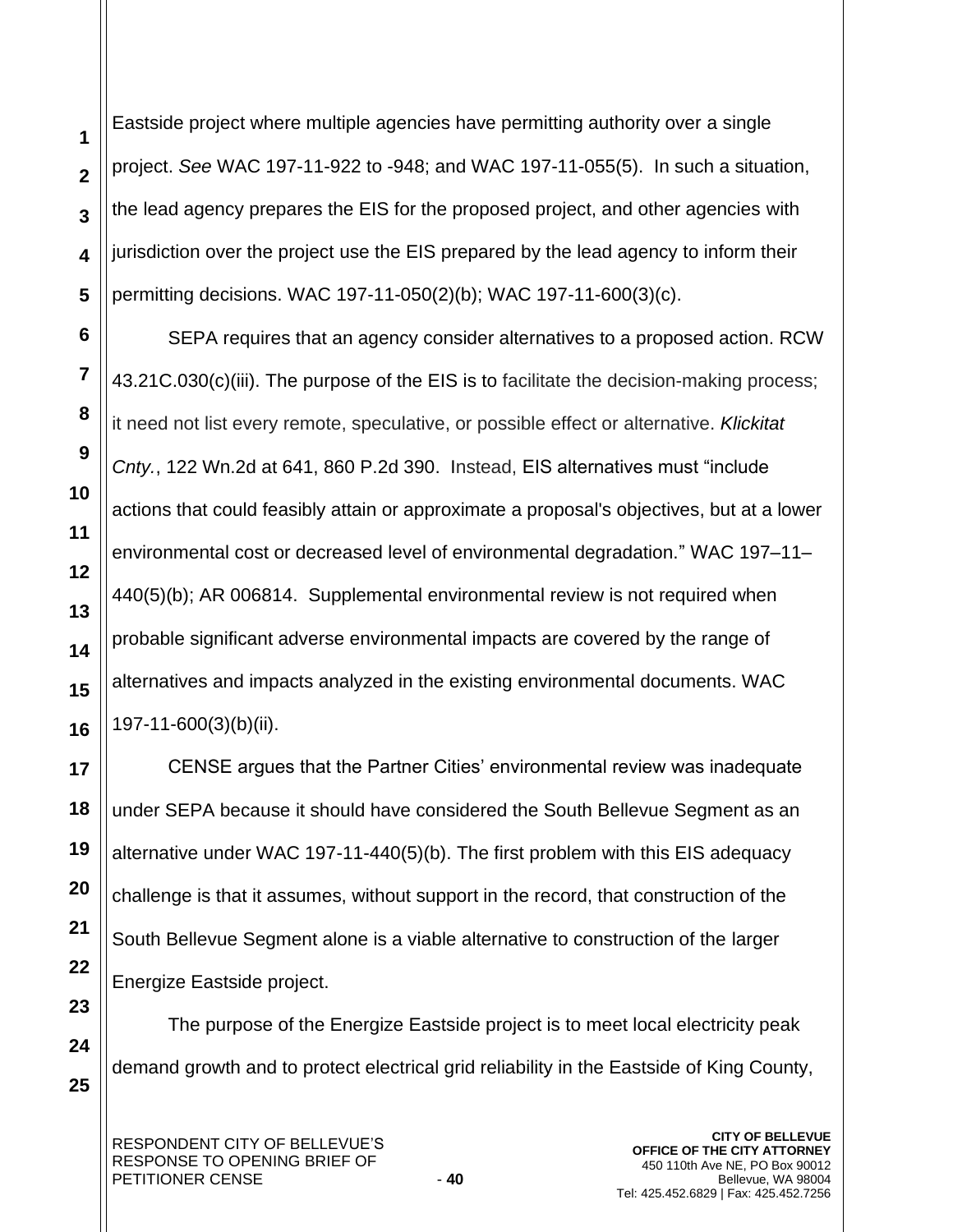from Redmond in the north to Renton in the south. *Id*. at 001321, 006815, 011637. CENSE does not explain how construction of the South Bellevue Segment as a "standalone" project would provide adequate electrical infrastructure to meet peak demand periods, or protect electrical grid reliability from Redmond to Renton, or provide necessary redundancy to ensure electrical power production remains on-line when equipment in the north or the south is not working. CENSE's EIS adequacy challenge fails because CENSE provides no evidence showing that the South Bellevue Segment alone can feasibly attain or approximate PSE's stated objectives for the Energize Eastside project as required by WAC 197-11-440(5)(b).

A related fallacy of CENSE's EIS adequacy challenge is that it assumes construction of the South Bellevue Segment is synonymous with construction of the southern phase of the Project from Renton to Bellevue. CENSE provides no evidence to support this contention either, and CENSE willfully ignores the permit applications PSE has already submitted in jurisdictions adjacent to the City, which both the Final EIS and the Staff Report discussed. AR 000010, 001319, 006822. Simply put, the South Bellevue Segment is not the same thing as the larger southern permitting and construction phase across multiple jurisdictions as described in the Final EIS and Staff Report. *Id*.

Moreover, the Final EIS never stated that the first phase of construction from Renton to Bellevue, standing alone, can feasibly attain or approximate PSE's stated objectives for the Energize Eastside project. Nevertheless, CENSE assumes, again without evidence in the record, that because the southern portion of the Project, extending from Renton to Bellevue, can function independently, it follows that this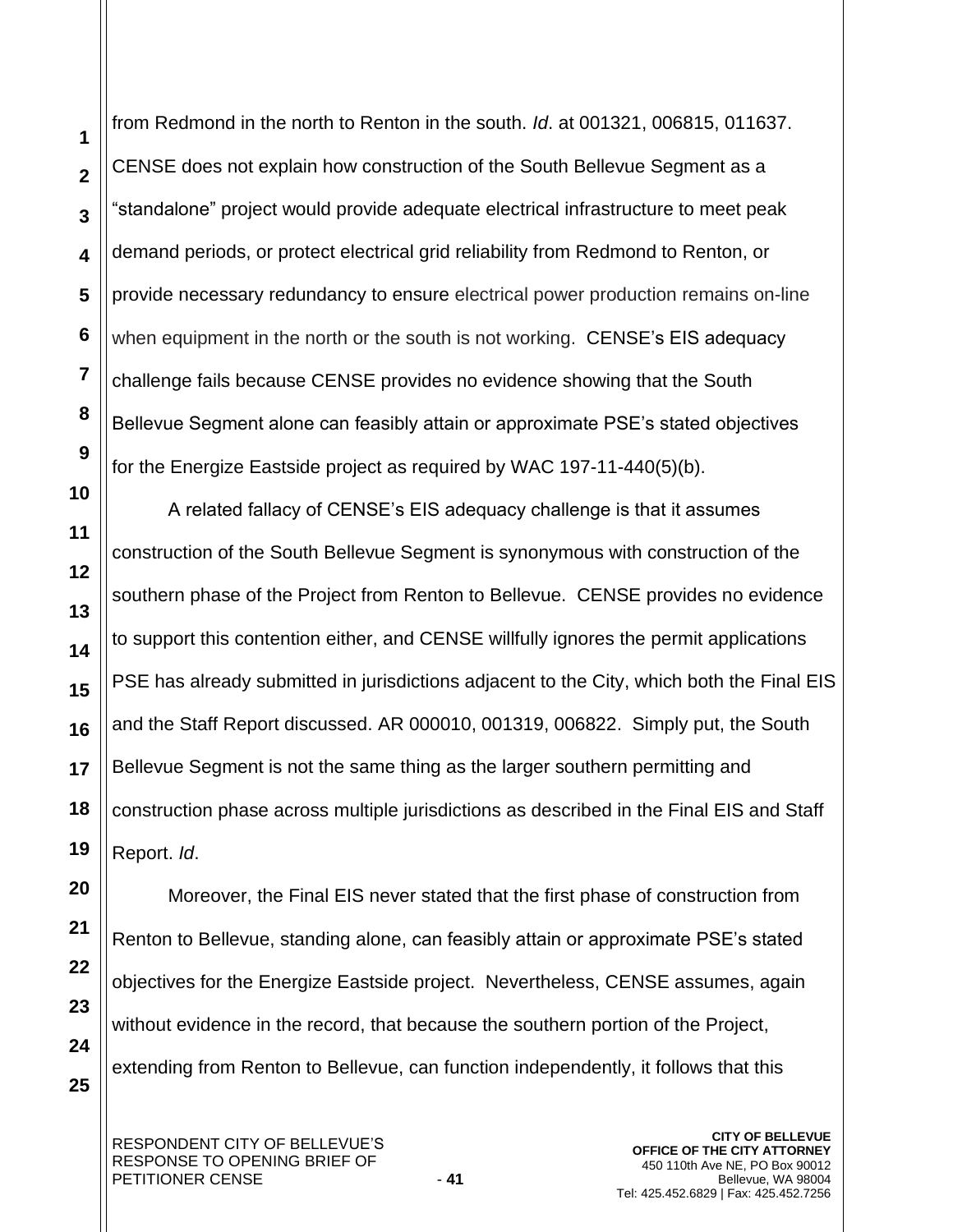**25**

southern portion of the Project can also attain or approximate PSE's objectives for the Project. However, the fact that the southern portion of the Project can function independently while the northern segment is permitted and built does not mean that the southern portion, standing alone, can meet local electricity peak demand growth and protect electrical grid reliability from Renton to Redmond. CENSE's entire EIS adequacy challenges requires a leap of faith finding that construction of the southern portion of the Project would render the northern portion superfluous, but this is not what the Final EIS or the Staff Report disclose when discussing the utility and public benefit of PSE's phased construction plan. AR 001319, 001539, 006866.

A final fatal problem with CENSE's EIS adequacy challenge is that it ignores the actual content of the environmental record before this Court. The Phase 1 Draft EIS evaluated a broad range of potential technological alternatives to address the identified transmission facility deficit; the Phase 2 Draft EIS provided project-level analysis of potential environmental impacts and alternatives associated with overhead transmission lines and the Richards Creek substation; and the Final EIS built upon this earlier analysis and evaluated alternatives and potential and cumulative environmental impacts associated with the construction and operation of PSE's proposed alignment in the existing utility corridor. *Id*. at 000018, 001325, 001387, 006818-006822, 06838- 6839, 011642, 011645, 011659-011700, 012469-12470, 012531-012532, 012563- 12569, 012583-12584, 012586-12587, 012592-12593, 012597-12600. The environmental record shows that the Final EIS provided full analysis of potential environmental impacts in the South Bellevue Segment and across all jurisdictions from Renton to Redmond. AR 006821-6822, 006824-6835, 006891-7182.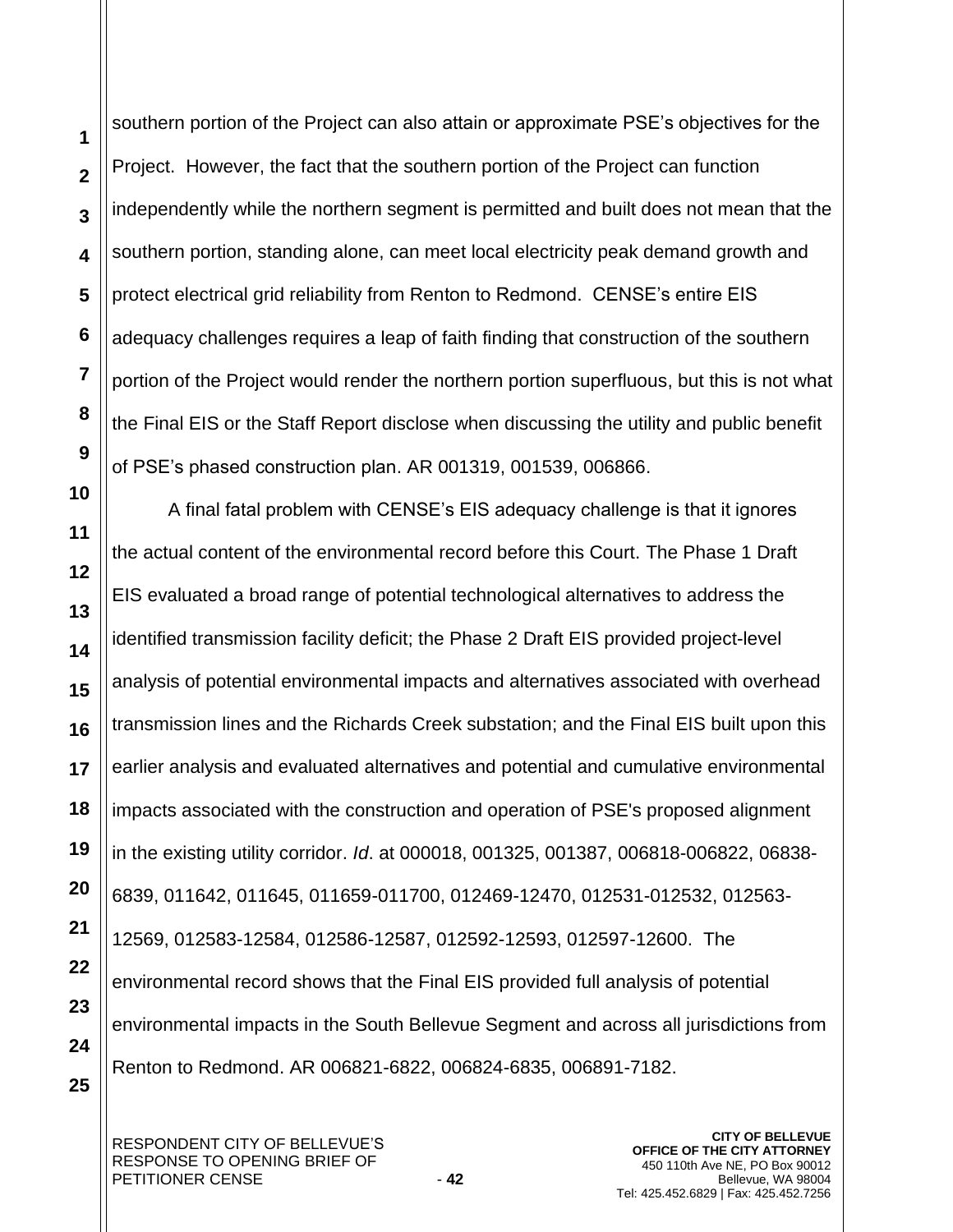RESPONDENT CITY OF BELLEVUE'S RESPONSE TO OPENING BRIEF OF PETITIONER CENSE 43 **1 2 3 4 5 6 7 8 9 10 11 12 13 14 15 16 17 18 19 20 21 22 23 24 25 CITY OF BELLEVUE OFFICE OF THE CITY ATTORNEY** 450 110th Ave NE, PO Box 90012 Bellevue, WA 98004 All told, the Phase 2 Draft EIS and Final EIS analyzed fourteen (14) transmission line routing alternatives. *Id*. at 000018, 06837. The Partner Cities' environmental review certainly included a "'reasonably thorough discussion of the significant aspects of the probable environmental consequences'" of the Project within the South Bellevue Segment and across all jurisdictions with permitting authority. *Glasser*, 139 Wn. App. at 740 (citing *Klickitat Cnty.,* 122 Wn.2d at 633, 860 P.2d 390 (quoting *Cheney,* 87 Wn.2d at 344–45, 552 P.2d 184)); *Residents Opposed to Kittitas Turbines,* 165 Wn.2d at 311, 197 P.3d 1153 (citation omitted). As a result, the Final EIS presented the City with sufficient information for a reasoned decision; the City complied with its SEPA obligations under WAC 197-11-440(5)(b); and CENSE's EIS adequacy challenge should be denied. **VI. CONCLUSION** For the foregoing reasons, the City respectfully requests that this Court enter an Order denying Petitioner CENSE's Land Use Petition and dismissing this lawsuit. DATED this 12<sup>th</sup> day of May, 2020, at Bellevue, WA. CITY OF BELLEVUE OFFICE OF THE CITY ATTORNEY Kathryn L. Gerla, City Attorney */s/ Matthew B. McFarland* Matthew B. McFarland, WSBA# 51675 Assistant City Attorney *for Respondent City of Bellevue* City Attorney's Office 450 110th Avenue N.E. P. O. Box 90012 Bellevue, WA 98009 Tel: (425) 452-6829 Fax: (425) 452-7256 Email: *[mmcfarland@bellevuewa.gov](mailto:mmcfarland@bellevuewa.gov)*

Tel: 425.452.6829 | Fax: 425.452.7256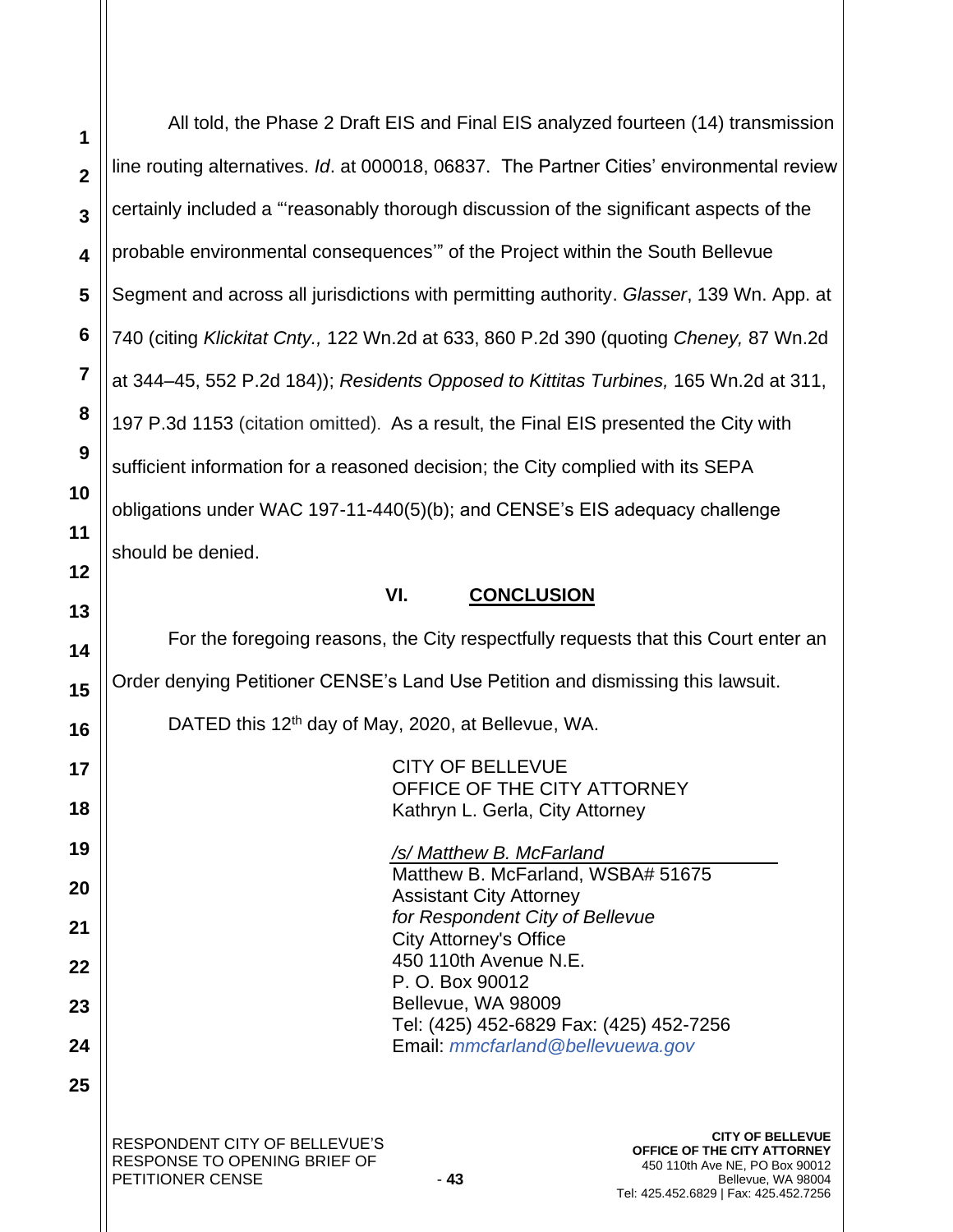# **CERTIFICATE OF SERVICE**

| 1                       |                                                                                   |                                                                                                                         |
|-------------------------|-----------------------------------------------------------------------------------|-------------------------------------------------------------------------------------------------------------------------|
| $\mathbf{2}$            | The undersigned hereby certifies under penalty of perjury of the laws of the      |                                                                                                                         |
| $\overline{\mathbf{3}}$ | State of Washington that he/she caused to be served in the manner indicated below |                                                                                                                         |
| $\overline{\mathbf{4}}$ | true and correct copies of the RESPONDENT CITY OF BELLEVUE'S RESPONSE TO          |                                                                                                                         |
| 5                       | OPENING BRIEF OF PETITIONER CENSE and EXCERPTS OF ADMINISTRATIVE                  |                                                                                                                         |
| $6\phantom{1}6$         | RECORD on the parties listed below:                                               |                                                                                                                         |
| $\overline{7}$          | To:                                                                               |                                                                                                                         |
| 8                       | <b>Attorney for CENSE</b>                                                         | Loretta Lopez                                                                                                           |
| 9                       | J. Richard Aramburu<br>Aramburu & Eustis, LLP                                     | 13419 NE 33rd Lane<br>Bellevue, WA 98005                                                                                |
| 10                      | 720 Third Avenue, Suite 2112<br>Seattle, WA 98104                                 | llopez@mstarlabs.com                                                                                                    |
| 11                      | rick@aramburu-eustis.com                                                          | Norm Hansen<br>3851 136th Ave NE                                                                                        |
| 12                      | <b>Attorney for PSE</b>                                                           | Bellevue, WA 98005<br>hansennp@aol.com                                                                                  |
| 13                      | Erin L. Anderson<br>Van Ness Feldman LLP                                          | <b>Warren Halverson</b>                                                                                                 |
| 14                      | 719 Second Ave, STE 1150<br>Seattle, WA 98104                                     | 13701 NE 32nd PI                                                                                                        |
| 15                      | eanderson@vnf.com                                                                 | Bellevue, WA 98005<br>Whalvrsn1@frontier.com                                                                            |
| 16                      | <b>Attorney for PSE</b><br>Sara A. Leverette                                      | <b>Citizens for Sane Eastside Energy</b>                                                                                |
| 17                      | Van Ness Feldman LLP<br>719 Second Ave, STE 1150                                  | c/o Larry G. Johnson<br>8505 129th Ave SE                                                                               |
| 18                      | Seattle, WA 98104<br>sleverette@vnf.com                                           | Newcastle, WA 98056<br>larry.ede@gmail.com                                                                              |
| 19                      |                                                                                   | $\boxtimes$ Email<br>By:                                                                                                |
| 20                      | $\Box$ Mail<br>By:                                                                |                                                                                                                         |
| 21                      | $\boxtimes$ Email<br>$\boxtimes$ E-service (LGR 30)                               |                                                                                                                         |
| 22                      | $\Box$ Messenger<br>$\Box$ Facsimile                                              |                                                                                                                         |
| 23                      | DATED this 12th day of May, 2020, at Bellevue, WA.                                |                                                                                                                         |
| 24                      |                                                                                   |                                                                                                                         |
| 25                      |                                                                                   | /s/ Jason W. Banks<br>Jason W. Banks, Legal Assistant                                                                   |
|                         | RESPONDENT CITY OF BELLEVUE'S<br>RESPONSE TO OPENING BRIEF OF<br>PETITIONER CENSE | <b>CITY OF BELLEVUE</b><br>OFFICE OF THE CITY ATTORNEY<br>450 110th Ave NE, PO Box 90012<br>$-44$<br>Bellevue, WA 98004 |

Tel: 425.452.6829 | Fax: 425.452.7256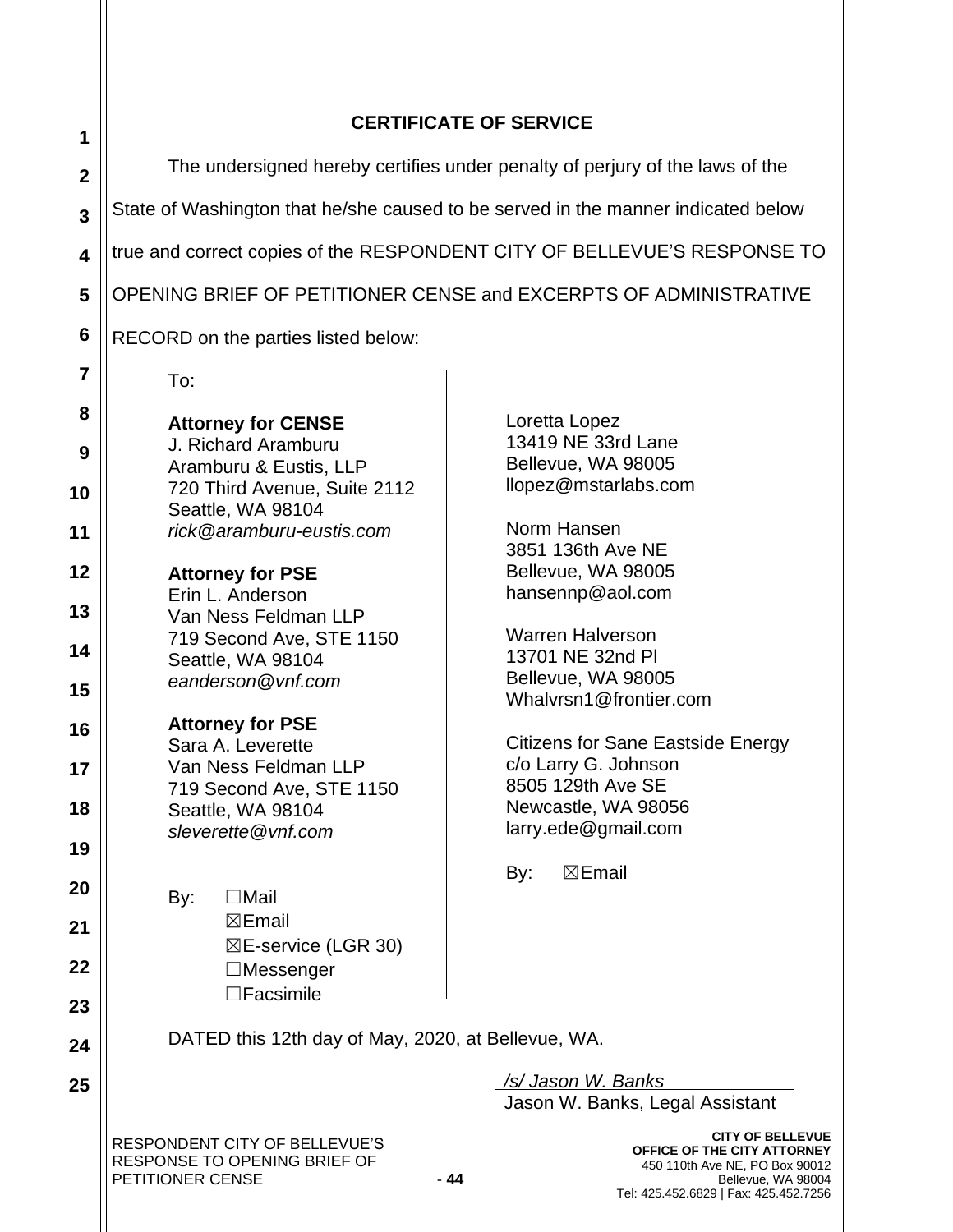# **ATTACHMENT A**

 $\tilde{h}$ 

 $\bigcirc$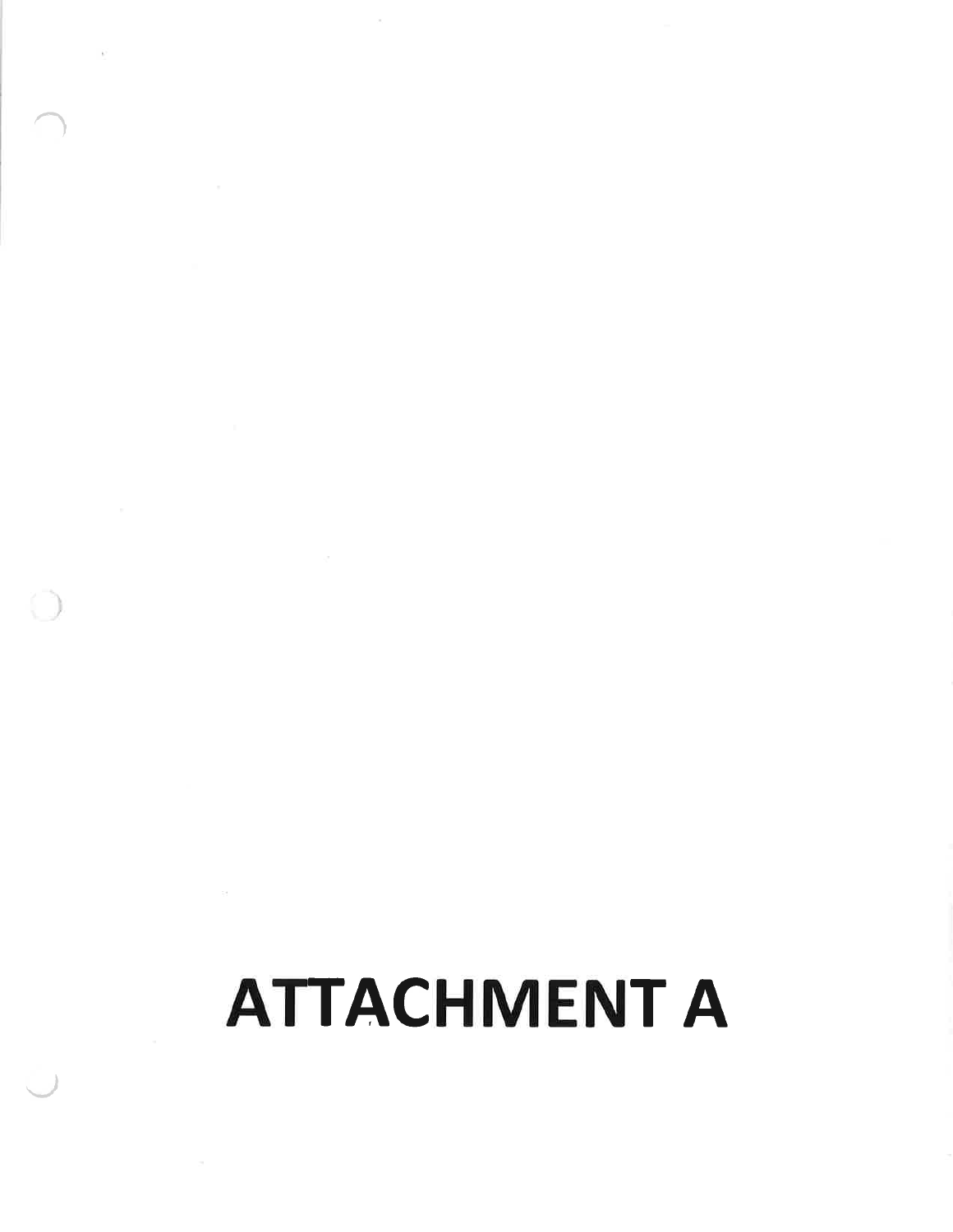#### 20.35.100 Process I: Hearing Examiner quasi-judicial decisions.

A. LUC 20.35.100 through 20.35.150 contain the procedures the City will use in implementing Process I. This process begins with a complete application, followed by notice to the public of the application and a public comment period, during which time an informational meeting will be held. If required by the State Environmental Policy Act (SEPA) a threshold determination will be issued by the Environmental Coordinator. The threshold determination may be issued in conjunction with issuance of the Director's recommendation on the application. If an Environmental Impact Statement (EIS) is required, however, the threshold determination will be issued early and the EIS will be completed prior to issuance of the Director's recommendation. If the requirement to prepare an EIS or a supplemental EIS is appealed by the applicant, that appeal will also be resolved prior to issuance of the Director's recommendation.

B. Following issuance of the Director's recommendation, a public hearing will be held before the City Hearing Examiner. If a SEPA Determination of Nonsignificance (DNS) was issued (no EIS required) and an appeal of the DNS has been filed, the appeal hearing on the DNS will be combined with the public hearing on the Director's recommendation. Following the public hearing, the Hearing Examiner will issue a written report which will set forth a decision to approve, approve with modifications, or deny the application. The Examiner's report will also include a final City decision on any DNS or other Process II appeal.

C. The decision of the Hearing Examiner on a Process I application is appealable to the City Council. The City Council action deciding the appeal and approving, approving with modifications, or denying a project is the final City decision on a Process I application. (Ord. 4972, 3-3-97, § 3)

#### 20.35.120 Notice of application.

A. Notice of application shall be provided, pursuant to the requirements of this section, within 14 days of issuance of the notice of completeness for an application for a Process I land use decision. See additional noticing requirements in LUC 20.45A.110 for preliminary subdivisions (plats).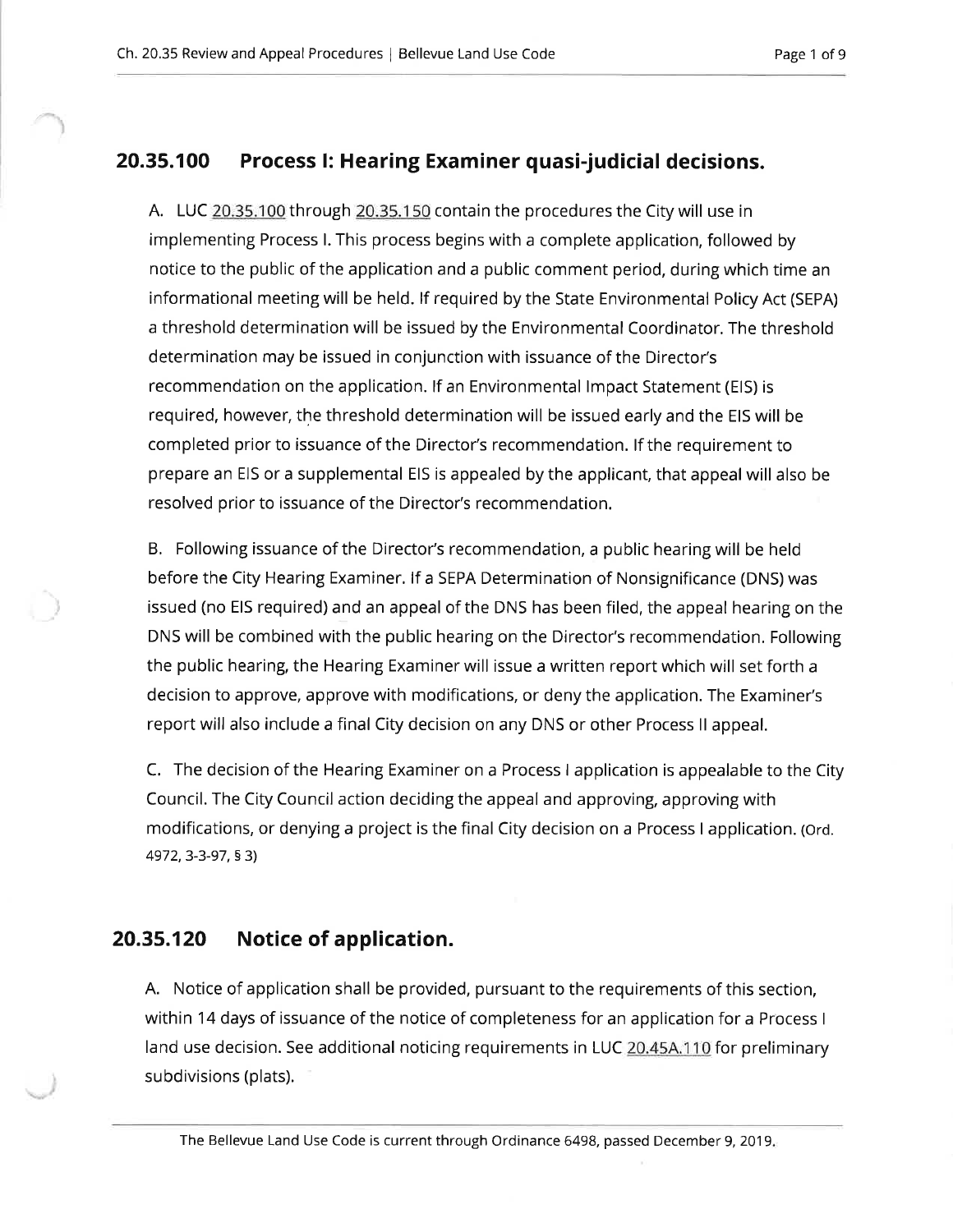B. The Director shall provide notice of the application as follows:

1. Publication of the project description, location, types of City permits or approvals applied for, date of application and location where the complete application file may be reviewed in a newspaper of general circulation in the City;

2. Mailed notice to owners of real property within 500 feet of the project site including the following information:

a. The date of application;

b. The project description and location;

c. The types of City permits or approvals applied for;

d. The Director may, but need not, include other information to the extent known at the time of notice of application, such as: the identification of other City permits or approvals required, related permits from other agencies or jurisdictions not included in the City permit process, the dates for any public meetings or public hearings, identification of any studies requested for application review, any existing environmental documents that apply to the project, and a statement of the preliminary determination, if one has been made, of those development regulations that will be used for project mitigation;

3. Mailed notice of the application including at least the information required in subsection B.1 of this section to each person who has requested such notice for the calendar year and paid any applicable fee as established by the Director. Included in this mailing shall be all members of a Community Council and a representative from each of the neighborhood groups, community clubs, or other citizens' groups who have requested regular notice of land use actions. As an alternative to mailing notice to each such person, notice may be provided by electronic mail only, when requested by the recipient.

C. The applicant shall provide notice of the application as follows:

1. Posting of two signs or placards on the site or in a location immediately adjacent to the site that provides visibility to motorists using adjacent streets. The Director shall establish standards for size, color, layout, design, wording, placement, and timing of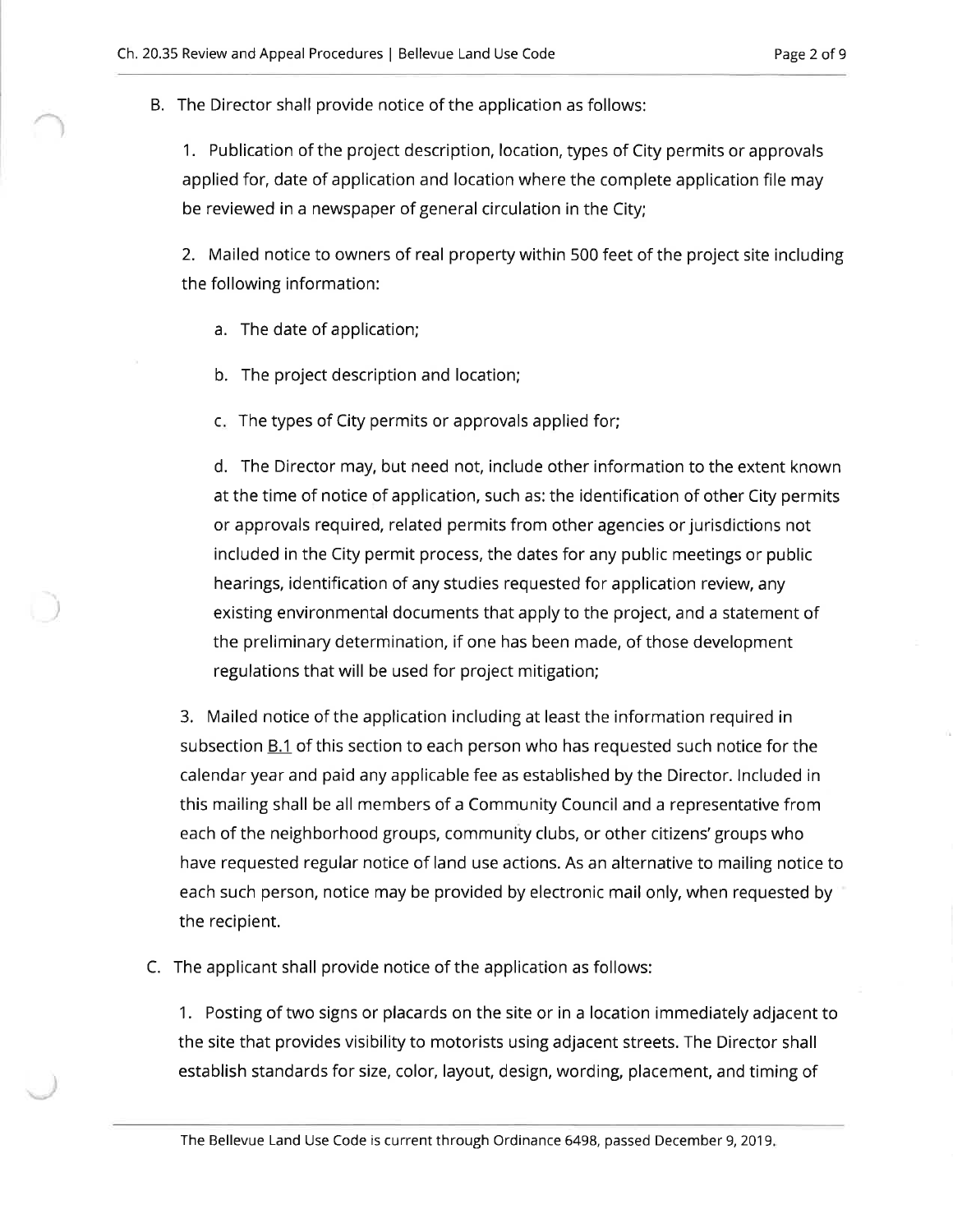installation and removal of the signs or placards. (Ord. 6425, 10-1-18, § 24; Ord. 5718, 2-20-07, §§ 1, 3; Ord. 5481, 10-20-03, § 18; Ord. 5089, 8-3-98, § 41; Ord. 4972, 3-3-97, § 3)

#### 20.35.125 Minimum comment period.

A. The Notice of Application shall provide a minimum comment period of 14 days. The Director's recommendation on a Process I application will not be issued prior to the expiration of the minimum comment period.

B. Comments should be submitted to the Director as early in the review of an application as possible and should be as specific as possible.

C. The Director may accept and respond to public comments at any time prior to the closing of the public hearing record.

D. For projects requiring review under the State Environmental Policy Act (SEPA), a single comment letter may be submitted to the Director or the Environmental Coordinator addressing environmental impacts as well as other issues subject to review under the approval criteria for the Process I decision. (Ord. 4972, 3-3-97, § 3)

#### 20.35.127 **Public meetings.**

A public meeting is required for all Process I applications. The Director may require the applicant to participate in the meeting to inform citizens about the proposal. Public meetings shall be held as early in the review process as possible for Process I applications. Notice of the public meeting shall be provided in the same manner as required for notice of the application. The public meeting notice will be combined with the notice of application whenever possible. (Ord. 4972, 3-3-97, § 3)

#### 20.35.130 Director's recommendation.

A written report of the Director making a recommendation to the Hearing Examiner for approval, approval with conditions or with modifications, or for denial shall be prepared. The Director's recommendation shall be based on the applicable Land Use Code decision criteria, shall include any conditions necessary to ensure consistency with City development regulations,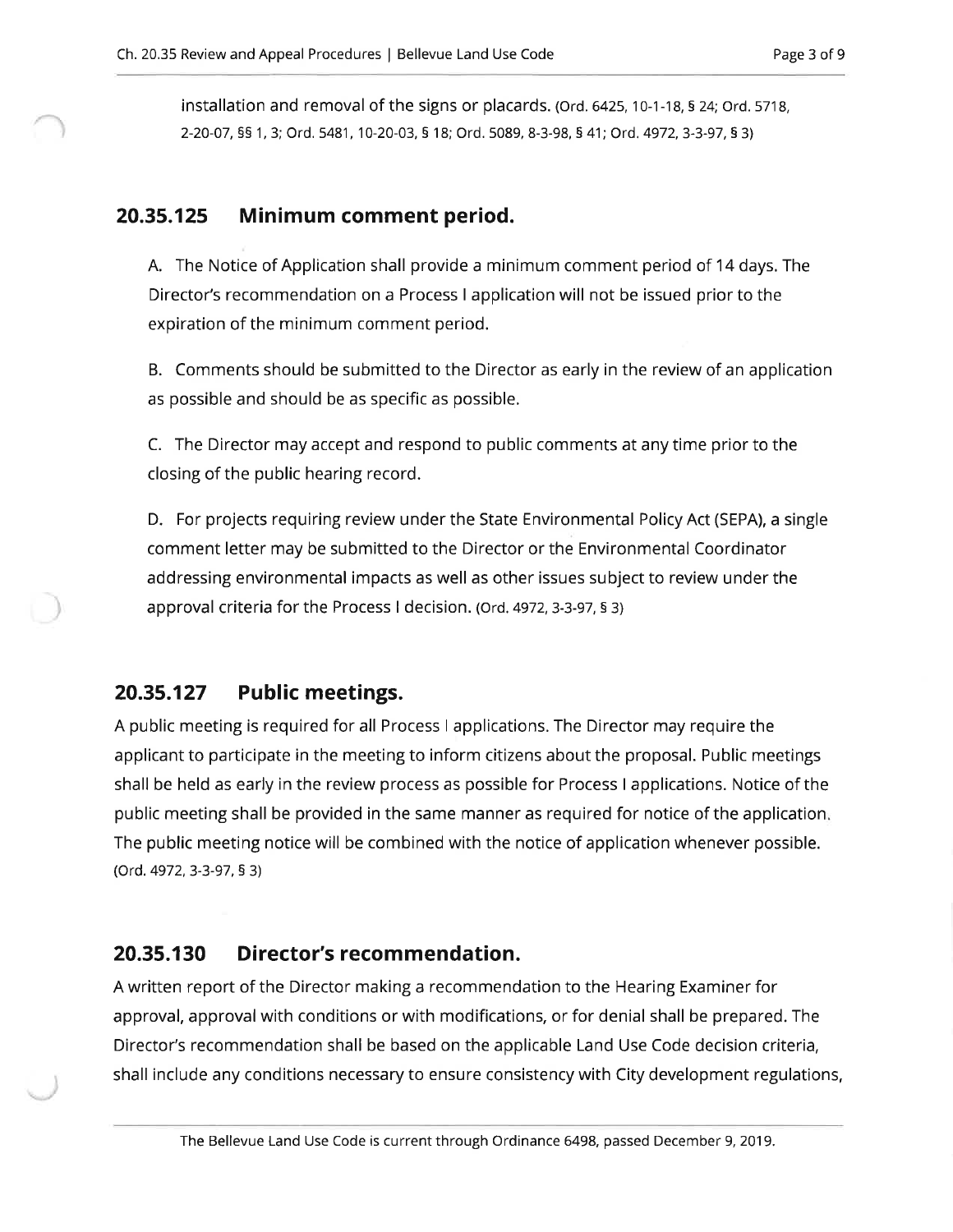and may include any mitigation measures proposed under the provisions of the State Environmental Policy Act (SEPA). (Ord. 4972, 3-3-97, § 3)

#### **Public notice of Director's recommendation.** 20.35.135

## A. Notice of Recommendation, SEPA Determination, and Hearing Examiner Hearing.

1. Public Notice of the availability of the Director's recommendation shall be published in a newspaper of general circulation. If a Determination of Significance (DS) was issued by the Environmental Coordinator, the notice of the Director's recommendation shall state whether an EIS or Supplemental EIS was prepared or whether existing environmental documents were adopted. If a Determination of Nonsignificance (DNS) is issued, the DNS may be issued and published in conjunction with the Director's recommendation except as provided in the Environmental Procedures Code, BCC 22.02.031 and 22.02.160. The notice of recommendation shall also include the date of the Hearing Examiner public hearing for the application, which shall be scheduled no sooner than 14 days following the date of publication of the notice.

2. The Director shall mail notice of the recommendation and public hearing to each owner of real property within 500 feet of the project site.

3. The Director shall mail notice to each person who submitted comments during the comment period or at any time prior to the publication of the notice of recommendation.

4. The Director shall mail notice to each person who has requested such notice for the calendar year and paid any applicable fee as established by the Director. Included in this mailing shall be all members of a Community Council and a representative from each of the neighborhood groups, community clubs, or other citizens' groups who have requested regular notice of land use decisions. As an alternative to mailing notice to each such person, notice may be provided by electronic mail only, when requested by the recipient.

5. See additional noticing requirements in LUC 20.45A.110 for preliminary subdivisions (plats). (Ord. 5718, 2-20-07, §§ 1, 4; Ord. 5481, 10-20-03, § 19; Ord. 4972, 3-3-97, § 3)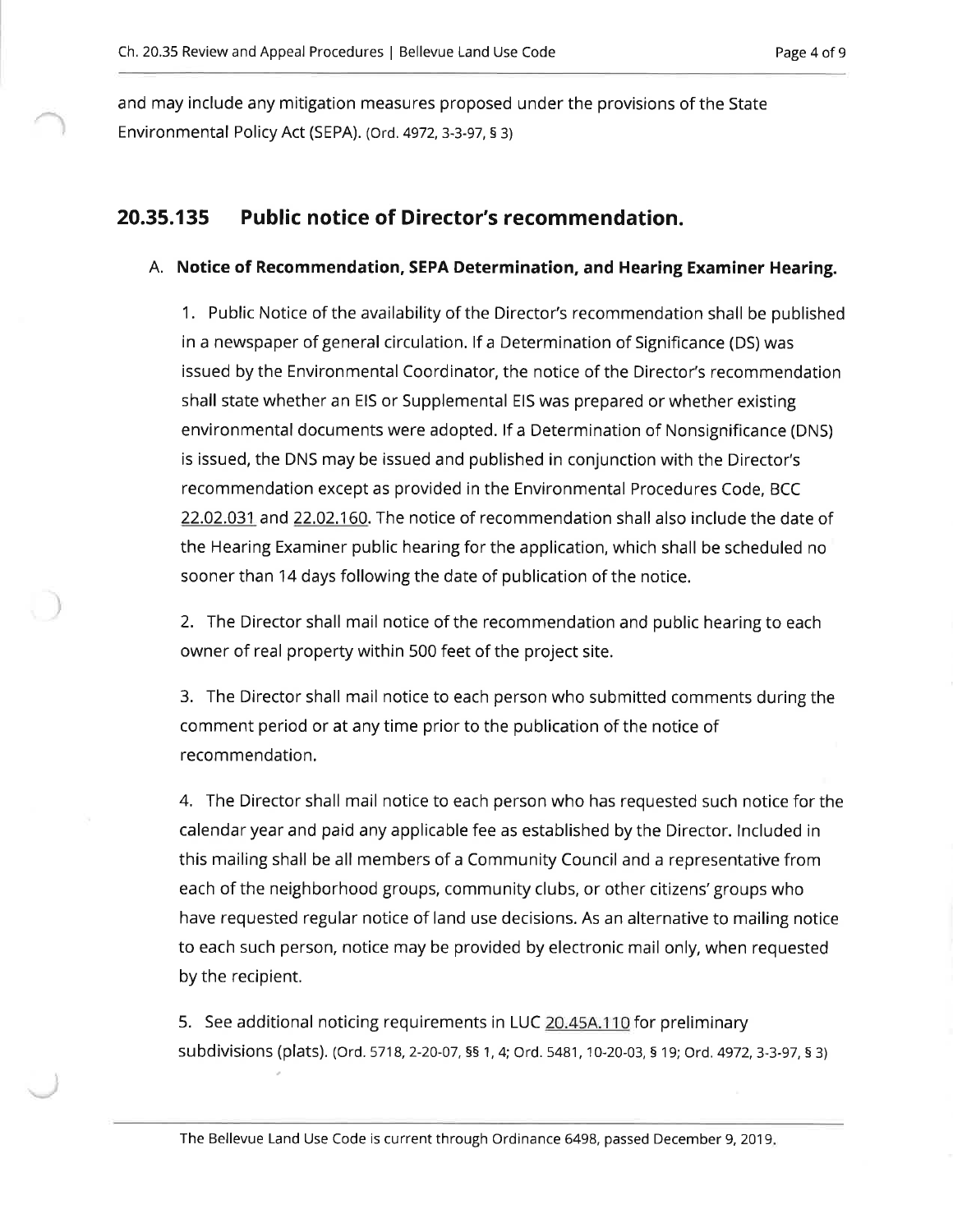#### 20.35.137 Hearing Examiner public hearing.

## A. Participation in Hearing.

Any person may participate in the Hearing Examiner public hearing on the Director's recommendation by submitting written comments to the Director prior to the hearing or by submitting written comments or making oral comments at the hearing.

## **B.** Transmittal of File.

The Director shall transmit to the Hearing Examiner a copy of the Department file on the application including all written comments received prior to the hearing, and information reviewed by or relied upon by the Director or the Environmental Coordinator. The file shall also include information to verify that the requirements for notice to the public (notice of application, notice of SEPA decision, and notice of Director's recommendation) have been met.

## C. Hearing Record.

The Hearing Examiner shall create a complete record of the public hearing including all exhibits introduced at the hearing and an electronic sound recording of each hearing. (Ord. 4972, 3-3-97, § 3)

#### 20.35.140 **Hearing Examiner decision.**

## A. Criteria for Decision.

The Hearing Examiner shall approve a project or approve with modifications if the applicant has demonstrated that the proposal complies with the applicable decision criteria of the Bellevue City Code. The applicant carries the burden of proof and must demonstrate that a preponderance of the evidence supports the conclusion that the application merits approval or approval with modifications. In all other cases, the Hearing Examiner shall deny the application.

## **B.** Limitation on Modification.

If the Hearing Examiner requires a modification which results in a proposal not reasonably foreseeable from the description of the proposal contained in the public notice provided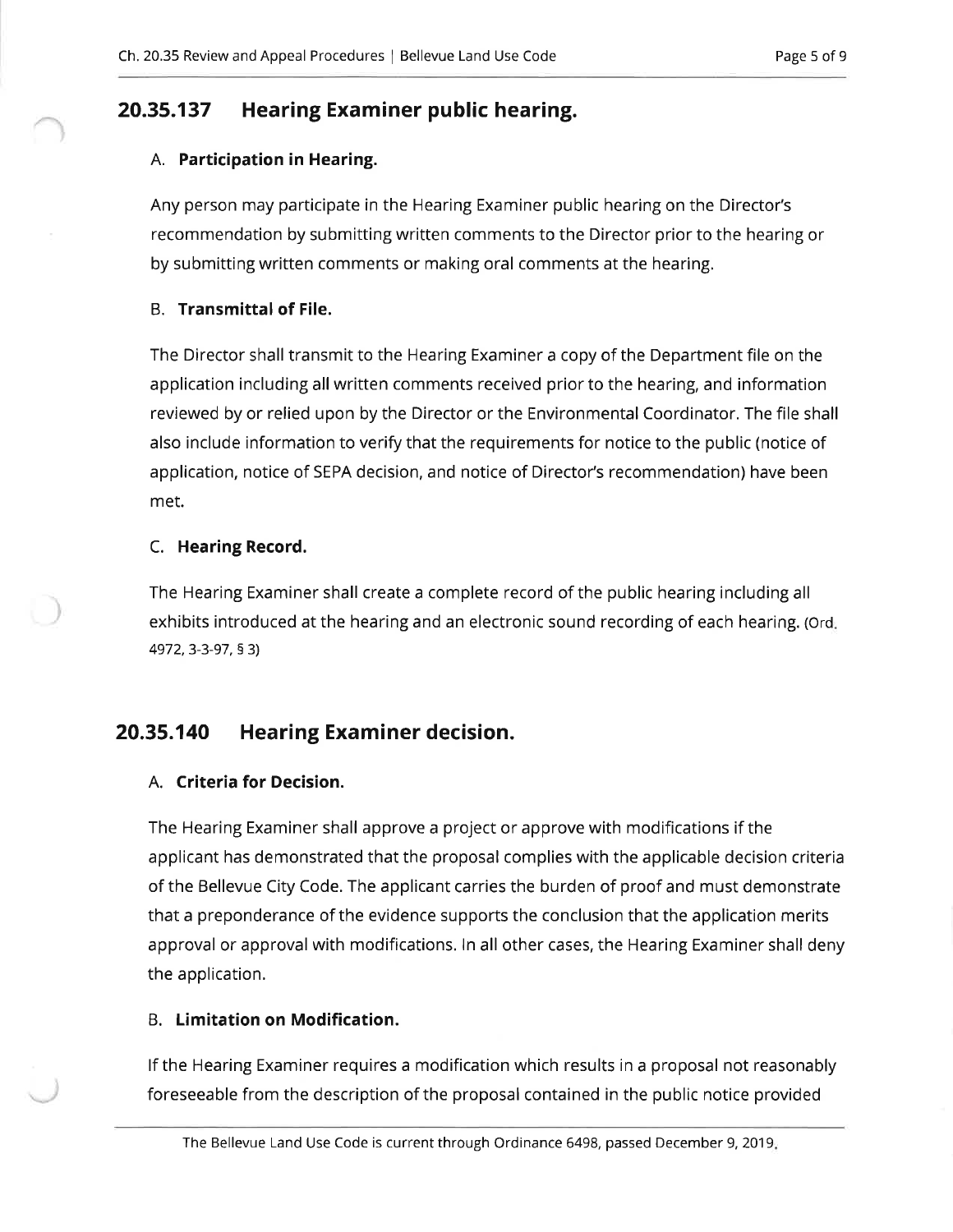pursuant to LUC 20.35.135, the Hearing Examiner shall conduct a new hearing on the proposal as modified.

## C. Conditions.

The Hearing Examiner may include conditions to ensure a proposal conforms to the relevant decision criteria.

## D. Written Decision of the Hearing Examiner.

The Hearing Examiner shall within 10 working days following the close of the record distribute a written report supporting the decision. The report shall contain the following:

1. The decision of the Hearing Examiner; and

2. Any conditions included as part of the decision; and

3. Findings of facts upon which the decision, including any conditions, was based and the conclusions derived from those facts: and

4. A statement explaining the process to appeal the decision of the Hearing Examiner to the City Council.

## E. Distribution.

The Office of the Hearing Examiner shall mail the written decision, bearing the date it is mailed, to each person who participated in the public hearing. (Ord. 4972, 3-3-97, § 3)

#### 20.35.150 **Appeal of Hearing Examiner decision.**

A. A Process I decision of the Hearing Examiner may be appealed to the City Council as follows:

1. Who May Appeal. The decision of the Hearing Examiner may be appealed by any person who participated in the public hearing as provided for in LUC 20.35.137, or by the applicant or the City.

2. Form of Appeal. A person appealing the decision of the Hearing Examiner must file with the City Clerk a written statement of the findings of fact or conclusions which are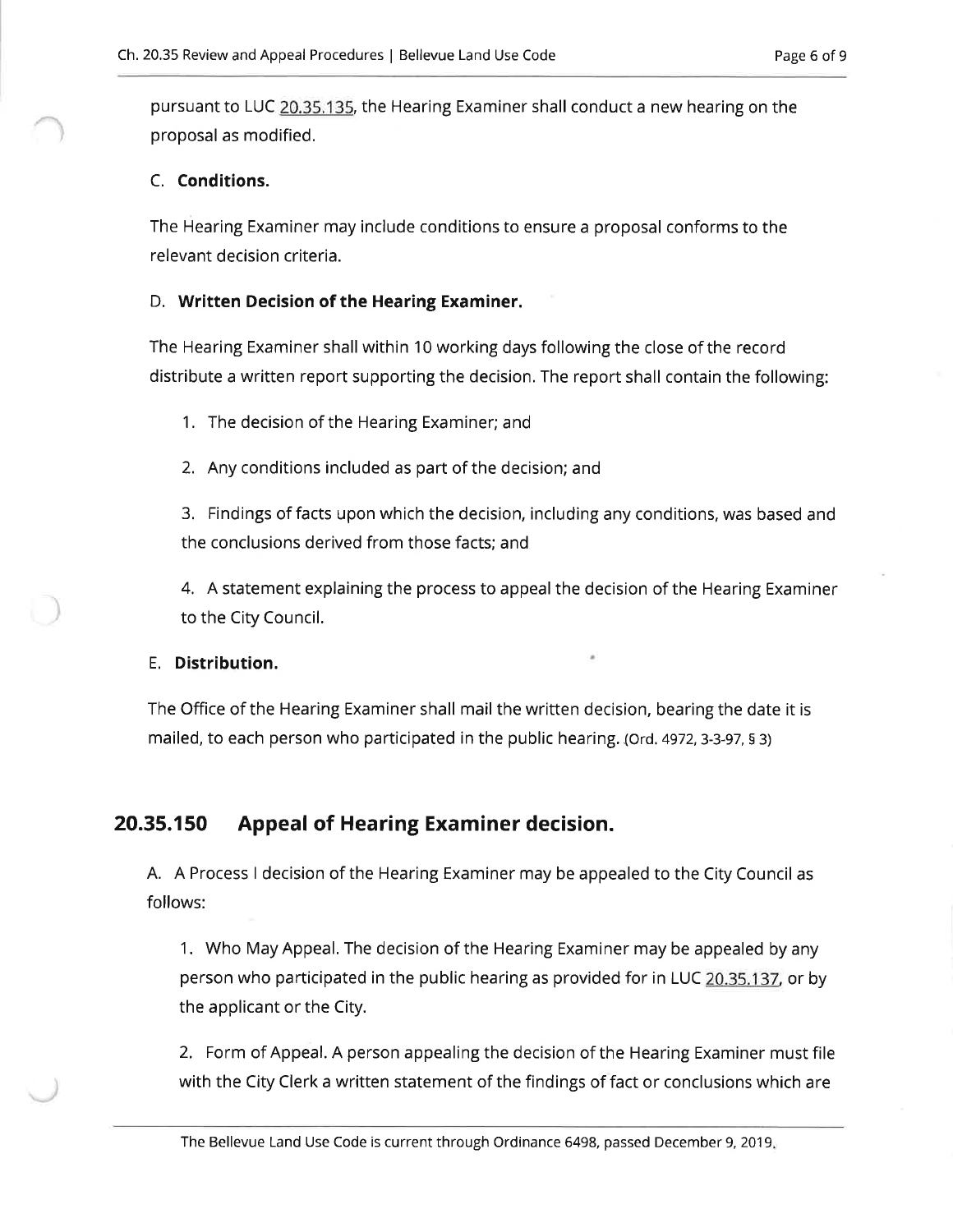being appealed and must pay a fee, if any, as established by ordinance or resolution. The written statement must be filed together with an appeal notification form available from the Office of the City Clerk.

3. Time and Place to Appeal. The written statement of appeal, the appeal notification form, and the appeal fee, if any, must be received by the City Clerk no later than 14 days following the date the decision of the Hearing Examiner was mailed.

4. Hearing Required. The City Council shall conduct a closed record appeal hearing in order to decide upon an appeal of the decision of the Hearing Examiner. The decision on any such appeal shall be made within such time as is required by applicable state law.

5. Public Notice of Appeal Hearing.

a. Content of Notice. The City Clerk shall prepare a notice of an appeal hearing containing the following:

- i. The name of the appellant, and if applicable the project name, and
- ii. The street address of the subject property, and a description in nonlegal terms sufficient to identify its location, and

iii. A brief description of the decision of the Hearing Examiner which is being appealed, and

iv. The date, time and place of the appeal hearing before the City Council.

b. Time and Provision of Notice. The City Clerk shall mail notice of the appeal hearing on an appeal of the decision of the Hearing Examiner no less than 14 days prior to the appeal hearing to each person entitled to participate in the appeal pursuant to LUC 20.35.150.A.6.a.

6. Closed Record Hearing on Appeal to City Council.

a. Who May Participate. The applicant, the appellant, the applicable Department Director, or representative of these parties may participate in the appeal hearing.

b. How to Participate. A person entitled to participate may participate in the appeal hearing by: (1) Submitting written argument on the appeal to the City Clerk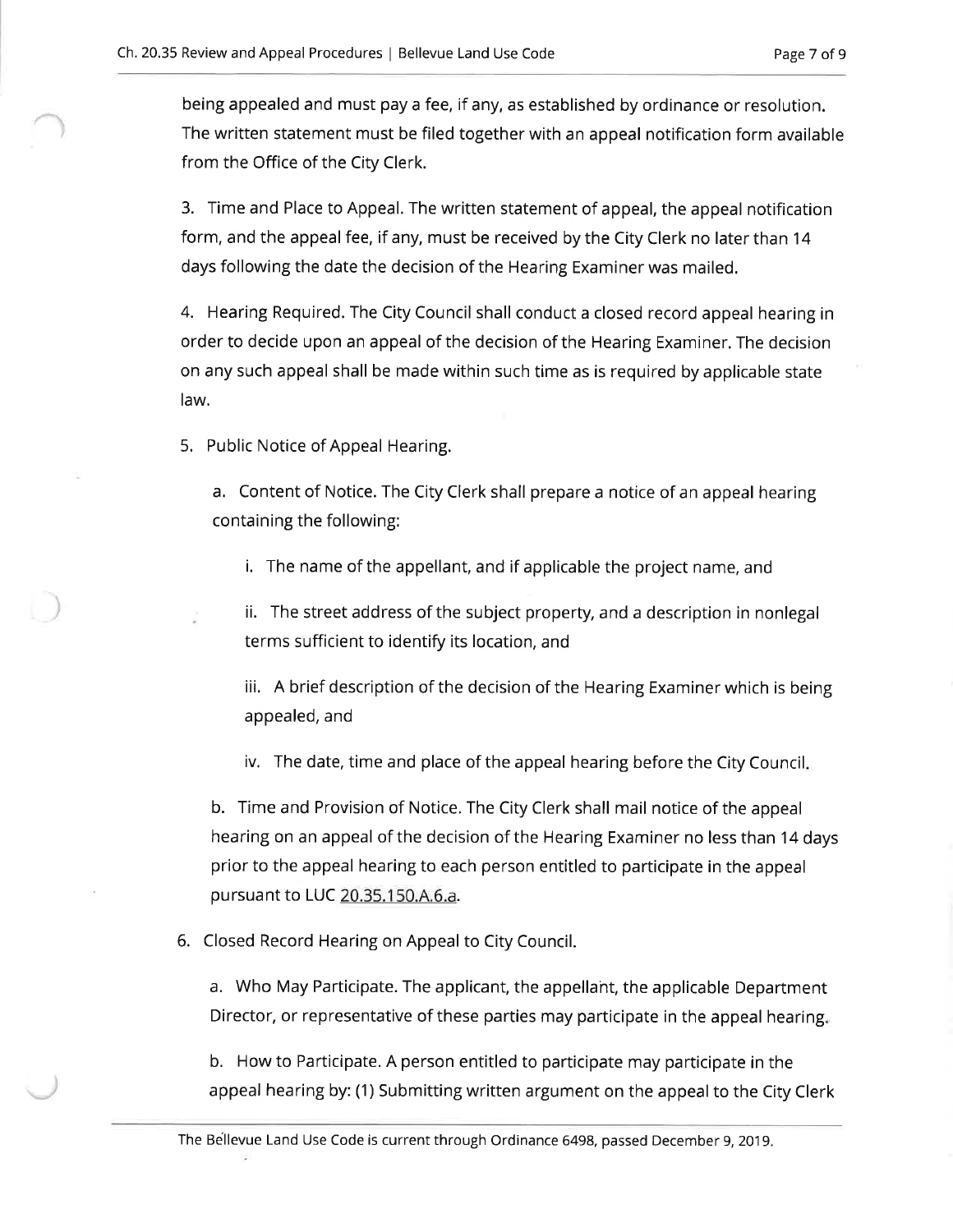no later than the date specified in the City Council's Rules of Procedure; or (2) making oral argument on the appeal to the City Council at the appeal hearing. Argument on the appeal is limited to information contained in the record developed before the Hearing Examiner and must specify the findings or conclusions which are the subject of the appeal, as well as the relief requested from the Council.

c. Hearing Record. The City Council shall make an electronic sound recording of each appeal hearing.

7. City Council Decision on Appeal.

a. Criteria. The City Council may grant the appeal or grant the appeal with modifications if the appellant has carried the burden of proof and the City Council finds that the decision of the Hearing Examiner is not supported by material and substantial evidence. In all other cases, the appeal shall be denied. The City Council shall accord substantial weight to the decision of the Hearing Examiner.

b. Conditions. The City Council may impose conditions as part of the granting of an appeal or granting of an appeal with modifications to ensure conformance with the criteria under which the application was made.

c. Findings. The City Council shall adopt findings and conclusions which support its decision on the appeal.

d. Required Vote. A vote to grant the appeal or grant the appeal with modifications must be by a majority vote of the membership of the City Council. Any other vote constitutes denial of the appeal.

B. Following resolution of any Process I appeal, the City Council shall take final action to approve, approve with modifications, or deny the project.

1. Conditions. The City Council may, based on the record, include conditions in any ordinance approving or approving with modifications an application in order to ensure conformance with the approval criteria specified in the Code or process under which the application was made.